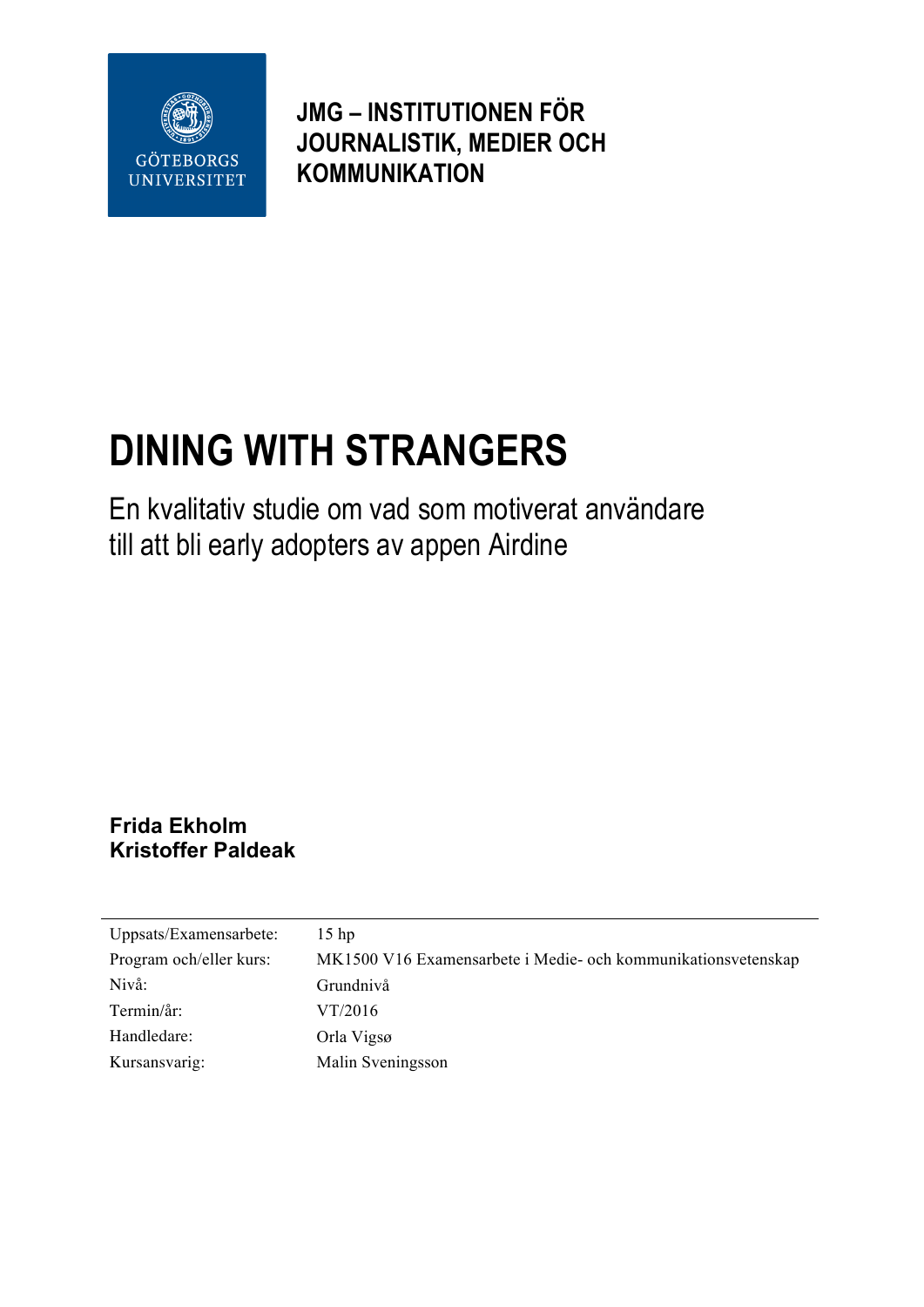# **Abstract**

| Uppsats/Examensarbete:<br>Program och/eller kurs:<br>Nivå:<br>Termin/år:<br>Handledare:<br>Kursansvarig: |                                                                                                                                                                                        | 15 <sub>hp</sub><br>MK1500 V16 Examensarbete i Medie- och kommunikationsvetenskap                                                                                                                                                                                                                                                                                                                                                                                                                                                                                                                                  |  |                                                                                                                                            |  |       |
|----------------------------------------------------------------------------------------------------------|----------------------------------------------------------------------------------------------------------------------------------------------------------------------------------------|--------------------------------------------------------------------------------------------------------------------------------------------------------------------------------------------------------------------------------------------------------------------------------------------------------------------------------------------------------------------------------------------------------------------------------------------------------------------------------------------------------------------------------------------------------------------------------------------------------------------|--|--------------------------------------------------------------------------------------------------------------------------------------------|--|-------|
|                                                                                                          |                                                                                                                                                                                        |                                                                                                                                                                                                                                                                                                                                                                                                                                                                                                                                                                                                                    |  | Grundnivå                                                                                                                                  |  |       |
|                                                                                                          |                                                                                                                                                                                        | VT/2016<br>Orla Vigsø<br>Malin Sveningsson                                                                                                                                                                                                                                                                                                                                                                                                                                                                                                                                                                         |  |                                                                                                                                            |  |       |
|                                                                                                          |                                                                                                                                                                                        |                                                                                                                                                                                                                                                                                                                                                                                                                                                                                                                                                                                                                    |  | Sidantal:                                                                                                                                  |  | 41    |
|                                                                                                          |                                                                                                                                                                                        |                                                                                                                                                                                                                                                                                                                                                                                                                                                                                                                                                                                                                    |  | Antal ord:                                                                                                                                 |  | 15766 |
|                                                                                                          |                                                                                                                                                                                        | Nyckelord:                                                                                                                                                                                                                                                                                                                                                                                                                                                                                                                                                                                                         |  | Innovation, motivation, Early Adopters, marketing, delningsekonomi,<br>peer to peer-tjänster, social dining, influencer marketing, Airdine |  |       |
| Syfte:                                                                                                   |                                                                                                                                                                                        | Syftet med denna studie är att öka förståelsen för vilka faktorer som har motiverat Early<br>Adopters konvertering till att bli användare av tjänsten Airdine. Vi kommer att söka<br>svar på detta genom att se till dels vilka motiv som ligger bakom konverteringen dels                                                                                                                                                                                                                                                                                                                                         |  |                                                                                                                                            |  |       |
|                                                                                                          | vilken information som haft en övertygande funktion. Studiens resultat syftar vidare till<br>att ligga till grund för rekommendationer för Airdines framtida<br>marknadskommunikation. |                                                                                                                                                                                                                                                                                                                                                                                                                                                                                                                                                                                                                    |  |                                                                                                                                            |  |       |
| Teori:                                                                                                   | Mouth                                                                                                                                                                                  | Diffusion of Innovations, Self-determination Theory, SWOT-analys samt Word of                                                                                                                                                                                                                                                                                                                                                                                                                                                                                                                                      |  |                                                                                                                                            |  |       |
| Metod:                                                                                                   | Kvalitativa fokusgrupper                                                                                                                                                               |                                                                                                                                                                                                                                                                                                                                                                                                                                                                                                                                                                                                                    |  |                                                                                                                                            |  |       |
| Material:                                                                                                | Två fokusgrupper bestående av användare av Airdine.                                                                                                                                    |                                                                                                                                                                                                                                                                                                                                                                                                                                                                                                                                                                                                                    |  |                                                                                                                                            |  |       |
| Resultat:                                                                                                |                                                                                                                                                                                        | Studiens resultat visar på att Airdines användare har motiverats dels av det faktum att<br>Airdine är en ny innovation och dels av inre mänsklig motivation. Den inre<br>motivationen grundar sig i behoven av tillhörighet och autonomi samt deras vilja att<br>vara en del av nya sociala sammanhang. Många av de motivationsfaktorer som har<br>identifierats kan härledas till att användarna tillhör Adopter-kategorin Early Adopters.<br>För att Airdine ska kunna expandera krävs det att de också lyckas attrahera senare<br>Adopter-kategorier, vilket ställer högre krav på deras marknadskommunikation. |  |                                                                                                                                            |  |       |
|                                                                                                          |                                                                                                                                                                                        | Detta har mynnat ut i vidare rekommendationer till Airdine som med fördel kan ligga<br>till grund för framtida kommunikativa insatser.                                                                                                                                                                                                                                                                                                                                                                                                                                                                             |  |                                                                                                                                            |  |       |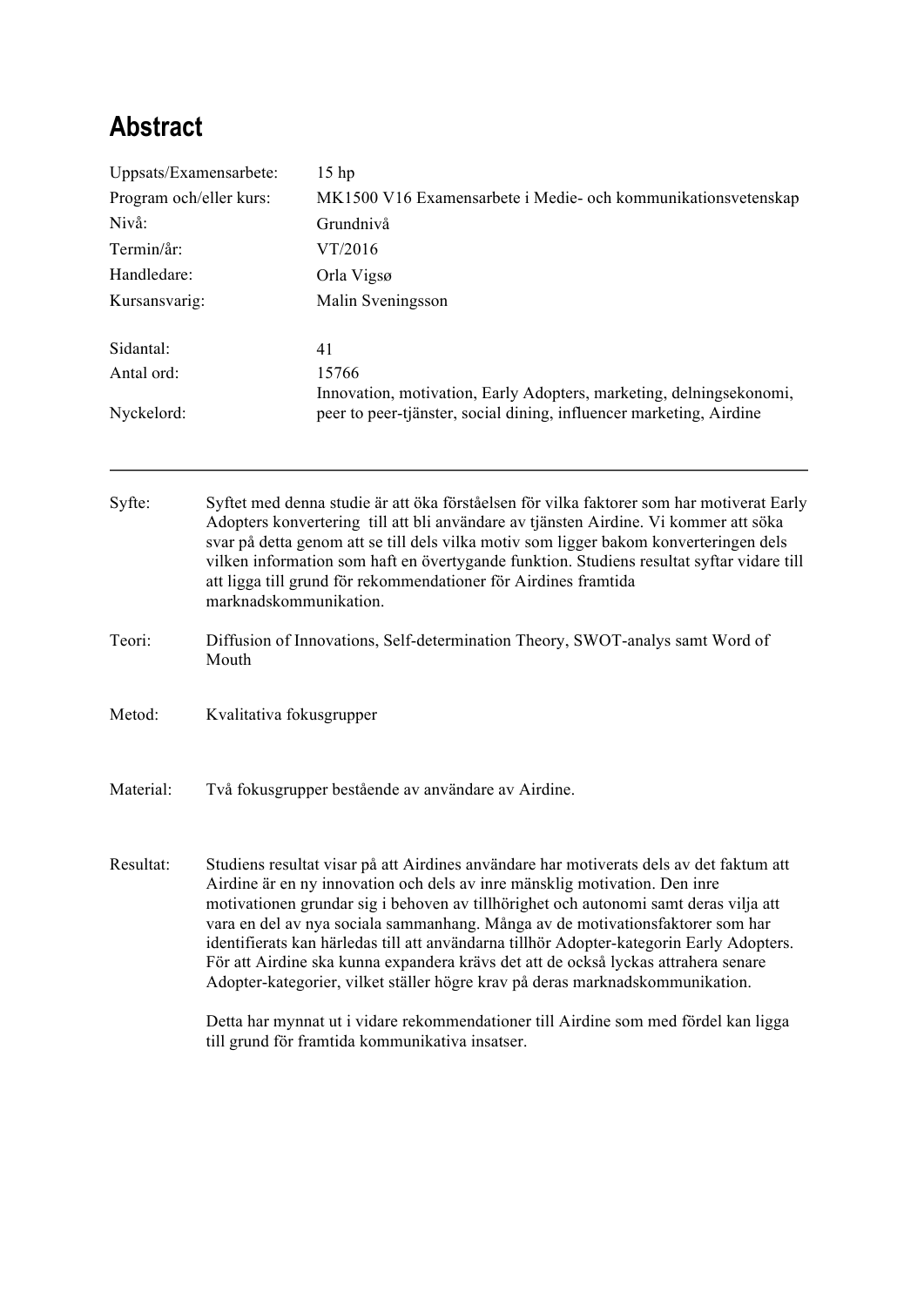# **Tack**

**Till Airdine,** för att ni varit tillmötesgående och funnits tillgängliga för frågor.

**Till våra middagsgäster,** för intressanta resultat och trevliga middagar.

**Och till Orla,** som genomgående varit positiv och uppmuntrat oss till att dra studien steget längre.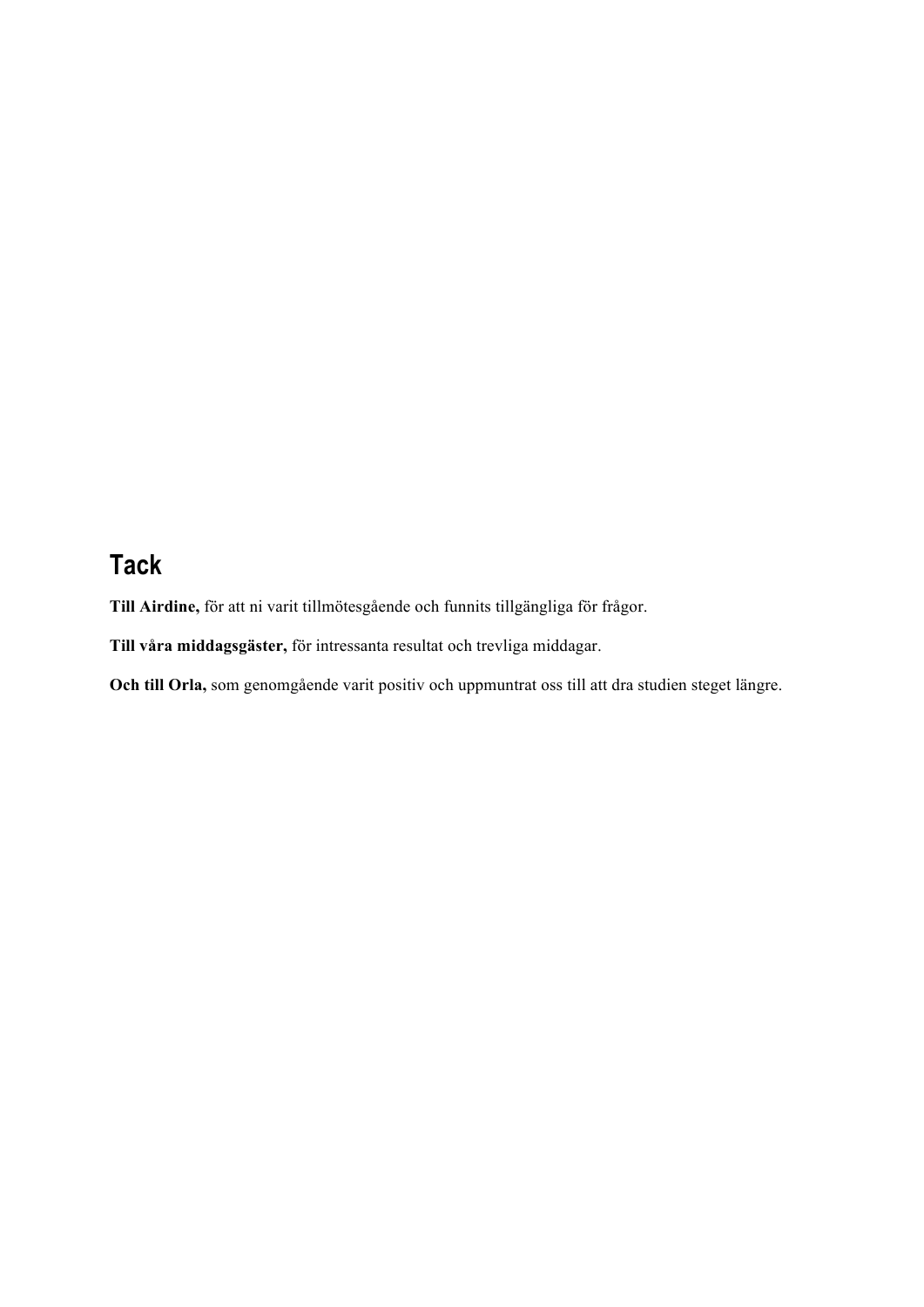### **EXCECUTIVE SUMMARY**

The sharing economy is an economic trend which derives from the fact that unrealistic consumer habits, sustainability and social responsibility are all subjects that have been allowed to take a bigger part in the public debate. The transport company Uber as well as the accommodation rental site AirBnb are the two largest and most successful examples of sharing economy services. They are both built upon the idea that existing resources in our society should be more efficiently used. The Gothenburg-based corporate group of restaurants, Avenyfamiljen, was also inspired by the sharing economy concept and thought that food was the next natural resource to be shared. From that, the idea of Social Dining with strangers evolved and therefore also the app Airdine. Airdine describe themselves as follows:

*"Airdine is a service that invites people to dine in homes. We want to make it possible for people, who otherwise would never meet, to get together and have a good time over food.*

*Airdine transforms every home into a little restaurant. As a host you make money and meet new people. As a guest you socialise and get to enjoy good meals."*

The purpose of this essay is to understand what factors motivate individuals to recognise Airdine as a new innovation and therefore become early adopters of the app. In order to do so, we aim to identify the key triggers for early adoption and the most persuasive types of marketing information.

The theories used in this essay are Diffusion of Innovations, Self-Determination Theory, SWOTanalysis and Word of mouth marketing. These have been fundamental in analysing and gaining a deeper understanding of the results.

For this essay, we organised two Airdine dinners to use as focus groups, consisting of eight Airdine users. The selection of users for the focus groups was made through an open application, published within the app.

The results of this study showed that users of Airdine have been motivated partly by the fact that Airdine is a new innovation, but also partly to fulfil inner human needs. The inner motivation derives from needs such as belonging and autonomy but also willingness to take part in new social settings. Many of the identified factors behind the users' motivation can be derived from the fact that the users are categorised as early adopters. For Airdine to expand further, they also have to attract main stream users, which means that they have to put more emphasis on their marketing strategy since this target group is harder to convince.

The insights gathered from this essay have resulted in recommendations to Airdine, which they can benefit from in future marketing strategies. Recommendations include broadening the picture of what Airdine is and who it is for, using word of mouth marketing and cooperating with other organisations and public influencers.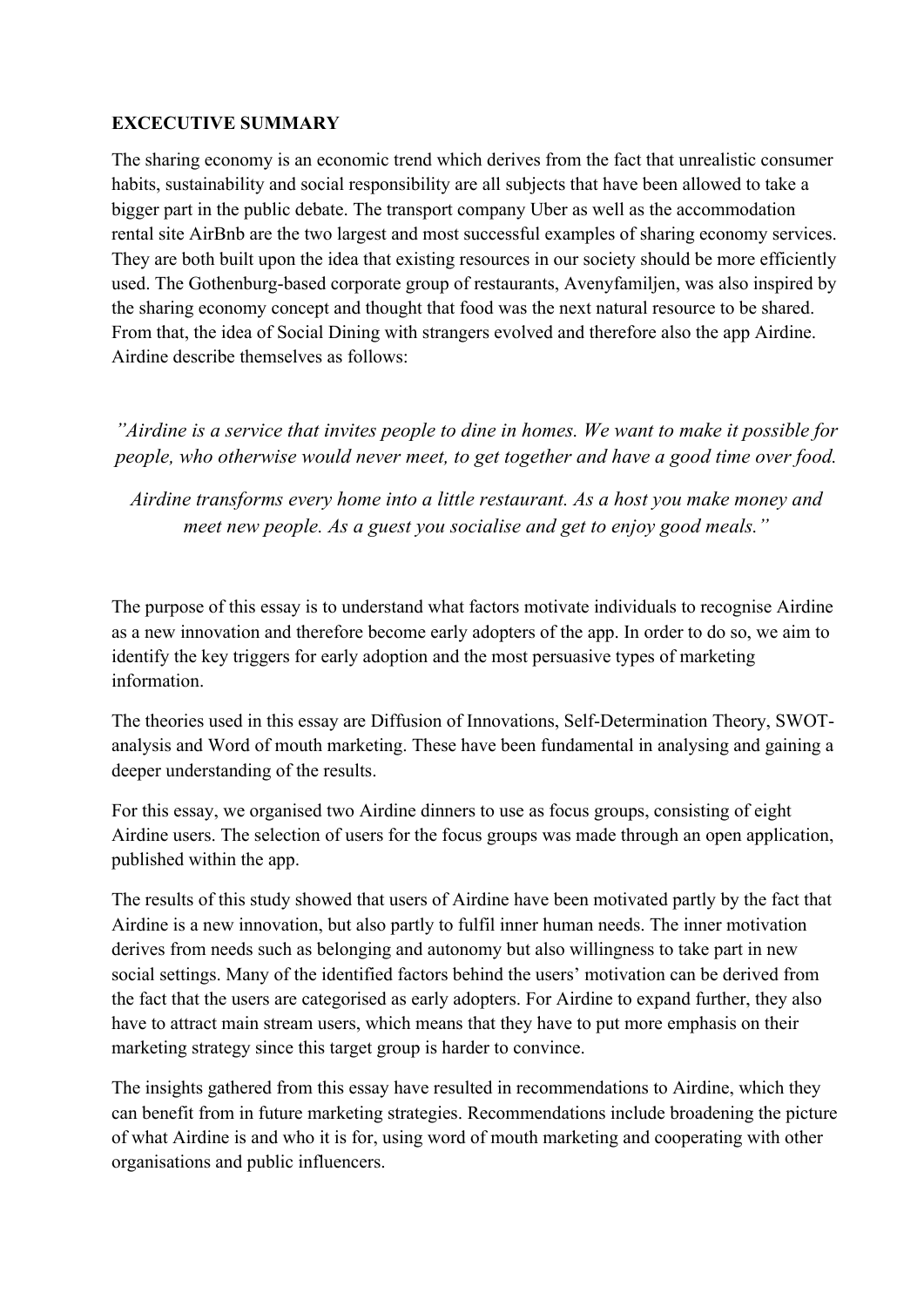| $1_{\cdot}$ |  |
|-------------|--|
|             |  |
|             |  |
| 2.          |  |
| 3.          |  |
|             |  |
|             |  |
|             |  |
|             |  |
| 4.          |  |
|             |  |
|             |  |
|             |  |
|             |  |
|             |  |
|             |  |
|             |  |
| 5.          |  |
|             |  |
|             |  |
| 6.          |  |
|             |  |
|             |  |
|             |  |
|             |  |
|             |  |
|             |  |
|             |  |
|             |  |
|             |  |
|             |  |
|             |  |
|             |  |
|             |  |
|             |  |
|             |  |
|             |  |
| 8.          |  |
| 9.          |  |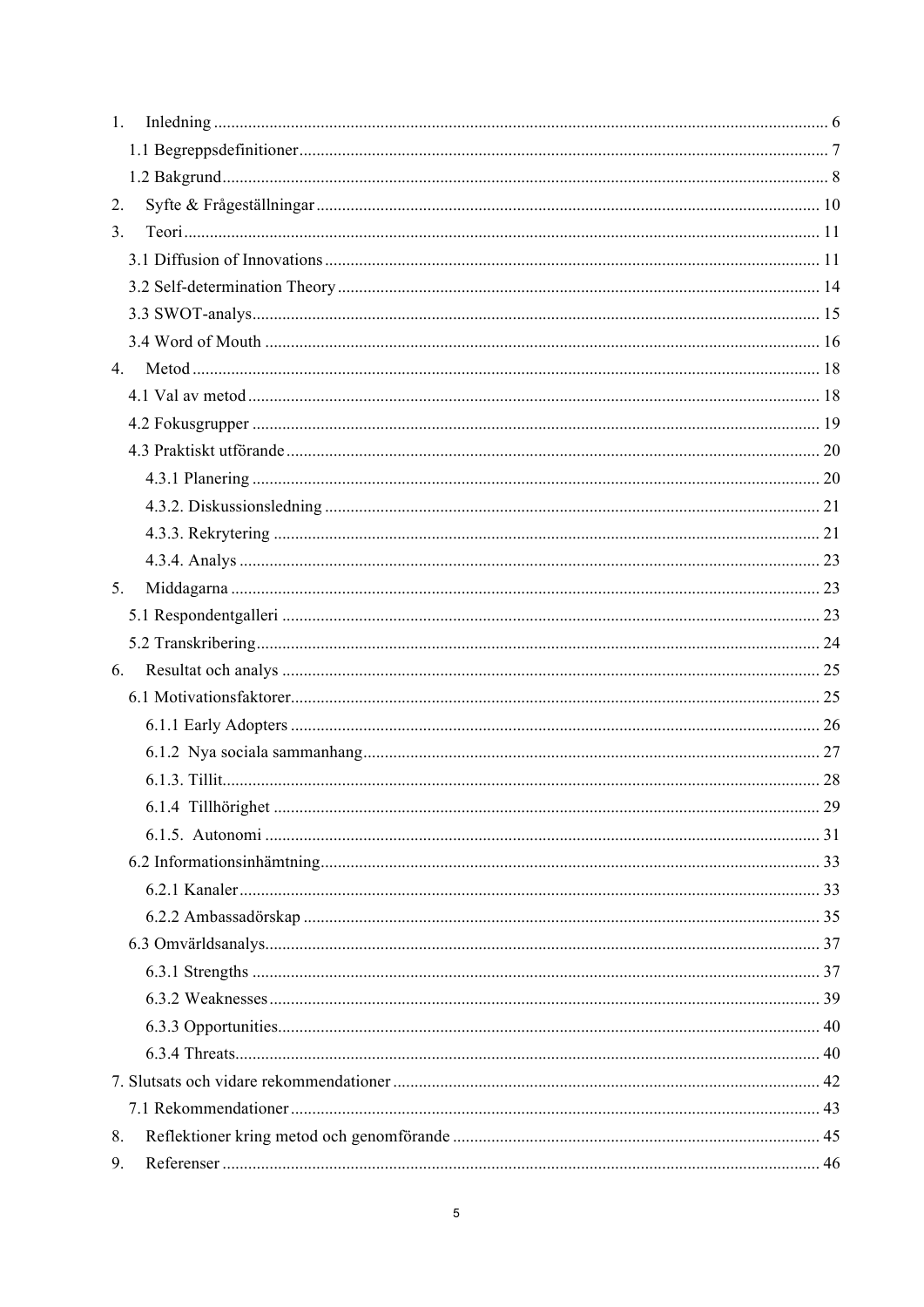## **1. Inledning**

I dagens samtid, när världen runt om oss har en tendens att snurra snabbare och snabbare, är det många som ibland stannar upp och funderar kring detta. Ett tydligt exempel som påvisar det är den allt mer utbredda debatten kring vår konsumtion, som med aspekter av miljö, hälsa, hållbarhet och socialt ansvar har kommit att ta allt större plats både på den allmänna agendan och i människors medvetande. Ur insikten om vad en ständigt expansiv omvärld orsakar har en trend vuxit fram som baseras på att redan befintliga resurser i samhället ska kunna utnyttjas mer effektivt. Denna tanke, som med människors gemensamma vilja till förändring har kommit att utvecklas till ett fenomen, går idag under benämningen delningsekonomi.

När uttrycket delningsekonomi nämns är det många som direkt associerar detta med både lägenhetsuthyraren Airbnb och taxikonkurrenten Uber, som genom att aktivera resurser i samhället skapat stora rubriker och blivit oerhört framgångsrika inom sina respektive branscher. Men bakom Airbnb och Uber Pop finns varken hotellrum eller taxibilar. De äger alltså inte sina fysiska resurser, utan tillhandahåller enbart den digitala plattformen för dessa.

Utifrån dessa innovatörers framgångar är det många som ställt sig frågan vad som skulle komma härnäst. Vad kan vi mer dela på? Den Göteborgsbaserade restaurangkoncernen Avenyfamiljen trodde starkt på att mat var nästa resurs att dela samt mötas över i större skala. Utifrån den tanken skapade de appen Airdine som lanserades i mitten av februari 2016.

Airdine är en tjänst som kopplar ihop privatpersoner för att dela middagsupplevelser. I appen får användaren möjlighet att annonsera om en middag i sitt hem, ta emot förfrågningar på denna och sedan även ta betalt genom den inbyggda betallösningen. Likaså har användaren möjlighet att gå som gäst och då se vilka middagar som arrangeras var, inklusive meny och pris. Tjänsten bygger på en peer-to-peer modell (se begreppsdefinitioner nedan), vilket innebär att Airdine enbart tillhandahåller den digitala plattformen där kommunikationen sker och användarna är de verkliga aktörerna, som fyller den med dess innehåll.

Likt tjänsterna Airbnb och Uber har även Airdine möjligheten att expandera globalt på ett relativt enkelt sätt eftersom de enbart äger den digitala lösningen. Efter att de har förankrat tjänsten i Sverige och även lyckats skapa betallösningar för internationella konton, är det även Avenyfamiljens ambition att etablera Airdine globalt. På den internationella marknaden stöter de dock på konkurrens, då tjänsten i sig inte är unik. Skaparna av Airdine har uttryckt att deras största utmaning för att kunna ta en globalt marknadsledande position ligger i hur väl de kommer att lyckas med sin marknadskommunikation. Genom att använda sig av rätt kanal vid rätt tidpunkt, bidra med sociala bevis och lyfta fram rätt attribut med tjänsten kommer det att vara kommunikationen gentemot tjänstens kommande användare som kommer att avgöra i vilken grad samt hur snabbt den kan komma att expandera.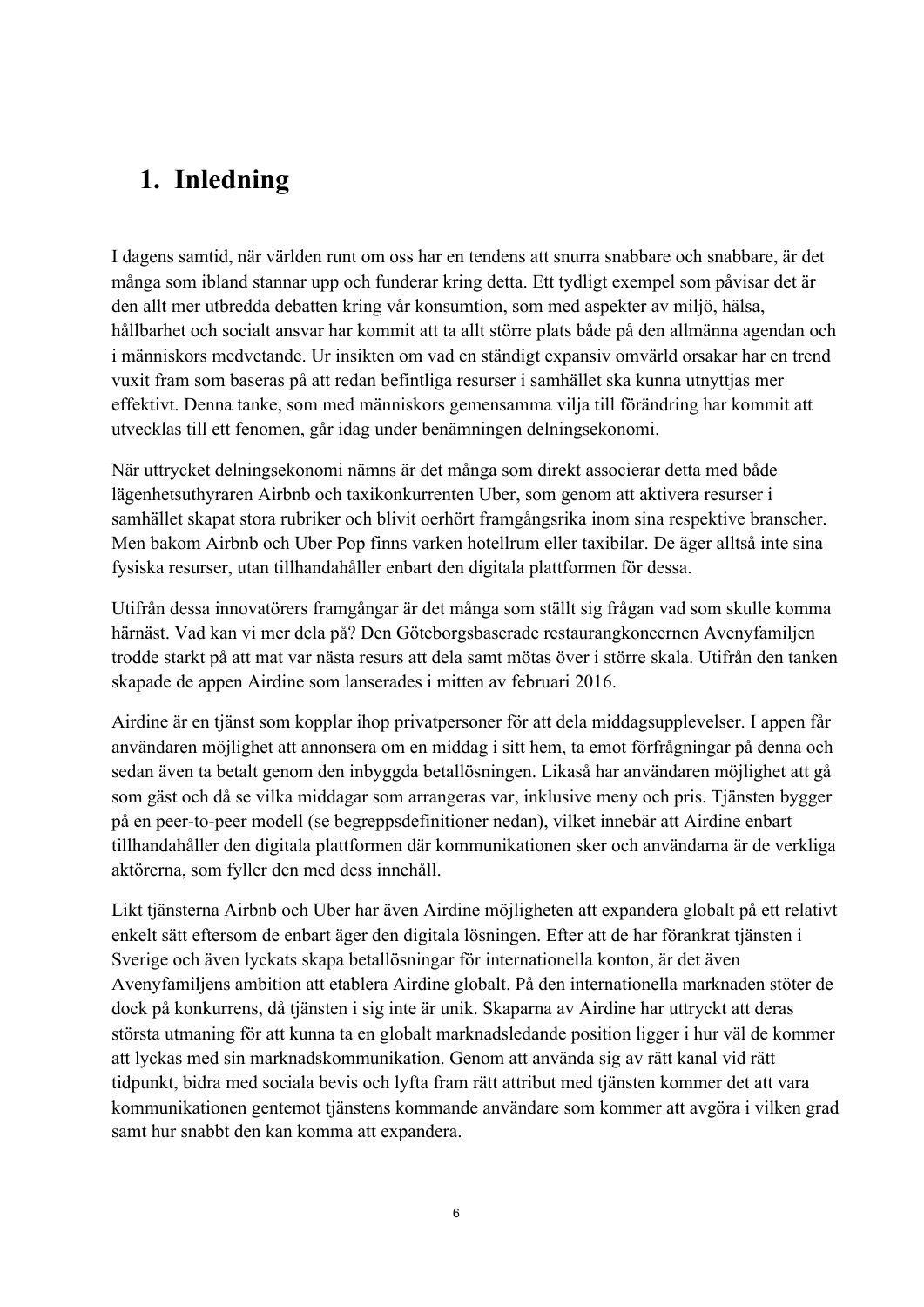Det är också utifrån denna insikt som vårt uppdrag ifrån Airdine har formulerats. Vi vill med denna uppsats se på vilka motiv som ligger bakom användarnas vilja att ta del av tjänsten. För vilka är de här personerna som gör det här – går hem till främlingar och äter? Genom att lära oss mer om användaren av tjänsten hoppas vi kunna bidra till att effektivisera och rikta Airdines marknadskommunikation.

### 1.1 Begreppsdefinitioner

Nedan följer en lista på begrepp inklusive definition som kommer att användas frekvent i uppsatsen.

### *Early Adopter*

En av fem kategorier för hur individer i ett socialt system tar till sig en innovation. Early Adopters är, tillsammans med Innovators, de som först upptäcker och börjar använda en innovation. Idealtypen Early Adopers spelar i denna studie en central roll då tjänsten vid genomförandet av studien inte funnits i mer än ett par månader. Således definieras alla nuvarande användare som Early Adopters i fallet Airdine.

### *Konvertering*

En konvertering innebär att personen som landar på en digital plattform gör någonting enligt skaparen önskvärt. I detta fall så innebär det att personen i fråga inte enbart laddar ner appen Airdine och skapar ett användarkonto, utan också nyttjar tjänsten.

### *Peer-to-peer*

Peer-to-peer nätverk är ett icke-hierarkiskt nätverk där alla noder agerar på samma villkor. Det finns således ingen huvudenhet som tillskrivs mer befogenheter än resterande. En tjänst som bygger på den här nätverksmodellen kännetecknas av att alla användare kan anta alla tjänstens roller, exempelvis som både konsument och distributör.

### *Delningsekonomi*

Delningsekonomi är en term som beskriver den nya ekonomiska trend som innebär att redan befintliga resurser i samhället utnyttjas mer effektivt. En organisation som bedriver delningsekonomisk verksamhet äger inte det fysiska kapitalet utan tillhandahåller enbart en plattform som kopplar ihop användare med varandra.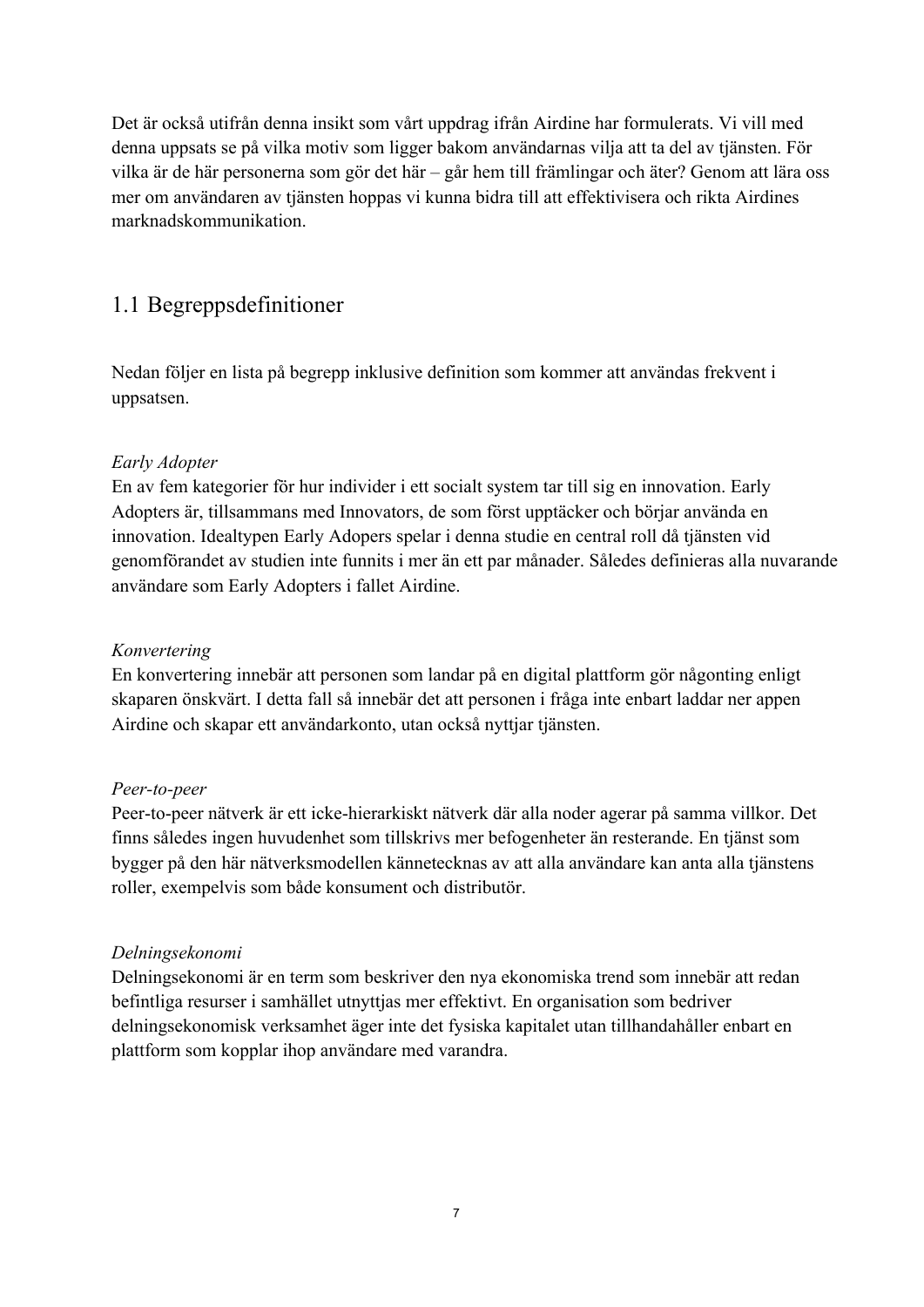### 1.2 Bakgrund

Många forskare har de senaste åren visat ett stort intresse för att kartlägga olika aspekter av delningsekonomi. Det finns många studier som är gjorda i syfte att undersöka vad som *motiverar* människor till att delta i "online communities", vilka har en del delningsekonomiska karaktärsdrag. När det dock kommer till området av studier som fokuserar på vad som motiverar användandet av renodlade delningekonomiska tjänster, där transaktionerna består av fysiska resurser och tjänster, är utbudet ganska tunt (Bellotti et al., 2015).

Airdine har ännu inte hunnit bli föremål för någon forskning som är direkt knuten till verksamheten, då tjänsten lanserades enbart några veckor innan denna studie inleddes. Inte heller konkurrerande etablerade tjänster så som *Eatwith*, *Bonappetour* och *Vizeat* (som alla har säte utomlands) har fått stå som ensamt forskningsföremål när det gäller att kartlägga användares motiv. Det vanligaste inom den forskning som finns är att de tjänster som växt fram ur delningsekonomin klumpas ihop och undersöks som ett samlat fenomen – *"Vad är det egentligen som driver oss till att utnyttja delningsekonomiska tjänster överlag?".*

Pieter Van de Glind är ett namn som gjort sig synligt i många forum som berör delningsekonomi. Han föreläser och skriver böcker inom området samt driver idag tre delningsekonomiska tjänster i Holland. Van de Glind publicerade 2013 en studie i vilken han identifierade vad som motiverat användare av tre olika typer av delningsekonomiska tjänster: Peerby, där användare erbjuds att kunna låna och låna ut produkter till varandra mot betalning (så kallat ett *Product Service system*). Shareyourmeal, som baseras på att man kan sälja/köpa middagar till/av sina grannar (så kallat en *re-distribution market).* Och Konnektid, där användarna kan erbjuda eller betala för arbetskraft (så kallat ett *collaborative lifestyle system*). Resultaten av Van de Glinds studie visade på att de två motivationsfaktorer som dominerade bland användarna var lättillgänglighet och att socialisera sig (Van de Glind, 2013).

En liknande studie vid namn *"The sharing economy: Why people participate in collaborative consumption "* publicerades två år senare (2015) i *The Journal of the Association for Information Science and Technology.* Denna studie tar också avstamp i en rad olika tjänster, däribland jättarna Uber och Airbnb. Genom The Self-determination Theory så delar författarna in vad som motiverat användarna i två kategorier, inre och yttre motivation. Inre motivation handlar i korta drag om värderingar och tillfredställelse, medan yttre motivation handlar om ekonomisk vinning och externa krav från samhället. Deras resultat visar på att deltagandet av kollaborativ konsumtion främst motiveras av nöje, ekonomisk vinning och hållbarhet – alltså motiverades användarna av både inre och yttre faktorer. En intressant aspekt som dock visade sig var att attityd gentemot fenomenet och faktisk handling inte korrelerade. De som visade sig motiveras av hållbarhet hade en starkt positiv inställning till delningsekonomi som fenomen, men de visade sig inte ta sig uttryck i användning. Ekonomisk vinning å andra sidan visade sig inte vara likställt med en positiv attityd gentemot fenomenet i sig, men hade däremot större påverkan på den faktiska konverteringen till användare (Hamari, Sjöklint & Ukkonen, 2015).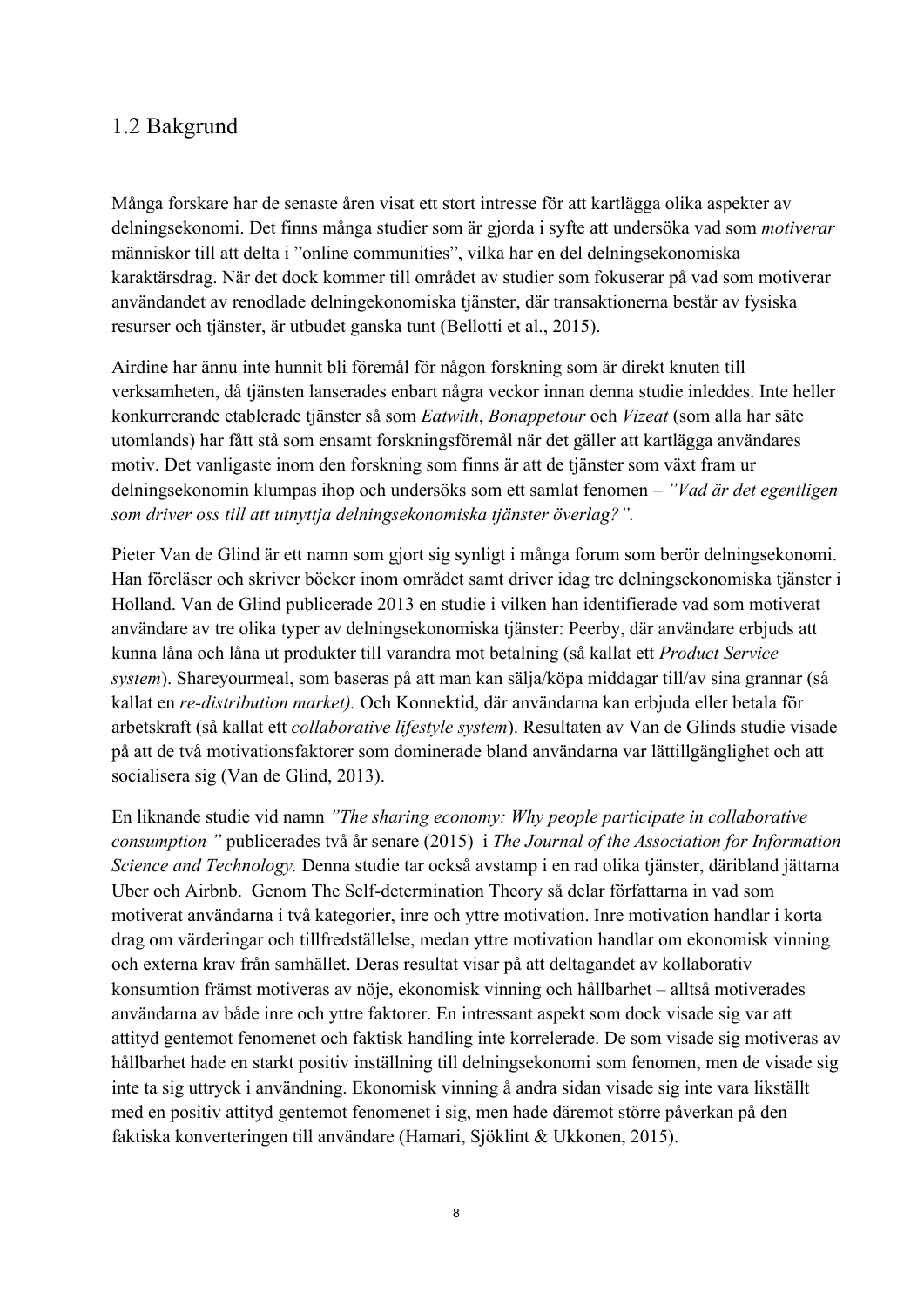John M. Carrol är en framträdande professor inom informationsteknik och teknologi. Han är även en av medförfattarna av den vetenskapliga rapporten "A Muddle of Models of Motivation for Using Peer-to-Peer Economy Systems" som publicerades i april 2015. I den här studien närmade Carrol m.fl. sig frågan om vad som motiverar användare att nyttja delningsekonomiska peer-topeer tjänster ur två perspektiv; dels vad användarna uppger som motivationsfaktorer, dels vad leverantören av tjänsten tror att användarna motiveras av. Frågan var om leverantörerna vet varför användarna faktiskt använder deras tjänster? Resultatet av studien visade på att så inte var fallet. Leverantörerna visade sig lägga stor vikt vid idealistiska motivationsfaktorer såsom att skapa ett bättre samhälle och hållbar utveckling. Användare visade sig istället söka tjänster som möter deras individuella behov och är lättillgängliga (Bellotti et al., 2015).

Många har skrivit debattartiklar och krönikor om att fenomenet delningsekonomi många gånger har väldigt lite att göra med att dela (Bellotti et al., 2015). Hand i hand med detta kan vi även sammanfatta resultaten från många av de tidigare studier som har gjorts – användares drivkraft och motivation till att nyttja delningsekonomiska tjänster verkar snarare vara kopplade till individen än till kollektivet. Nöje, lättillgänglighet och ekonomiska fördelar verkar vara överordnade de faktorer som handlar om hållbarhet och miljö.

Frågan som väcktes efter att ha läst tidigare forskning inom området delningsekonomi och bakomliggande motivation var; *går Airdine verkligen att rakt av klumpas ihop med andra delningsekonomiska tjänster?*

Många av de etablerade delningsekonomiska tjänsterna som finns idag handlar om att effektivisera och pressa priserna på saker människor redan nyttjar, vare sig det är transport till flygplatsen, boende på semestern, målning av staketet eller införskaffandet av en brudklänning. Och visst kan man argumentera för att *a man´s gotta eat*, men troligtvis så är det inte tanken om att på ett så effektivt och billigt sätt som möjligt få i sig mat som gör att vi väljer att gå hem till någon vi aldrig har träffat, och äta middag med människor vi inte känner. Så den stora frågan är: *Varför väljer folk att göra det?*

Då Airdine fortfarande är i uppstartsfasen så kommer denna studie att baseras på en urvalsgrupp av *Early Adopters*. För att vidare skapa en kumulativ studie hade det varit intressant att jämföra studiens resultat med andra idealtyper, såsom *Late Adopters*, för att se om motivationsfaktorerna skiljer sig åt och således kunna segmentera olika målgrupper. Likaså hade det varit intressant att se vilken riktning studien hade tagit om den genomförts i ett annat land, då kulturella aspekter och normer säkerligen påverkar utfallet.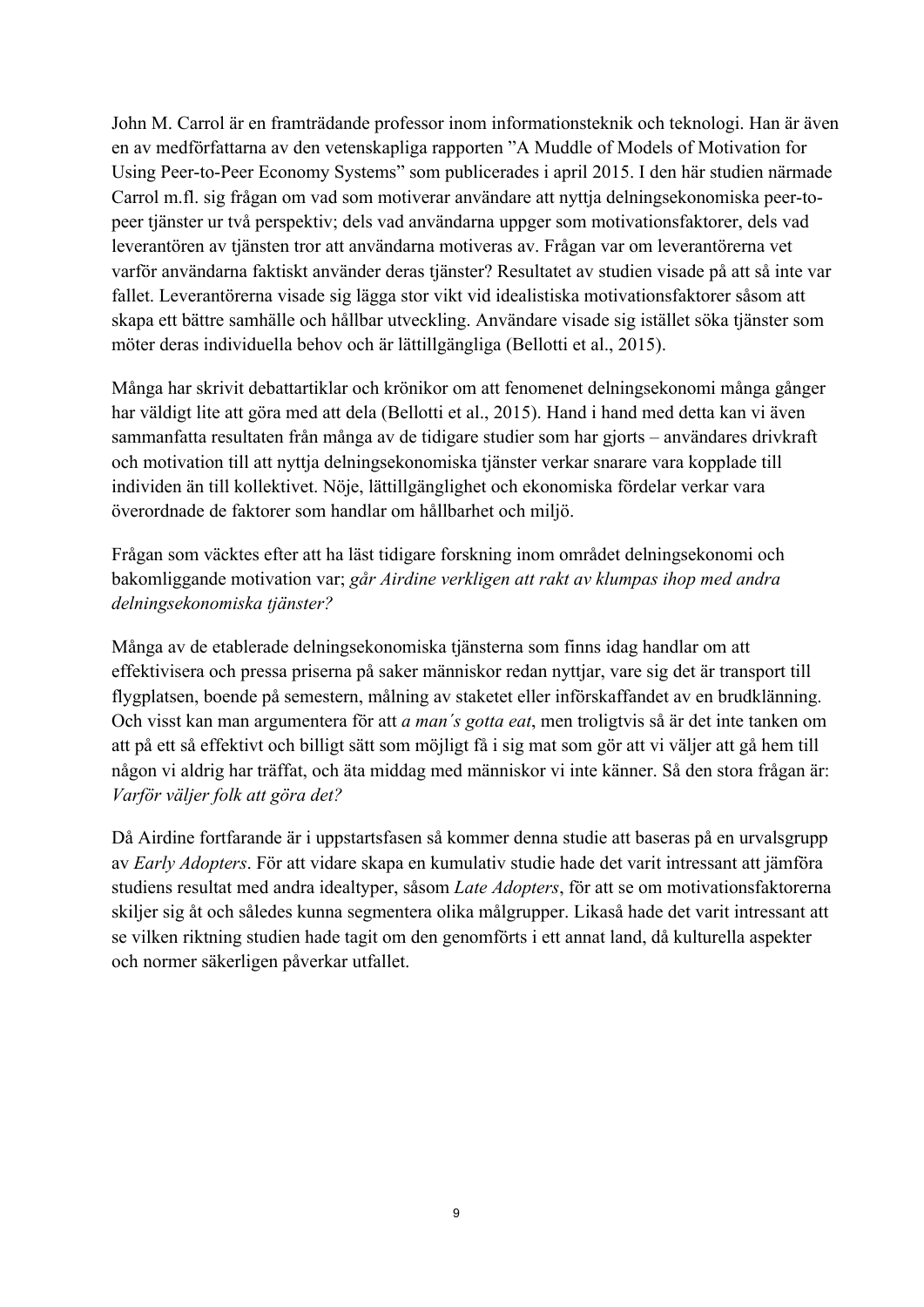# **2. Syfte & Frågeställningar**

Syftet med denna studie är att öka förståelsen för vilka faktorer som har motiverat Early Adopters konvertering till att bli användare av tjänsten Airdine. Vi kommer att söka svar på detta genom att se till dels vilka motiv som ligger bakom konverteringen samt vilken information som haft en övertygande funktion. Studiens resultat syftar vidare till att ligga till grund för rekommendationer för Airdines framtida marknadskommunikation.

### **Vad var den främsta anledningen till att deltagarna började använda Airdine?**

- *Denna frågeställning syftar till att undersöka mer specifikt vilka motivationsfaktorer som vägde tyngst vid deltagarnas konvertering. Att kartlägga detta kommer att indikera vilka värden som framtida marknadskommunikativa insatser med fördel kan spela på för att få fler att konvertera till användare.* 

### **Vilken informationskanal anser deltagarna har haft störst påverkan på dem i deras konvertering?**

- *Denna frågeställning syftar till ta reda på vilken information som varit mest övertygande för deltagarna och således påverkat deras konvertering i högst utsträckning. Att kartlägga detta kommer att skapa en bra förståelse för vilka kanaler som med fördel bör utnyttjas för att få fler att konvertera till användare.* 

### **Vad anser deltagarna är Airdines styrkor respektive svagheter?**

- *Denna frågeställning syftar till att ta reda på hur studiens deltagare ser på tjänsten ur ett samhällsperspektiv. Dessa resultat bidrar vidare med material till en omvärldsanalys baserad på ett externt perspektiv, som i kombination med interna insikter kommer ligga till grund för rekommendationer om framtida marknadsinsatser.*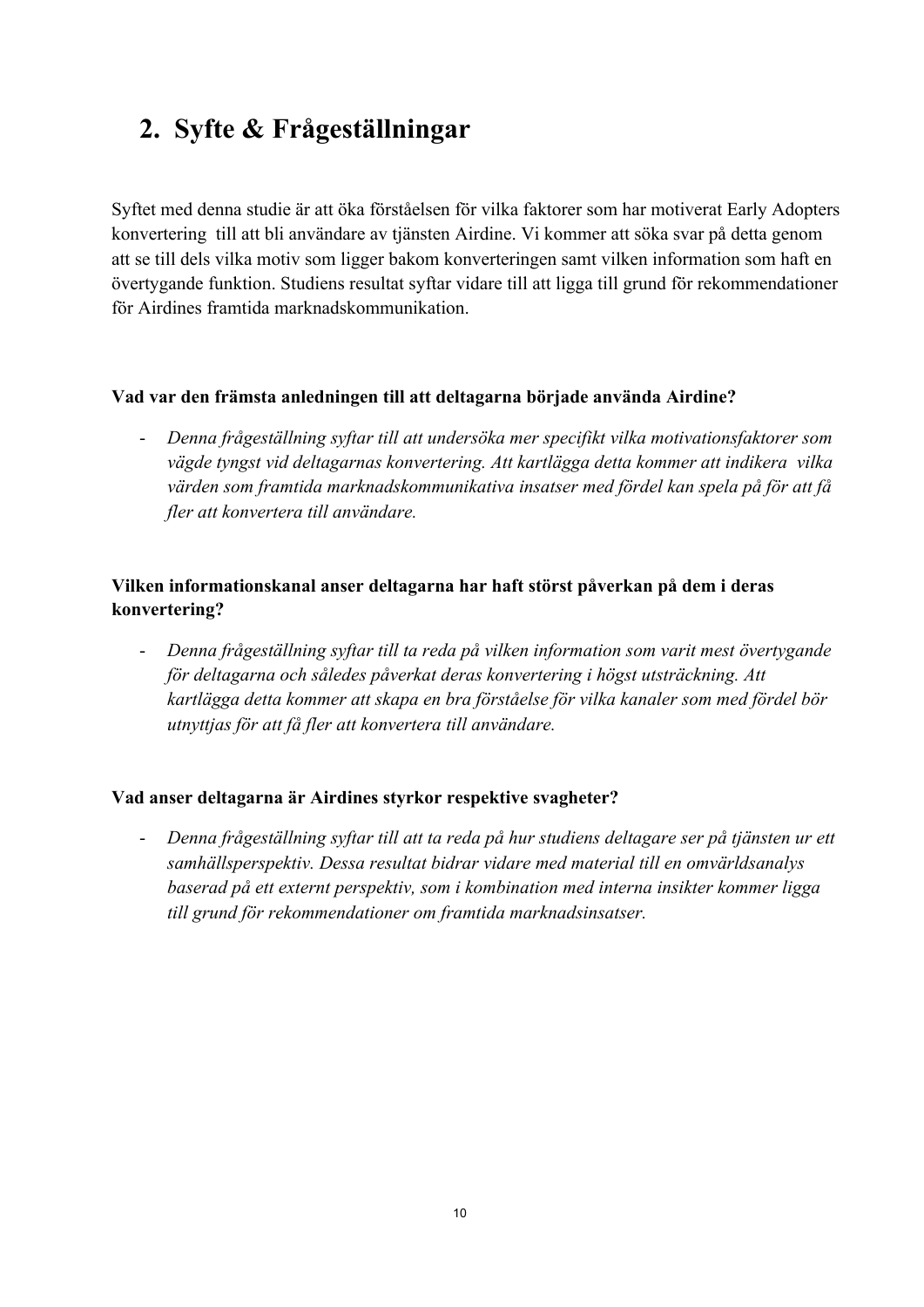# **3. Teori**

Som tidigare nämnt är studiens syfte att se på de faktorer som ligger bakom en konvertering, dvs. att bli en användare av Airdine. För att förstå denna process och användarnas motiv kommer följande fyra teorier att användas.

**The Diffusion of Innovation Theory** som förklarar hur individer tar till sig nya innovationer. Detta i form av tydliga segmenteringar av användare och utstakade processer för hur individer tar till sig innovation.

**The Self-Determination Theory**, kommer med sin bakgrund i socialpsykologi att bidra med ett flertal aspekter av den mänskliga motivationen och varifrån denna kan härledas.

**SWOT-analys** kommer att användas för att konkretisera Airdines förutsättningar i relation till dess omvärld.

Slutligen kommer **Word of Mouth** att användas som teoretiskt underlag för rekommendationer om framtida marknadskommunikativa insatser.

Dessa teorier kommer att ligga till grund för analys av resultatet som i sin tur kommer att mynna ut i rekommendationer till Airdine gällande deras framtida marknadskommunikation. Nedan presenteras vad teorierna innebär samt hur de är relevanta för denna studie.

### 3.1 Diffusion of Innovations

The Diffusion of Innovations Theory, nedan kallad DoI, syftar på att se om, och i så fall hur, människor tar till sig en ny innovation eller väljer att avvisa denna (Windahl et al., 2009:79). Teorin uppkom under 1960-talet i och med Everett Rogers publicering av boken "Diffusion of Innovations" och är idag ett populärt verktyg för att förklara hur nya innovationer etablerar sig i samhället.

En innovation kan i dagens samhälle lätt missuppfattas som en ny, teknisk uppfinning, men definitionen är bredare än så. Enligt Oxford Learner's Dictionary syftar begreppet till "nya saker, idéer eller sätt att genomföra saker på" (Oxford Learner's Dictionary, u.å.). För att använda ett mer klassiskt exempel, så var det även en innovation när bönder i delstaten Iowa började använda besprutningsmedel på sina ägor under 1940-talet (Rogers, 1983:109).

Nedan beskriver teorin mer utförligt hur samhällets kultur påverkar en etablering av en innovation, hur individer tar till sig innovation i olika steg samt hur dem utifrån sitt sätt att ta sig an en innovation kan segmenteras i olika kategorier.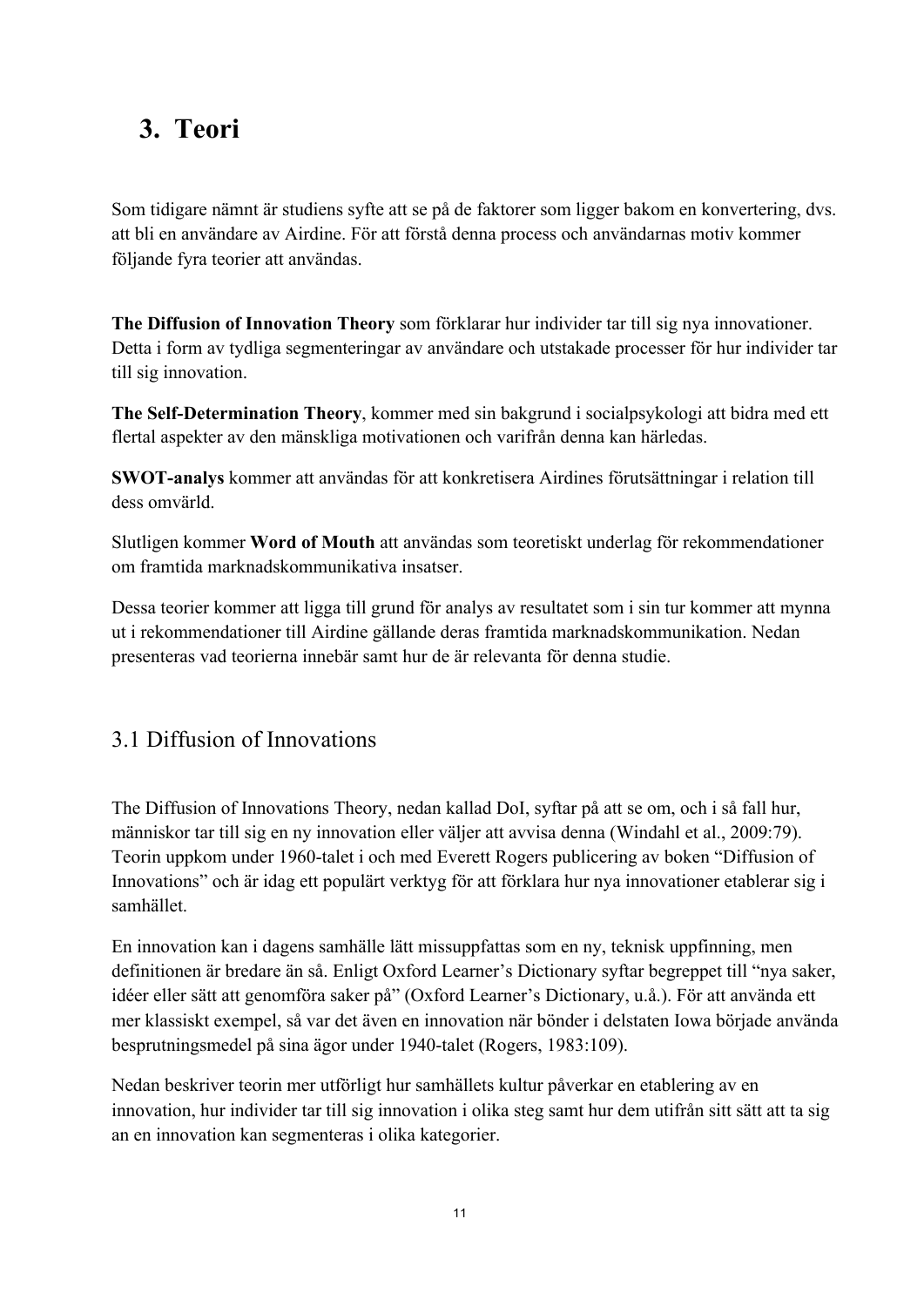### **Normkulturer**

För att kunna etablera en innovation behöver innovatören (dvs. skaparen av innovationen) se på vilka normer och vilken kultur som florerar i det berörda samhället. Detta då normer kan vara en barriär gentemot förändring och därmed påverka etablering av en ny innovation. Beroende på hur förhållandena ser ut kan man se att samhället antingen präglas av en traditionell normkultur eller en modern normkultur. Besitter innovatören vetskapen om detta kan hen med större sannolikhet dra slutsatsen om samhällets invånare kommer att ta till sig eller avvisa innovationen (Rogers, 1983:57).

Idealtypen av en modern normkultur är mer innovativ, progressiv, och ekonomiskt rationell, vilket beror på att människor som lever i denna typ av kultur eftersträvar att ta kontakt med människor utanför sitt system och värdesätter utbildning i hög grad. I motsats till detta kännetecknas den klassiska normkulturen av en väldigt lokalt förankrad verklighet och en oförståelse eller ovilja inför att kapitalisera på sociala funktioner. Exempel på dessa idealtyper är storstäder, som oftast präglas av modernare normkulturer samt orter på landsbygden, vilka i sin tur ofta karaktäriseras av mer traditionella normkulturer.

Det som dock verkligen särskiljer idealtyperna är att individer i ett samhälle med moderna normer ser på innovationer mer fördelaktigt och är mer benägna att ta till sig dessa snabbare än de som lever efter normer i traditionella samhällen (Rogers, 1983:60-61). I denna studie kommer teorin om normkulturer att bidra till en ökad förståelse för vilka förutsättningar Airdine har att etablera sig i olika typer av samhällen.

### **The Adoption Process**

The Adoption Process syftar till att kartlägga och förklara individens mentala process från att först hört talas om innovationen till att faktiskt ta till sig denna och därmed genomföra en konvertering.

The Adoption Process tar avstamp i psykologiska teorier kring lärande. Dessa sätter fokus på hur lärandet i sig definieras av en ständig förändring eller utveckling (att man lär sig nya saker) och att detta sker i förhållande till ett triggande stimulus (den information som sätter igång vårt lärande). I The Adoption Process möter individen massvis av olika stimuli om en ny innovation från olika kommunikationskanaler. Dessa stimuli lagras kumulativt tills användaren beslutar sig för att ta del av eller avstå ifrån en innovation (Rogers, 1983:77). De flesta av våra mänskliga beteendemönster involverar något slags beslutsfattande, t. ex. konsumtionsvanor, boendesituation eller hur man röstar. Dessa exempel involverar dock oftast ett val från en förutbestämd lista av alternativ, till skillnad från innovationer där man väljer ett val framför de redan existerande (Rogers, 1983:78).

The Adoption Process beskriver de antal steg som individen går igenom när hen tar till sig en ny innovation – från första mötet med innovationen till den slutgiltiga konverteringen. Hur många steg som inkluderas i processen beror på individen själv och typ av innovation, men vanligt förkommande är att de fem stegen Awareness, Interest, Evaluation, Trial och Adoption inkluderas. Kortfattat innebär dessa att individen får reda på om innovationen i Awareness-fasen,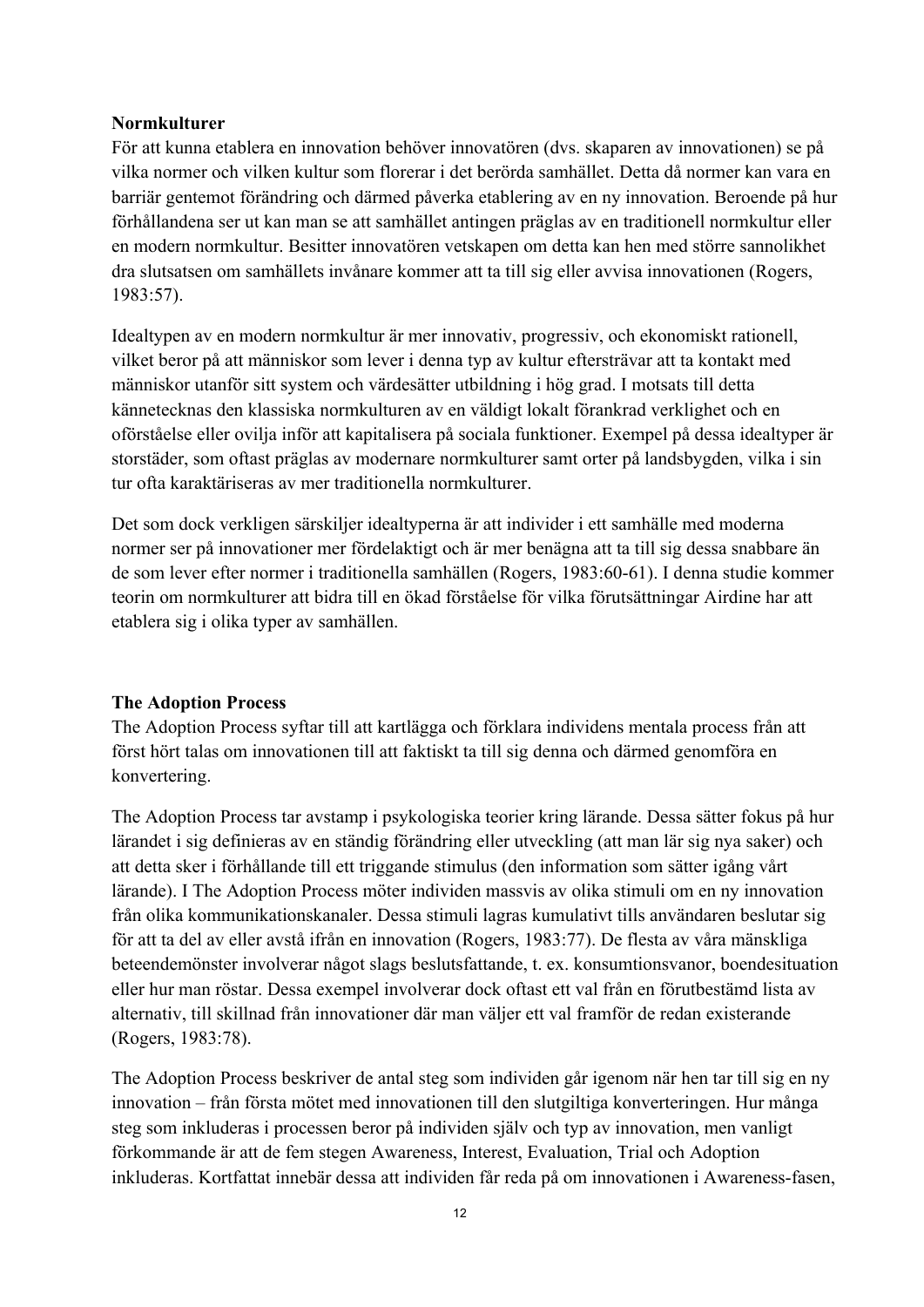blir mer intresserad och söker ytterligare information i Interest, utvärderar och överväger den i Evaluation, väljer att testa på i Trial och slutligen konverterar i Adoption (Rogers, 1983:82-86).

Hur lång tid det tar för en individ att gå igenom dessa faser och faktiskt börja använda sig av innovationen kallas The Adoption Period och kan skilja sig enormt från individ till individ. I denna studie kommer The Adoption Process synliggöra hur deltagarna tar sig igenom de fyra första stegen (detta är vad som är möjligt vid denna tidpunkt då Airdine inte funnits tillräckligt länge för att frekvent återkommande användare ska kunna identifieras).

Både The Adoption Process och den tidsperiod som processen genomförs under syftar till att kategorisera användare i olika segment, vilka enligt teorin kallas The Adopter Categories (Rogers, 1983:111).

### **Adopter Categories**

Adopter Categories är ett uttryck för de kategorier som man kan applicera på individer inom ett socialt system beroende på hur snabbt de upptäcker och tar till sig en specifik innovation (Rogers, 1983:148). En kategorisering av individerna används främst för att förstå deras olika attribut i förhållande till att ta sig an en ny innovation.

De fem konstituerade kategoriseringarna är Innovators, Early Adopters, Early Majority, Late Majority och Laggards. Vanligtvis brukar Innovators och Early Adopters klumpas ihop och benämnas som Early Adopters. Det finns många källor om hur denna kategorisering bör ske och vad man ska tänka på vid en fördelning. Denna studie kommer att använda sig av en utomstående kategorisering, dvs. att observatörerna kategoriserar användarna, vilket stöds av Rogers (Rogers, 1983:160).

Innovators beskrivs som ivriga att testa nya idéer och tenderar att ha många kosmopolitiska, sociala relationer i jakt på nya intryck. Viktigt för en Innovator är att gilla risktagande för att kunna fungera likt idealtypen (Rogers, 1983:169). Författaren och föreläsaren Simon Sinek påpekar i inspirationsföreläsningen "Start With Why", att Innovators och Early Adopters är de som är bekväma nog att följa sin magkänsla och ta intuitiva beslut i syfte att vara först med någonting. Detta gör de baserat på hur de ser på världen och hur de vill uppfattas av andra (TEDx Talks, 2009).

Early Adopters är snarare mer inkorporerade i det lokala samhället än Innovators och agerar där som lokala profiler. Denna kategori har också störst opinionskraft i jämförelse med de andra. Early Adopters ses oftast som *"the man to check with"* innan senare Adopter-kategorier väljer att testa en ny innovation (Rogers, 1983:170). Gemensamt för de båda idealtyperna, Innovators och Early Adopters, är att de oftast är yngre, har högre social status samt en bättre ekonomisk situation jämfört med Late Adopters (Rogers, 1983:176). I denna studie är enbart dessa idealtyper aktuella, då Airdine är en så pass ny innovation.

The Adoption Categories bidrar även med information om hur och när de olika segmenten tar till sig information om en innovation. Early Adopters anser att kosmopolitiska källor är viktigare för deras informationsinhämtning än övriga segment. Likaså är de i större behov av att få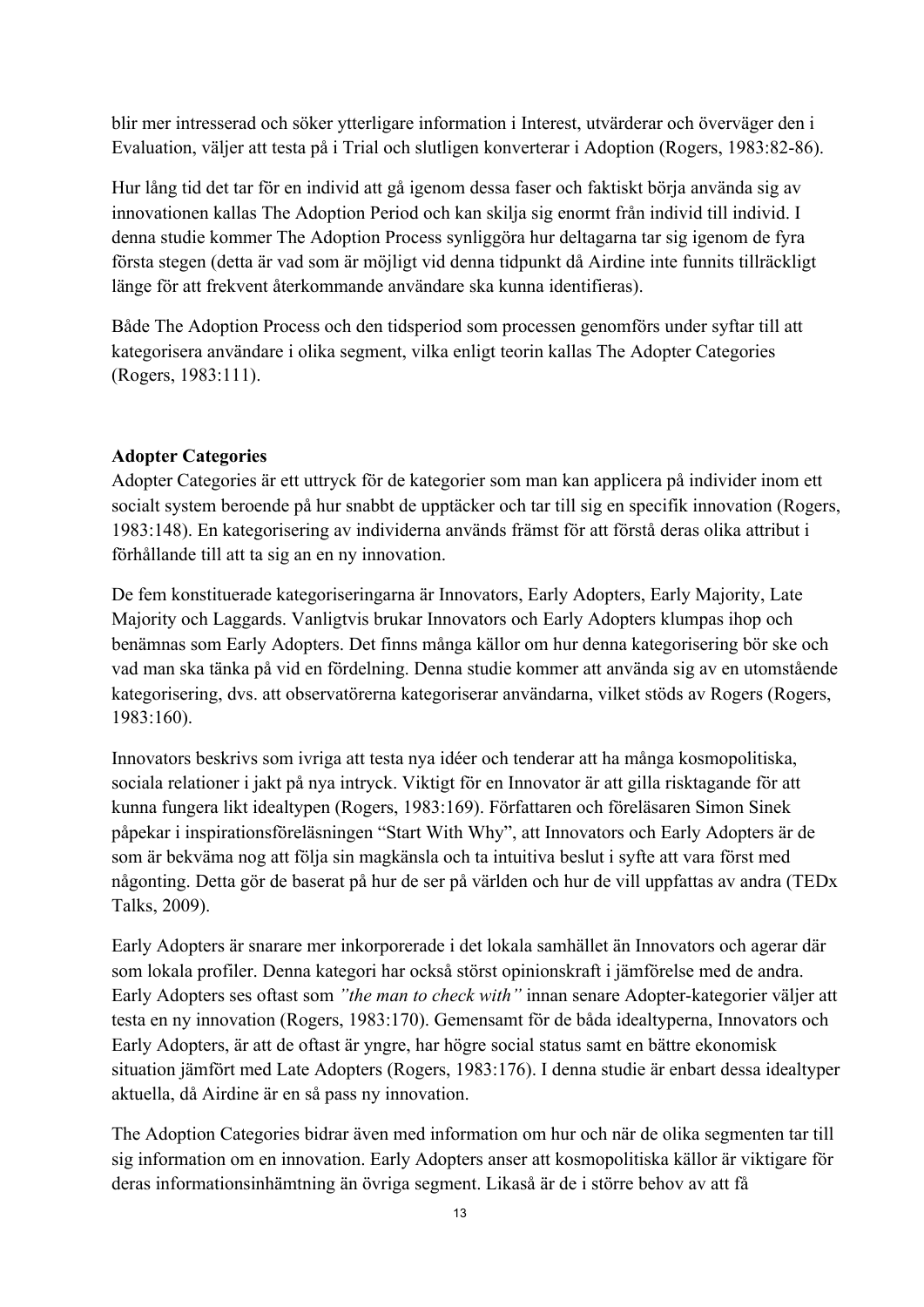informationen från en källa som är nära innovationen, kanske från skaparen själv, samt att de söker fler källor för att bli övertygade (Rogers, 1983:181). Tydligt är också att Late Adopters vanligtvis tar till sig av innovationen genom interpersonell kommunikation (vare sig de vill eller inte, då de är senare i kedjan av användare), medan Early Adopters nås av innovationen företrädesvis via medier (Windah, et al., 2009:86).

I denna studie kommer DoI att fungera som ett ramverk för att förstå innovation och dess etablering. Teorin kommer att bidra med förståelse för hur normer, kultur och olika målgrupper påverkar Airdines möjlighet till etablering på den svenska marknaden. The Adoption Process kommer vidare att hjälpa till med att benämna de mentala processer en individ genomgår när hen ska ta till sig av en innovation.

### 3.2 Self-determination Theory

Self-determination Theory är ett perspektiv på hur mänsklig motivation föds och utvecklas, grundat av forskarna Richard Ryan och Edward Deci. Teorin utgår ifrån sambandet mellan hur människor utvecklar sin personlighet och samtidigt försöker tillfredsställa sina grundläggande psykologiska behov, vilket är basen för den mänskliga motivationen. Ryan och Deci har identifierat tre sådana behov: kompetens, tillhörighet och autonomi. Vidare poängterar de tyngden i att växa och integreras i samhället för personligt välmående (Ryan & Deci, 2000:68).

Motivation som handling består av energi, riktning, ihärdighet och målmedvetenhet. Och ser man närmare på begreppet blir det tydligt att människor drivs av olika faktorer som genom handling genererar varierande erfarenheter och konsekvenser. De olika källorna till motivation delas in i kategorierna inre eller yttre motivation. Inre motivation handlar i korta drag om värderingar, medan yttre handlar om materiella fördelar och externa krav från samhället. Individer kan bli motiverade för att de värdesätter aktiviteten eller för att det finns ett externt tvång, vilket kan vara verkligt eller enbart självupplevt. Exempelvis så kan motivationen aktiveras av ett eget intresse eller av en muta (Ryan & Deci, 2000:69).

Kontrasterna mellan situationerna där individen drivs av inre motivation eller yttre motivation är tydliga. Jämförelser mellan människor vars motivation är autentisk och de som kontrolleras externt för att agera, visar på att den första i förhållande till den sista har mer intresse och självförtroende i sitt agerande. Det har också visat sig att individer som drivs av inre motivation i högre utsträckning också fortsätter att genomföra saken i fråga (Ryan & Deci, 2000:69). Inre motivation beskriver också den naturliga dragningen emot spontanitet och att utforska nya saker. Detta är essentiellt för den kognitiva samt sociala utvecklingen (Ryan & Deci, 2000:70).

Sammanfattningsvis så beskriver teorin att det finns ett starkt samband mellan inre motivation och tillfredsställelse av de grundläggande psykologiska behoven autonomi, tillhörighet och kompetens. Det är dock ytterst viktigt att komma ihåg att individer enbart har inre motivation för aktiviteter som de ser ett värde i, såsom nyheter, utmaningar eller estetiska värden (Ryan & Deci,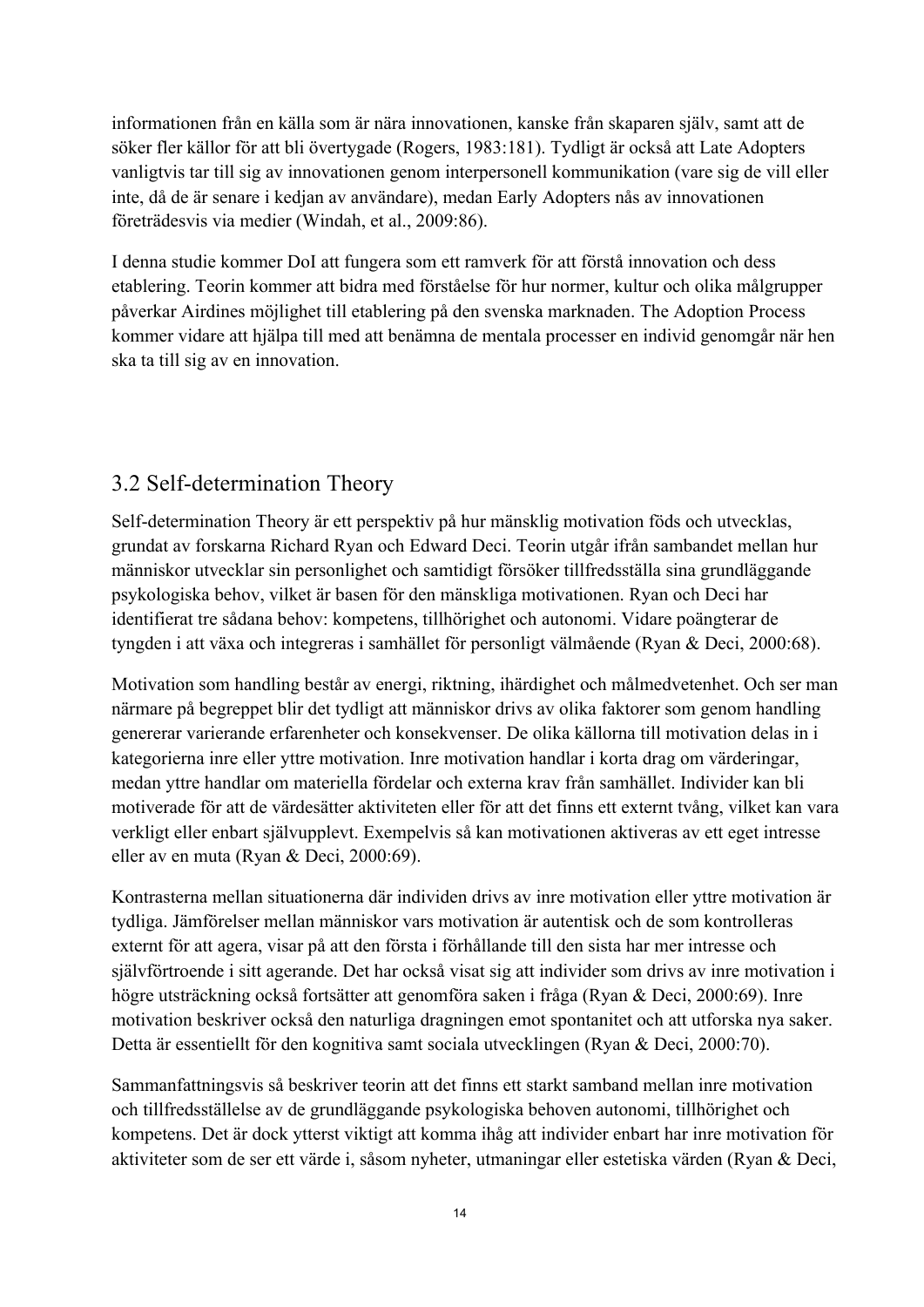2000:71). Denna teori kommer att bidra med teoretisk förståelse för de motivationsfaktorer som verkar ligga bakom Early Adopters konvertering till användare av tjänsten Airdine.

### 3.3 SWOT-analys

SWOT är ett analysverktyg som hjälper organisationer att utvärdera sin verksamhet och analysera den omvärld i vilken organisationen verkar.

Själva namnet SWOT är en akronym för Strenghts, Weaknesses, Opportunities och Threats. Styrkor och Svagheter ämnar att analysera organisationen internt. Här behöver det grävas i den egna verksamheten och ärligt besvara frågor som "*Vad är det organisationen är riktigt bra på?"*  Och *"Vilka är de svaga länkarna?".* Möjligheter och Hot belyser en extern analys av organisationens omvärld, där organisationen bör ställa sig frågor som "*Vad står på allmänhetens agenda?", "Vilka trender är framträdande i samhället?"* och *"Vart verkar människor mestadels inhämta sin information i nuläget?"*(Mossberg & Sundström 2011:364). Tanken är att genom att skapa en överskådlig bild av både interna och externa faktorer så ges organisationen möjlighet att försöka utnyttja "matchningar" (som innebär att organisationens styrkor matchas mot möjligheter i omvärlden) och undvika "gap" (vilket innefattar svagheter som kan innebära att organisationen inte kan stå upp mot eventuella hot). Den interna och externa delen av SWOT-analysen beskrivs ibland också i termer av organisationens *micromiljö* (Exempelvis resurser, expertis eller begränsningar) samt *macromiljö* (Exempelvis ekonomiska, politiska, juridiska eller kulturella "krafter" eller "trender" i omvärlden)(Mossberg & Sundström, 2011:364).

Vid utförandet av en SWOT-analys så finns det några faktorer som är viktiga att tänka på. Först och främst så måste det finnas en förståelse för att styrkor och svagheter alltid är relativa. Exempelvis kan SJ definiera *kort restid* och *låga priser* som styrkor, men om MTR är ännu snabbare och billigare så blir dessa styrkor istället, i jämförelse med konkurrenternas erbjudande, en svaghet. På samma sätt kan ett omvärldsfenomen vara en styrka och svaghet på samma gång (Kotler, 2009:137). En viktig aspekt är att analysgruppen inte bör sättas samman av personer från enbart en del av verksamheten, då det är viktigt att inkludera människor från olika avdelningar och delar av organisationens hierarki. Optimalt är också om såväl interna medarbetare som externa konsulter medverkar (Pickton & Wright, 1998). Man strävar efter diversitet i analysgruppen för att olika delar av organisationen kan uppfatta SWOT-analysen på olika sätt och komma med olika infallsvinklar. Likaså kan externa konsulter tillföra objektivitet.

Men SWOT-analysen har också fått möta en hel del kritik. Inte minst för att resultaten av en SWOT-analys endast presenterar en nulägesbeskrivning av organisationen och dess omvärld samt inte syftar till att ge förslag på åtgärder eller strategier. Resultaten bör därför istället ses som en indikator på vad en organisation bör besluta om att göra eller utveckla inom verksamheten.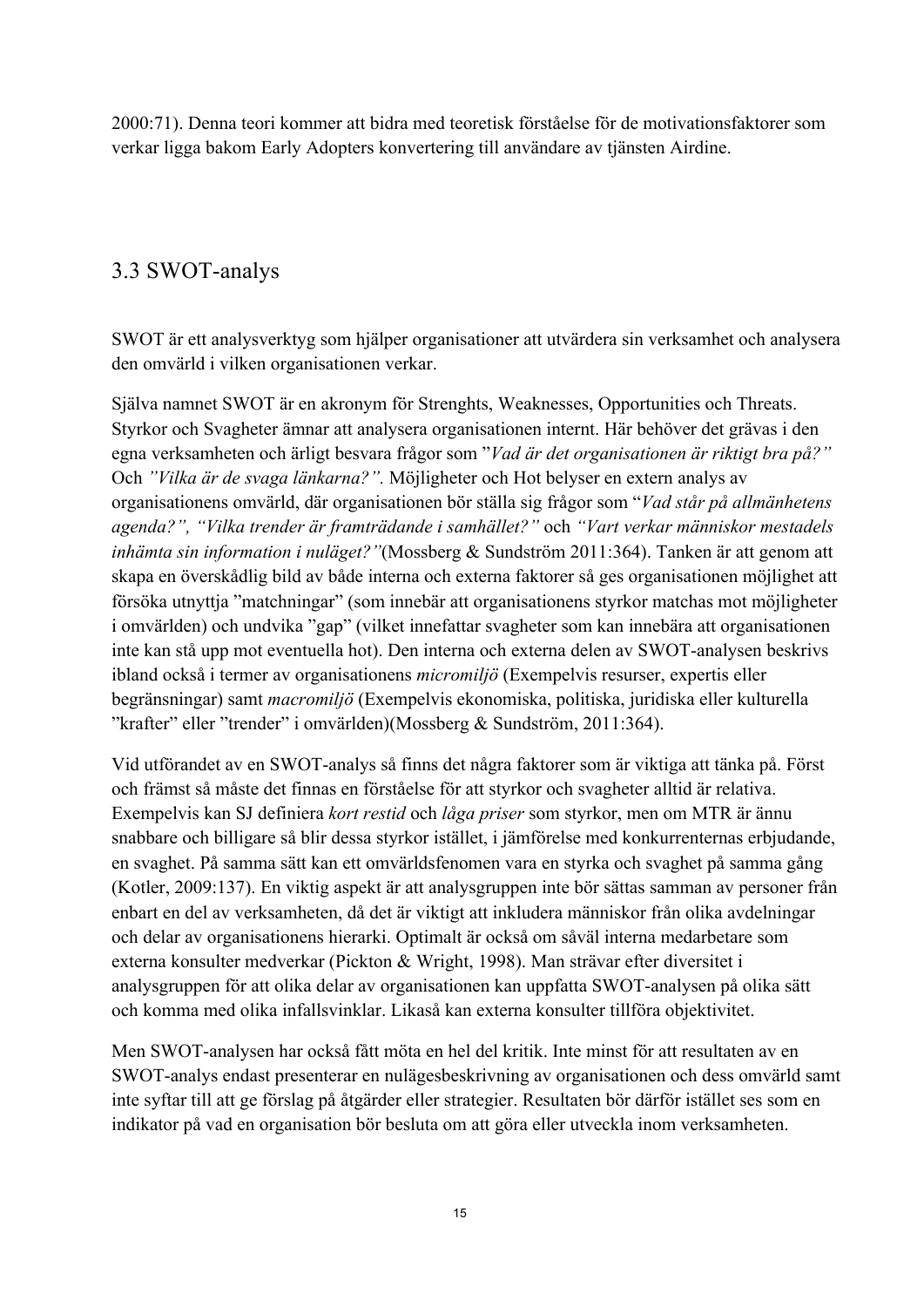### 3.4 Word of Mouth

Word of Mouth, nedan förkortat WOM, definieras av kommunikation som yttrats i syfte att överföra information mellan konsumenter, enligt The Oxford Dictionary (Oxford Learner's Dictionary, u.å.). För att vidareutveckla deras definition så kan man säga att det är en del av den generiska processen i att rekommendera och kommunicera (produkt)information som uppstår mellan konsumenter (Brown & Laurier, 2014:29). Den vardagliga kommunikationen kryllar av referenser till konsumtion, rekommendationer och överföring av information. Detta är en viktig aspekt i förhållandet till konsumtion, då individen genom interaktionen skapar förståelse för sitt inköp och lägger grunden för kommande transaktioner. Trots att nya digitala medier satt större fokus på WOM så har konsumtions- och produktfokus präglat våra konversationer sedan medeltiden, med fokus på att skapa en identitet kring vår konsumtion (Brown & Laurier, 2014:30).

Inom Word of Mouth finns en betydande gren som kallas Word of Mouth Marketing (nedan kallat WOMM). Marknadsföringen i WOMM handlar om att som varumärke bli en del av samtalet, men aldrig manipulera eller förfalska det innehåll som lyfts fram (Sernovitz, 2006:5). I många fall ses dock WOMM inte som traditionell marknadsföring, då det istället handlar om att ge fantastisk service eller skapa en väldigt bra produkt som konsumenterna känner att de bara måste dela med sig av. Detta är ett exempel på organisk spridning, då det är en spridning som uppstår på naturlig väg av de positiva faktorerna från en organisation. Motsatsen kallas amplifierad (skapad) spridning och bygger på en kampanj med intentionen att starta WOMM och därmed en buzz kring ett specifikt ämne. (Sernovitz, 2006:6)

Oavsett om WOMM är amplifierad eller uppstått organiskt så har man kunnat se att det finns några faktorer som alltid behöver finnas för att ordet ska kunna sprida sig. Dessa kallas för "The Five T's" och innefattar Talkers, Topics, Tools, Taking Part och Tracking.

Med Talkers så syftar man på de som har entusiasm och nätverk för att kunna sprida budskapet, vilka är vanliga människor ute i samhället som är inbitna fans av en produkt eller tjänst. Dessa kallas även "Influencers" (Sernovitz, 2006:21). Men för att Talkers ska kunna sprida budskapet behöver de ha ett ämne eller en vinkel, dvs. en Topic, kopplat till produkten. Ämnet i sig behöver inte vara extravagant, utan fokus ligger på att det ska vara enkelt att förstå, så att det sedan ska kunna överföras och upprepas, precis som i den klassiska "viskleken" (Sernovitz, 2006:23). Vill man som marknadsförare ytterligare snabba på spridningen av WOM kan man bidra med Tools, såsom att lägga till möjligheten att dela en artikel eller ett blogginlägg i sociala medier, för att underlätta för läsaren att sprida detta (Sernovitz, 2006:24). Det fjärde T:et, Taking Part, innebär att om en organisation vill att konsumenterna ska prata om dess varumärke och produkter får de också ställa upp med att vara tillgängliga för frågor och vara ödmjuka inför dessa. För skulle organisationen inte svara, utan istället utebli i kunddialogen, så kommer ämnet att snabbt dö ut (Sernovitz, 2006:25). Slutligen står det sista T:et, Tracking, för att spåra och ta del av konversationerna i syfte att bli en del av dem. Detta görs smidigast med något av alla de digitala verktyg som finns idag.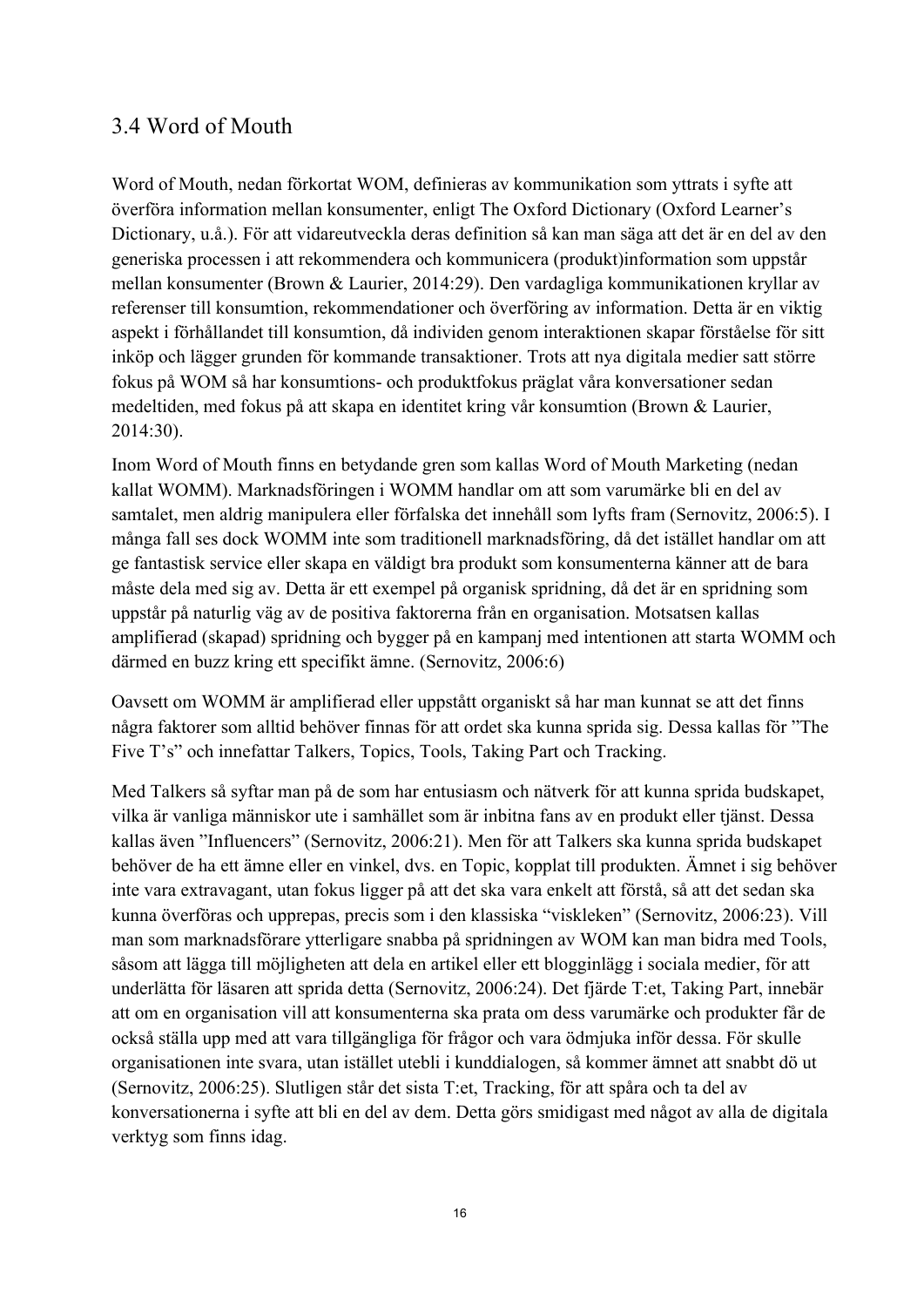Inom Word of Mouth påpekas det också att det är av yttersta vikt att förstå hur positiva WOMrekommendationer i samråd med lyssnarens intentioner påverkar köpbeslutet. Denna del av teorin går under benämningen Word of Mouth Usage och syftar till att lyfta fram ett antal bakomliggande faktorer hos både talare och lyssnare som har betydelse för informationens påverkanskraft (Martin & Lueg, 2013:801). De bakomliggande faktorerna är egenskaper som kan tyckas vara ganska uppenbara när de definieras, men man bör ha förståelse för att dessa processer oftast är undermedvetna då mottagaren tar in WOM-budskapet. De grundläggande egenskaperna hos talaren för att budskapet ska ha verkan är att hen står för pålitlighet, erfarenhet och expertis i sina påståenden. Dessutom bör källan kunna bevisa att påstådd fakta är sann för att vinna förtroende (Martin & Lueg, 2013:803).

Det är inte bara sändarens egenskaper som påverkar i vilken utsträckning mottagaren tar till sig av ett budskap, utan också vilka egenskaper mottagaren själv besitter och vilken grad av involvering denne har i köpbeslutet. Mottagarens intresse för budskapet står i relation till i vilken utsträckning hen kan påverka köpet. Likaså är det troligare att mottagaren tar till sig budskapet i högre utsträckning om hen inte har någon tidigare information eller erfarenhet av produkten eller tjänsten, då man tenderar att lyssna mindre om man redan har kunskap om det diskuterade ämnet (Martin & Lueg, 2013:803). I och med det är det även förståeligt att överexponering av ett ämne eller en produkt kan vara hotande för organisk WOM, då det inte finns ett intresse att berätta vidare om något som alla redan vet (Sernovitz, 2006:20).

Ytterligare en faktor som kan påverka mottagarens vilja att ta till sig budskapet är i vilket format WOM presenteras; antingen genom statistiska eller narrativa bevis. Statistik refererar till fakta, medan narrativa bevis refererar till källans personligt upplevda erfarenheter av ämnet. När förmedlingen sker face-to-face kan båda lätt användas för att övertyga och vara trovärdiga, men sker det online är det endast narrativa bevis som fungerar, då statistik oftast refererar till ett företags hemsida med fakta som kan ses som partisk och inte så pålitlig (Martin & Lueg, 2013:804).

I denna studie kommer Word of Mouth att ligga som teoretisk grund för beskrivning av deltagarnas informationsinhämtning samt rekommendationer om framtida kanaler för marknadsföring av Airdine.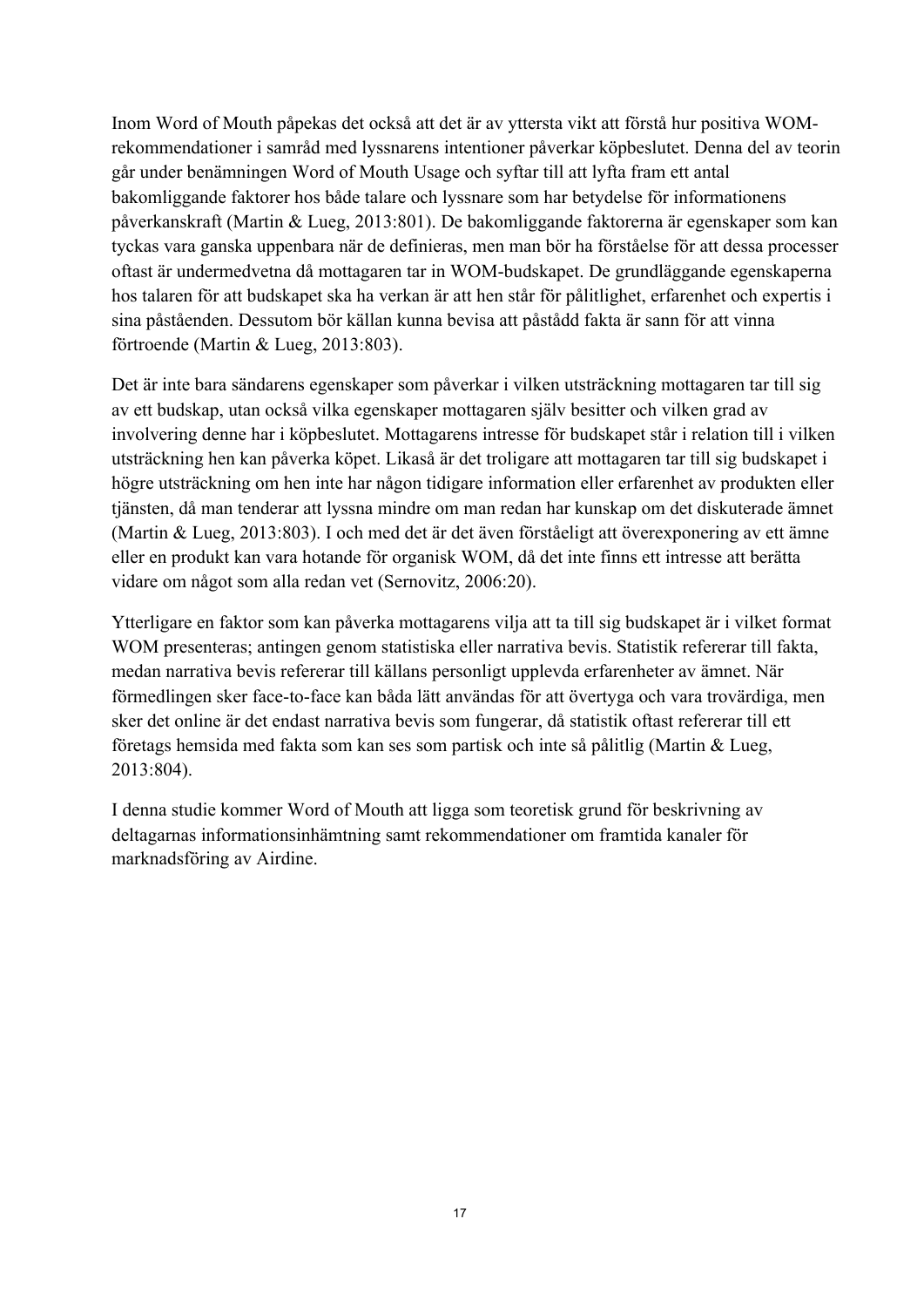# **4. Metod**

### 4.1 Val av metod

Inför en studies metodval så finns det oftast mer än en väg att gå, och det finns för- och nackdelar med alla tillvägagångssätt. Även för denna studie skulle ett antal olika metoder kunna tänkas användas, alla vilka hade gett studien en egen, unik funktion.

En kvantitativ metod hade med fördel kunnat användas om målet varit att kunna uttala sig generellt om olika grupper. Genom att kvantifiera ges möjligheten att med statistisk säkerhet kunna besvara vad majoriteten av Airdines användare uppger vara den starkaste motivationsfaktorn för att använda tjänsten. Hade det dock exempelvis genomförts en enkätundersökning, som baserats på tydligt formulerade frågor, så hade vi förmodligen enbart fått svar på dessa och eventuellt gått miste om saker vi inte tänkt på att inkludera i formuläret. Även om enkäten hade kunnat utformas på ett sådant sätt att det funnits extra rader för tillägg och utveckling av svar, så har tidigare studier visat att svarsfrekvensen för dessa ofta blir låg (Wibeck, 2010:50).

Då syftet med denna studie snarare är att skapa en förståelse för olika resonemang och gräva djupare i människors tankegångar så togs beslutet att studien skulle utföras genom en kvalitativ metod. Initialt övervägdes samtalsintervjuer av respondentkaraktär som datainsamlingsmetod. Fördelen med denna metod är att det ges utrymme för interaktion och samspel mellan forskare och intervjuperson. Det ger också möjligheter till att fånga upp oväntade svar samt till uppföljning, förtydligande och djupdykning (Esaiasson et al., 2012:251).

Men trots att en samtalsintervju ger moderatorn möjlighet att ställa följdfrågor på nya aspekter som kommer upp under samtalet så finns det ändå en risk för att datainsamlingen blir av frågasvarskaraktär, då den tysta överenskommelsen grundar sig i att intervjuarens frågor ska besvaras och således är intervjuaren relativt (mer eller mindre) styrande i hur samtalet fortlöper. Med tanke på att Airdine är så pass nytt så är det ingen som hunnit vara aktiv särskilt länge, och kanske därmed inte heller hunnit fundera så mycket på motiven bakom sin användning. För att öka chansen till att få så uttömmande svar – och så djup förståelse som möjligt – så valdes metoden *fokusgrupper* för att söka svar på studiens frågeställningar. Fokusgrupper är också en metod som i litteraturen rekommenderas då man ämnar undersöka människors motivation och handlande (Wibeck, 2010:52).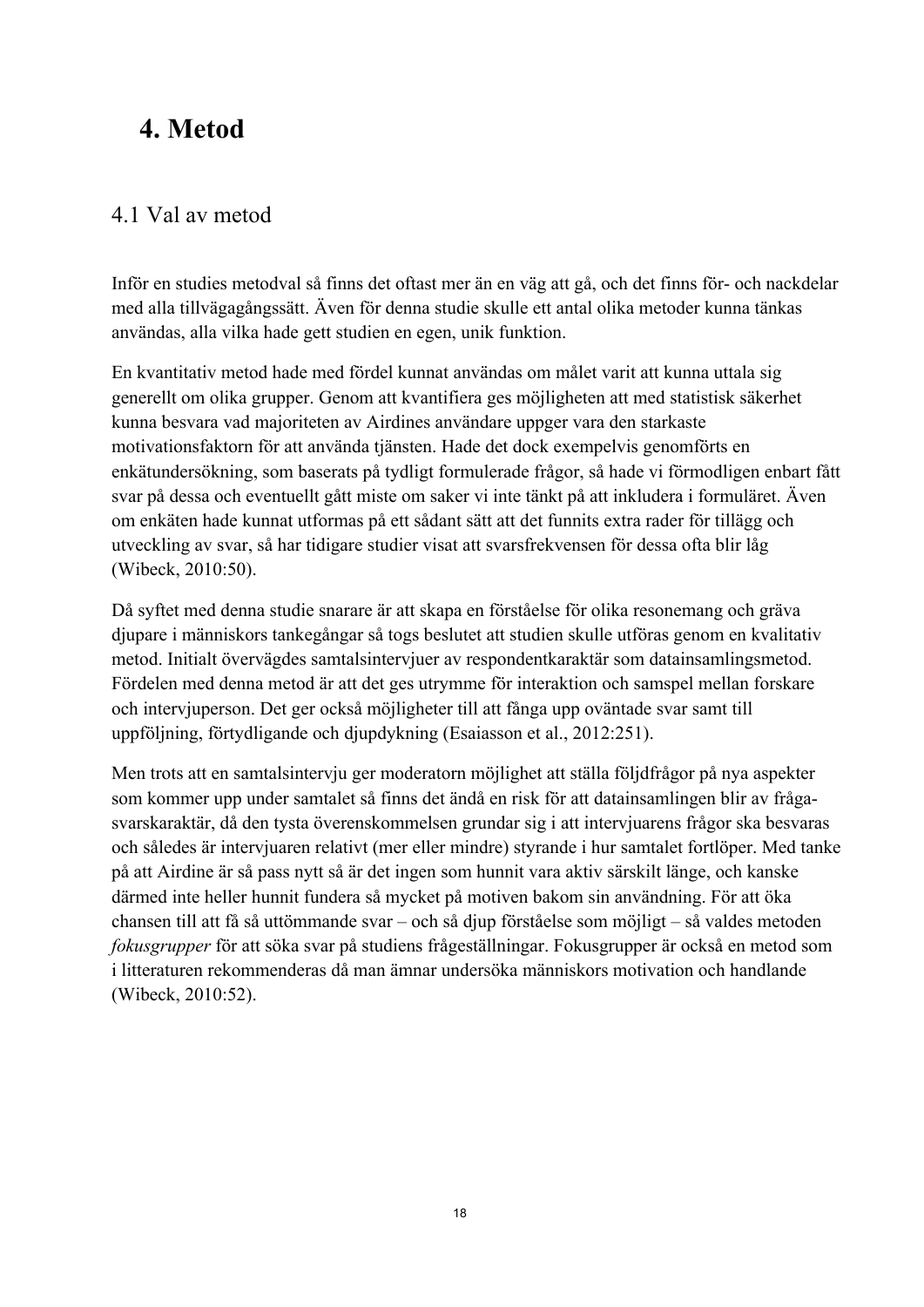### 4.2 Fokusgrupper

Alla fokusgrupper kan sägas vara gruppintervjuer, men därmed är inte alla gruppintervjuer fokusgrupper. Fundamentalt krävs att tre kriterier uppfylls.

- Gruppen ska vara sammansatt i forskningssyfte
- Samtalet är fokuserat kring ett givet tema
- Det finns en utsedd samtalsledare/moderator (Esaiasson et al., 2012:318) (Wibeck, 2010:25)

Vad som utmärker fokusgruppen som metod är interaktion. Både mellan deltagarna, mellan olika idéer/tankegångar/argument och mellan det som sägs i fokusgruppen och det större sociokulturella sammanhanget (Wibeck, 2010:36). I jämförelsen med en samtalsintervju så hinner man vid fokusgrupper beta av färre frågor, men varje fråga får istället en bredare belysning. Samtalsledaren av en fokusgrupp har också en mindre styrande roll än intervjuaren vid en samtalsintervju, vilket gör att deltagarna själva har ett större inflytande på vad som diskuteras (Esaiasson et al., 2012:319). Förhoppningen är att diskussion och gruppdynamik adderar ytterligare en dimension så att deltagarna stimuleras till så många konkreta, uttömmande och personliga svar som möjligt. Vidare ger detta undersökarna möjlighet att fånga upp eventuella impulser och reflektioner både utöver de själva, och deltagarna individuellt, har tänkt på tidigare.

Vid olika fokusgrupper genereras olika användbara data beroende på hur angelägna deltagarna är av att dela med sig av sina tankar och erfarenheter i grupp. Såväl *intrapersonella* som *interpersonella* och *miljömässiga faktorer* påverkar deltagarnas beteende (Wibeck, 2010:29). Intrapersonella faktorer innefattar personlighetsdrag hos respondenten. En deltagares personlighetsdrag och framtoning avgör dels hur hen beter sig, men kan också ha inverkan på hur övriga i gruppen beter sig. Om en person exempelvis upplevs som väldigt intelligent och sympatisk så kan det leda till att övriga i gruppen reagerar mer positivt på dennes åsikter och håller med (Wibeck, 2010:29).

Interpersonella faktorer innefattar hur samspelet mellan respondenterna kan påverkas av förväntningarna på hur andra människor kommer att agera. Samhörighet eller tillhörighet är någonting människor naturligt drivs av att känna, vilket gör att psykologiska faktorer i en fokusgruppssituation kan påverka respondenternas beteende. *Gruppkohesion* är ett begrepp som definieras av i vilken mån respondenterna känner samhörighet till gruppen. Ett visst mått av gruppkohesion krävs för att en fokusgrupp ska fungera på ett tillfredställande sätt, men ett för högt mått kan hämma resultatet då diskussionen fixeras vid "rätt" åsikt, sk. *group thinking*. För att undvika detta är det viktigt att vara tydlig med vad deras uppgift är – att bidra med information samt personliga erfarenheter och åsikter (Wibeck, 2010:30-31). *Gruppkompabilitet* är ett annat begrepp inom socialpsykologin som bestäms av i vilken utsträckning respondenterna har liknande personliga karaktäristika såsom behov, attityd, personlighet osv. Kompatibla grupper har visat sig utföra uppgifter mer effektivt än icke-kompatibla grupper. Detta för att mycket av gruppens energi går då åt till att försöka upprätthålla en god gruppdynamik (Wibeck,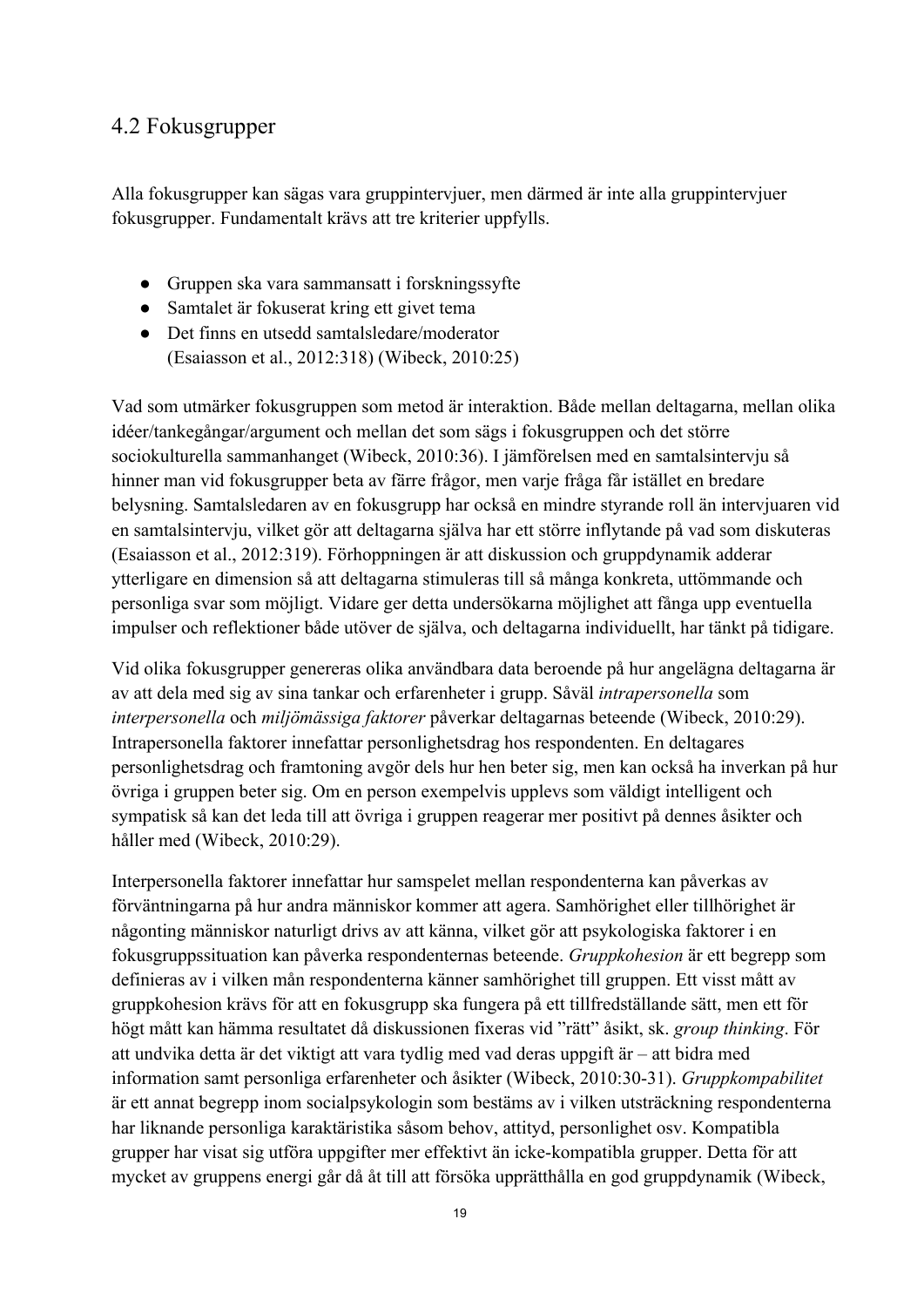2010:31). Det är därför viktigt att sätta samman fokusgrupper där respondenterna har minst en egenskap gemensamt. Merton et al. anser framförallt att likhet i utbildning är viktigt för att alla deltagare ska våga uttrycka sig (Merton *et al*., 1990). En ytterligare faktor är *Social makt* som handlar om att olika individer i gruppen tillskrivs olika mycket makt, vilket kan bygga hierarkier som påverkar vilka åsikter som får komma fram (Wibeck, 2010:29-31).

Även miljömässiga faktorer kan påverka hur respondenterna beter sig. Att hålla fokusgrupper i mindre utrymmen har visat sig resultera i livligare diskussioner och större åsiktspolarisering än vid fokusgrupper som hållits i större utrymmen. Om gruppintervjun vidare hålls hemma hos moderatorn så kan det få konsekvenser för i vilken utsträckning respondenterna vill vara hen till lags och således kan samtalet bli mer på moderatorns villkor (Wibeck, 2010:32). För att få igång en så bra diskussion som möjligt är det också viktigt att deltagarna får lite eget utrymme, samtidigt som de kan se varandra i ögonen. Optimalt är därför att arrangera samtalet runt ett runt bord (Wibeck, 2010:33).

### 4.3 Praktiskt utförande

För att lyckas med en studie så krävs god planering. Faktum är att den största delen av arbetet genomförs innan och efter själva insamlingen av data. Planeringsprocessen kan med fördel delas in i fyra steg: *Planering, diskussionsledning, rekrytering* och *analys* (Wibeck, 2010:56).

### **4.3.1 Planering**

Det första som behöver beslutas om är huruvida fokusgruppsintervjuerna ska vara av strukturerad eller ostrukturerad karaktär. Vid strukturerade gruppintervjuer så antar moderatorn en mer styrande roll, där fler och mer konkreta frågor ställs varefter gruppen får diskutera sig fram till ett svar. Fördelarna med detta är att alla tänkta frågor berörs, att moderatorn kan försöka jämna ut maktsituationer genom att adressera frågor och bjuda in alla till samtalet samt att resultaten generellt sett blir enklare att analysera. Nackdelen är att om moderatorn styr för mycket så finns det risk för att hypoteser och föreställningar överförs och styr deltagarna i hur de väljer att svara på frågorna. Det kan dessutom vara så att intressanta aspekter tystas ned då det inte lämnas tillräckligt utrymme för att deltagarna ska kunna dra i parallella trådar (Wibeck, 2010:57-58).

Ostrukturerade intervjuer bygger istället på att moderatorn har en så passiv roll som möjligt och att frågorna är öppna. Även om det stundtals kan bli lite tyst så uppmanas moderatorn att inte agera på detta, för att istället invänta att någon av deltagarna drar igång samtalet igen (Wibeck, 2010:84). Fördelarna med ostrukturerade fokusgrupper är att det är gruppens verkliga intressen och föreställningar som får styra samtalet, och helt nya aspekter av fenomenet kan uppkomma. Kanske leder det till att undersökarnas hypotes blir helt motbevisad. Om moderatorn exempelvis ställer frågan *"Finns det miljö- och hållbarhetsfaktorer som påverkat ditt val av att börja använda Airdine?"* så kanske deltagarna överdriver denna faktors tyngd, medan om moderatorn istället frågat *"Vad var viktigt för dig när du valde att börja använda Airdine?"* så hade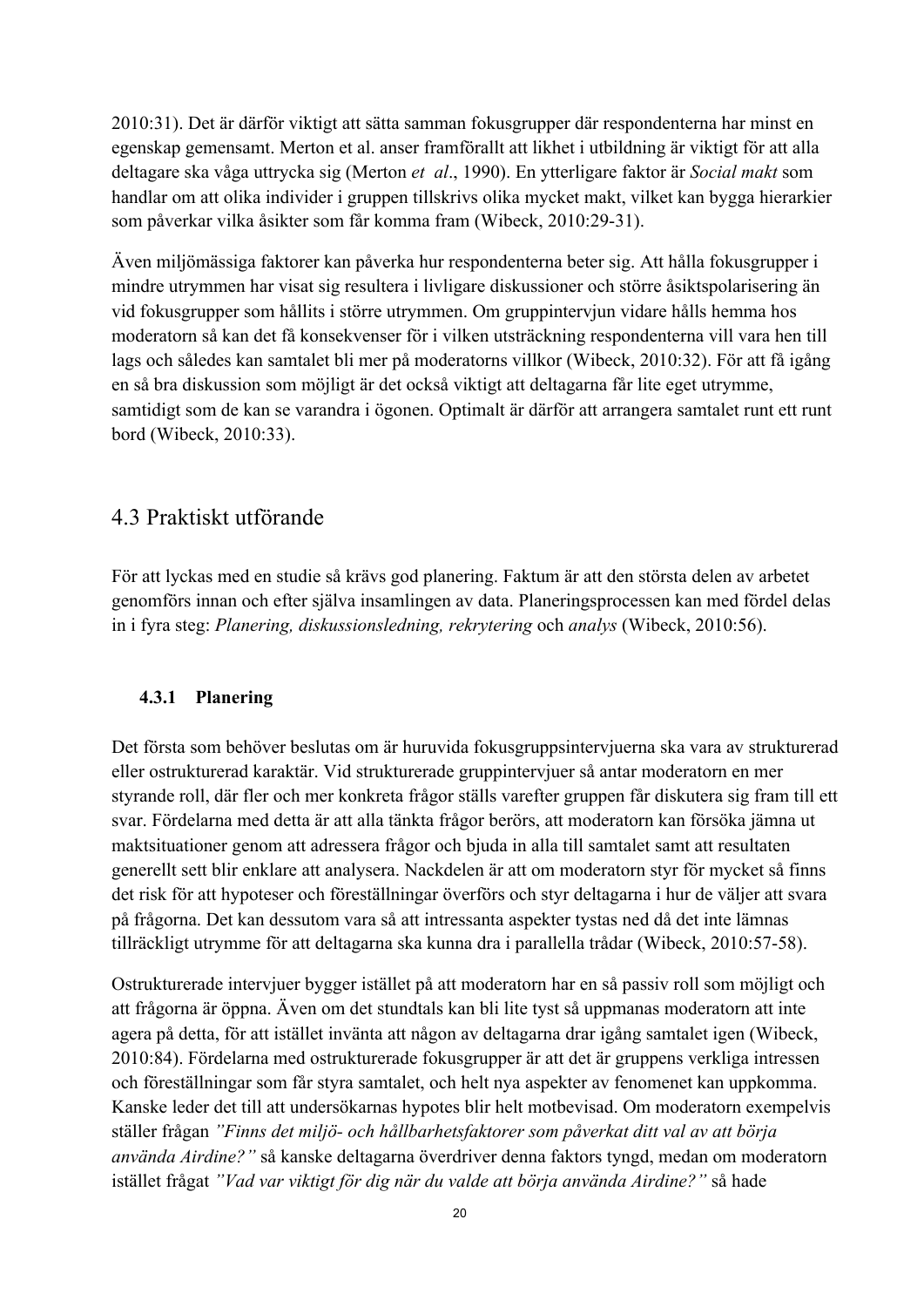miljöaspekten kanske inte kommit på tal över huvud taget. Nackdelen är att diskussionen kan dra iväg åt fel håll, och att viktiga ämnesaspekter för forskningen helt utesluts ur diskussionen. Utan att moderatorn styr så blir också risken för att den sociala makten tar ut sin rätt och vissa deltagare hamnar i skuggan av andra (Wibeck, 2010:57-58).

Det finns dock ingenting som säger att man uteslutande måste välja det ena eller andra, och denna studie antog därför formen av en *semistrukturerad fokusgruppsintervju*. Frågorna som ställdes var av öppen karaktär och diskussionen fick mestadels liv genom respondenterna och inte moderatorn.

### **4.3.2 Diskussionsledning**

Att i någon grad hålla fokusgrupper av ostrukturerad form ställer krav på att moderatorn är flexibel och lyhörd för eventuella situationer som kan uppkomma som konsekvens av att deltagarna själva får styra. Moderatorn ansvarade exempelvis för att ingen av respondenterna skulle få dominera samtalet på bekostnad av andra. När moderatorn kände av att det höll på att ske ingrep denna genom att bjuda in andra till samtalet, exempelvis genom att adressera frågor som *"vad tycker du om..", "håller du med om att…"* eller *"vill du tillägga någonting om.."*  (Wibeck, 2010:32). Moderatorn uppmuntrade alla svar, men antog samtidigt en opartisk roll där hen inte gav iväg för mycket av sina egna ståndpunkter då det hade kunnat uppmuntra respondenterna till att svara på ett visst sätt, och inte vilja komma med avvikande åsikter. Vidare ansvarade moderatorn för att diskussionen inte drog iväg åt ett helt annat håll. Utöver de breda, öppna frågorna i intervjuguiden hade det därför också inkluderats under varje fråga ytterligare stödfrågor som moderatorn kunde använda sig av för att leda samtalet tillbaka till ämnet.

I denna studie utsågs en person att moderera samtliga fokusgrupper. Detta för utgångsläget för diskussionen i alla grupper skulle vara så likt som möjligt – någonting som ökar studiens reabilitet (Wibeck, 2010:88). Den undersökare som inte agerade moderator utsågs istället till observatör. Observatörens uppgift var att sköta det tekniska samt att anteckna viktiga inslag. Exempelvis förde observatören små anteckningar på vem som sa vad under sessionens gång, någonting som senare underlättade transkriberingen av materialet. Fördelen med att vara två personer närvarande vid fokusgrupperna var att det omedelbart efteråt möjliggjorde en diskussion om vad både moderator och observatör upplevde som de viktigaste frågorna och argumenten under gruppintervjun, någonting som i litteraturen benämns som *debriefing (*Wibeck, 2010:89).

### **4.3.3 Rekrytering**

När det kommer till rekrytering av deltagare till fokusgrupper så måste det tas ställning till ett antal element. Dessa handlar om hur många fokusgrupper som ska genomföras, hur många deltagare varje grupp ska bestå av, hur sammansättningen av individer i grupperna ska se ut samt hur rekryteringen ska gå till rent praktiskt.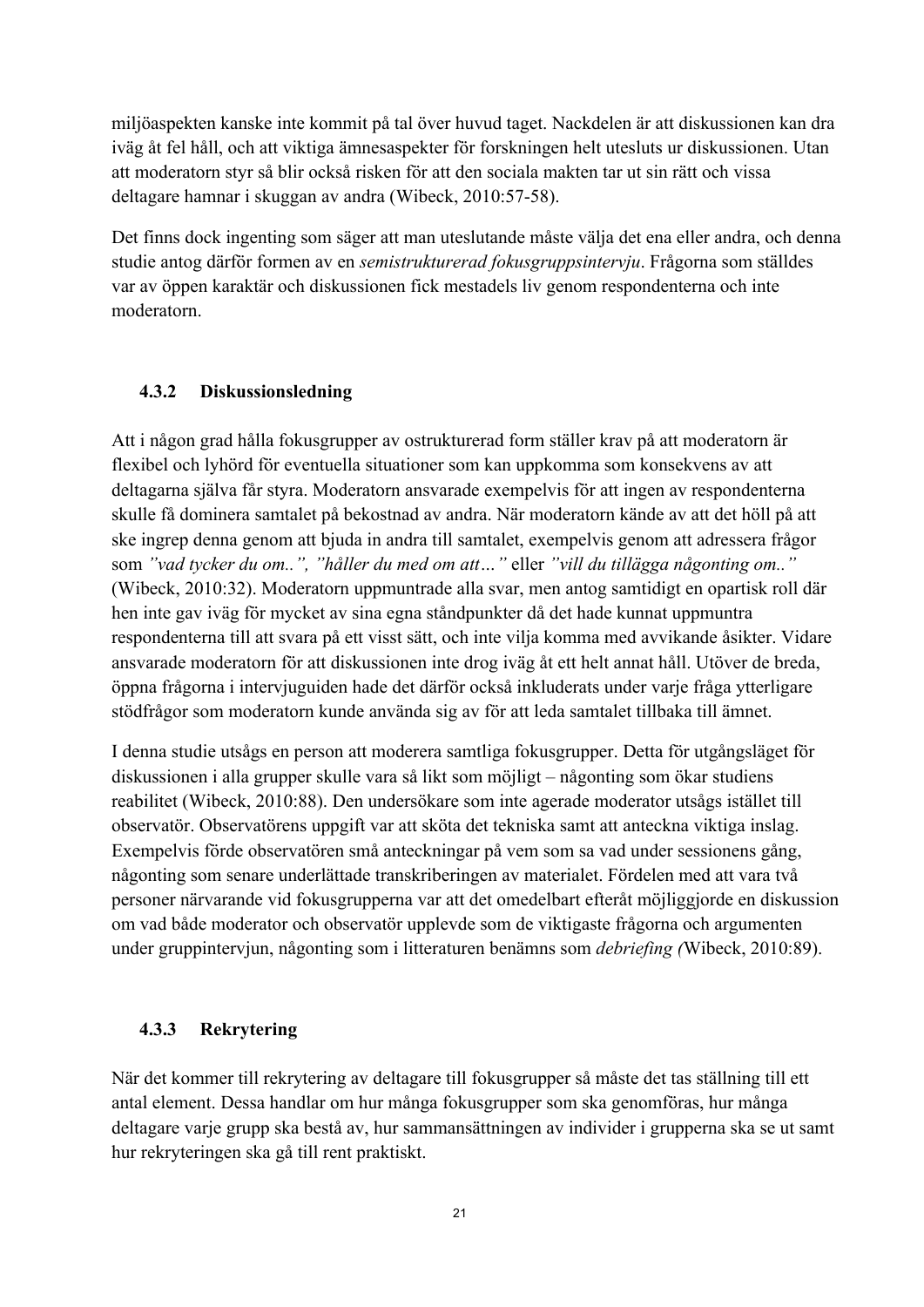Det finns olika teorier om hur många deltagare en fokusgrupp med fördel bör bestå av. Den relativt vedertagna siffran brukar sägas vara 4-6 respondenter, men det finns även de forskare som förespråkar många fler och de som menar att 4 personer är en maxgräns för hur många människor som samtidigt kan vara inbegripna i ett samtal (Wibeck, 2010:61). Inför denna studie så togs det ett beslut om att varje grupp skulle innefatta 4 deltagare exklusive moderator och observatör. Fyra personer förutspåddes i detta fall vara tillräckligt för att få igång en diskussion och dessutom blir det totala antalet personer rimligt i förhållande till det rum där gruppintervjun hölls.

När det kommer till hur många fokusgrupper som bör hållas för att besvara ett syfte så brukar man säga att ca 3 grupper per ämne är ett bra mått att utgå ifrån. Dock så är det svårt att sätta en mall för det här då det hela egentligen handlar om att nå teoretisk mättnad (Wibeck, 2010:60). Tids- och resurstillgångar är också någonting som här spelar in. Denna studie baserades på två fokusgrupper. Om resultaten av de två enskilda sessionerna hade visat skilja sig mycket åt, så hade ytterligare en eller två fokusgrupper genomförts då detta hade kunnat tolkas som ett tecken på att teoretisk mättnad inte nåtts. Så var dock inte fallet utan resultaten från de både fokusgrupperna visade sig vara väldigt lika.

Vid urvalet av respondenter till grupperna måste det finnas en strategi. Sammansättningen kan antingen göras homogen eller heterogen, ett val som ofta baseras på vilket ämne studien syftar undersöka. Homogena grupper gör att deltagarna känner sig mer avslappnade och angelägna av att diskutera och dela med sig av erfarenheter (Wibeck, 2010:64) – någonting som är en bra förutsättning för diskussion av känsliga ämnen. Nackdelen är dock att man riskerar att konsensus uppstår mellan åsikterna och undersökningen förlorar bredd. Eftersom att ämnet för denna studie inte klassificeras som känsligt eller kontroversiellt så beslutades det om att gruppsammansättningen istället skulle vara av heterogen karaktär. I heterogena grupper måste deltagarna sätta sina åsikter i relation till andras och därmed utveckla sina idéer. Förhoppningen var att en heterogen gruppsammansättning skulle leda till fler infallsvinklar och en bredare belysning av området.

Rekryteringen till fokusgrupperna skedde genom en öppen ansökan via själva appen. Två Airdine-middagar publicerades och under beskrivningen för eventet så förklarades kvällens upplägg samt tema. Middagen kostade 80 kr per person. Tanken var att sätta priset så lågt som möjligt för att så många som möjligt skulle vilja gå, men tillräckligt högt för att deltagare inte skulle dra sig ur sitt åtagande i sista stund (pengarna dras från kontot i vilket fall). Det var ca 10 personer som ansökte om att få gå på respektive middag som båda hade 4 platser vardera. När en användare gör en förfrågan så får arrangören tillgång till dennes profil, information och omdömen. Baserat på denna information så komponerades, i den utsträckning som det gick, två heterogena grupper sett till ålder och kön.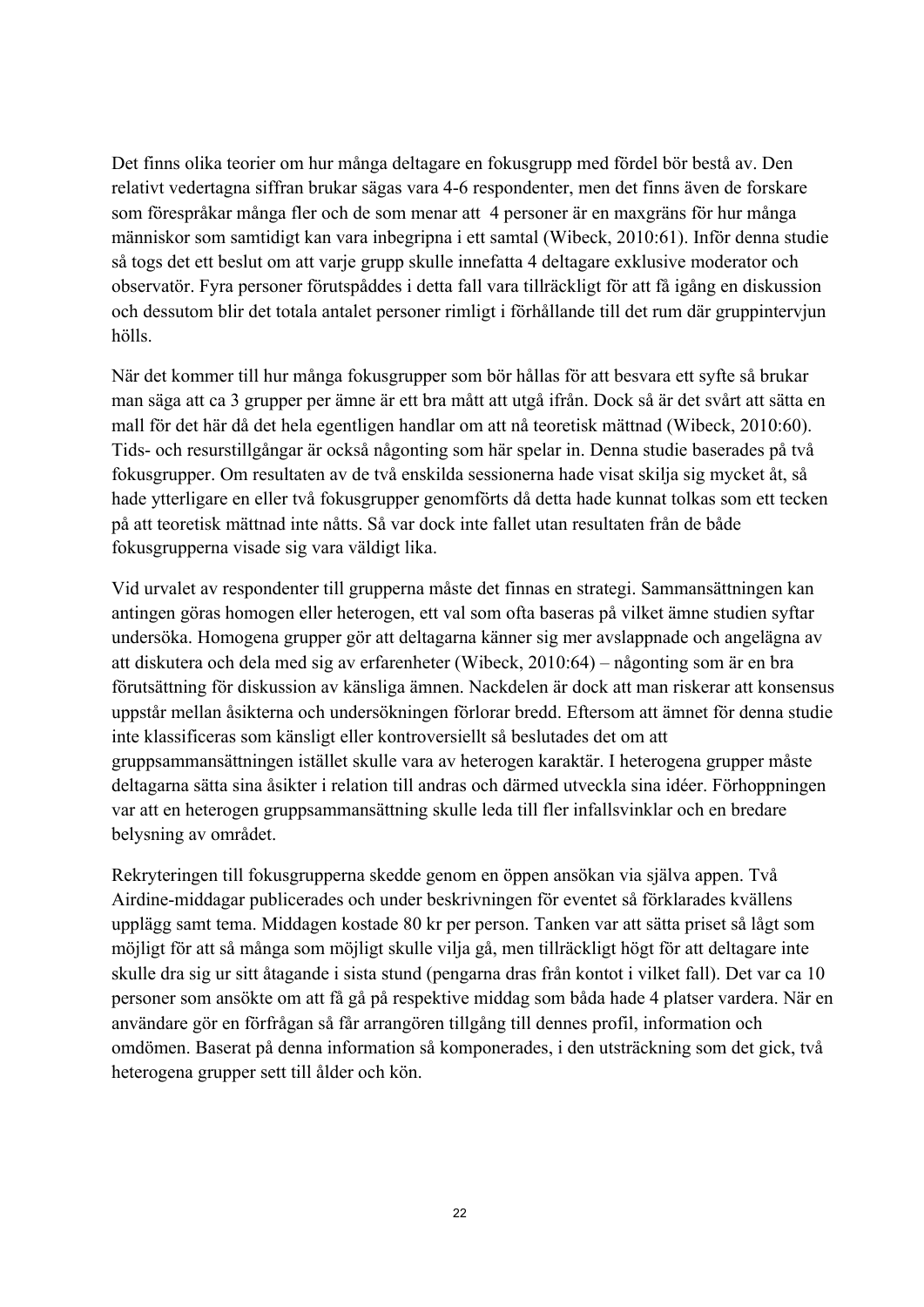#### **4.3.4 Analys**

För att knyta tillbaka till början av detta avsnitt, då det belystes att metoder har olika för- och nackdelar, så är det viktigaste att man är medveten om styrkor och svagheter med vald metod. Ovan har en diskussion förts om olika val som gjorts i planeringsstadiet av studien, vilka alla mer eller mindre kan ha fått betydelse för de resultat som genererats (exempelvis hur urvalet gjorts, i vilken miljö fokusgrupperna hölls, hur moderatorn agerade och hanterade situationer som uppkom, huruvida teoretisk mättnad nåddes, om gruppernas dynamik var bra eller dålig osv.). Detta är någonting som vi måste förhålla oss till och vara transparenta med när vi argumenterar för i vilken utsträckning vi tror att resultaten av vår studie kan säga någonting om *Airdineanvändaren.* Detta inkluderas och problematiseras i studiens diskussionsdel.

### **5. Middagarna**

5.1 Respondentgalleri

#### **FÖRSTA MIDDAGEN, den 19 april**

Namn: Amanda Sysselsättning: Student, Arbetsvetarprogrammet Ålder: 23

Namn: Bianca Sysselsättning: Student, Globala Studier Ålder: 22

Namn: Cecilia Sysselsättning: Student, Globala Studier Ålder: 22

Namn: David Sysselsättning: Art Director Ålder: 43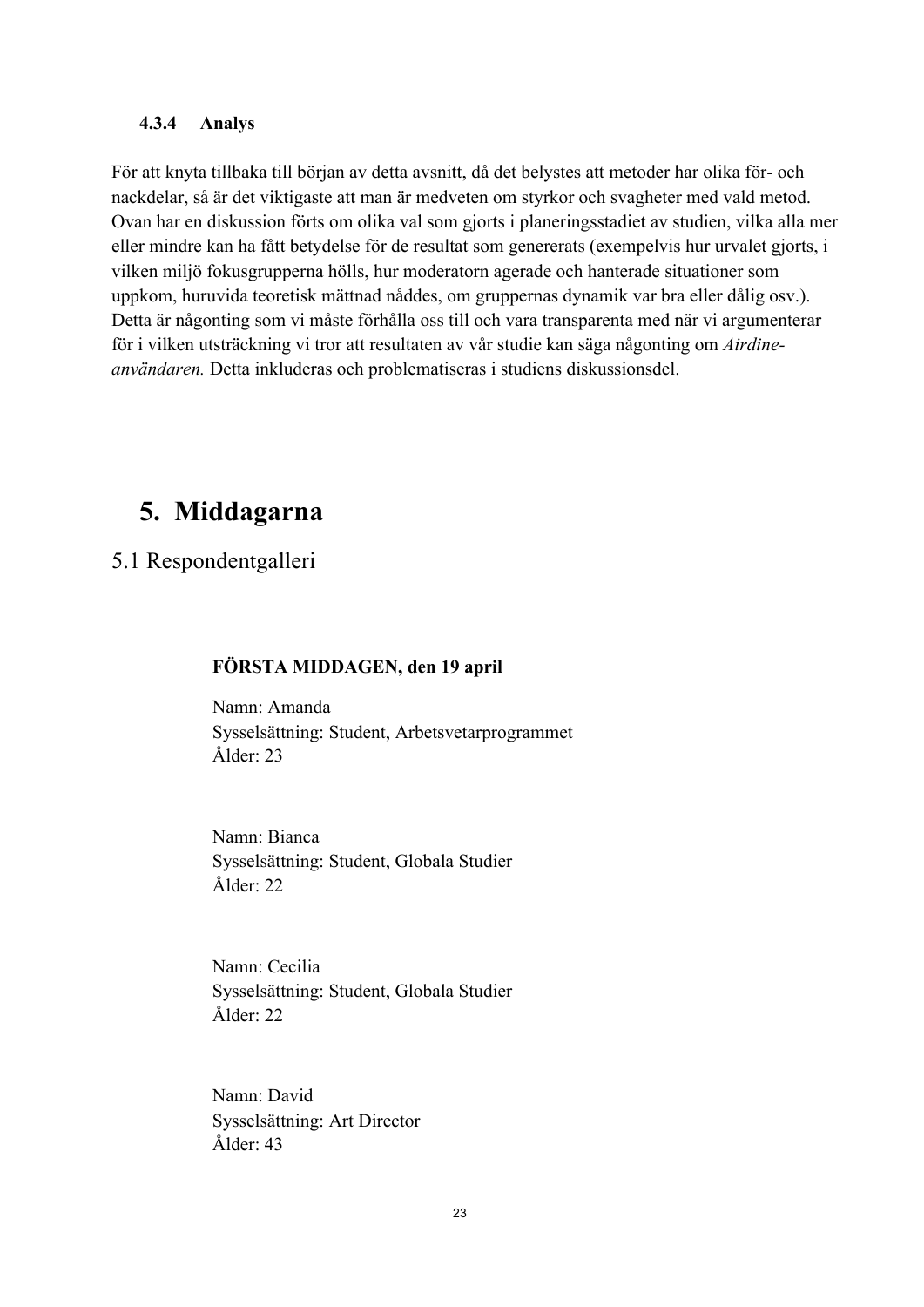#### **ANDRA MIDDAGEN, den 21 april**

Namn: Alexander Sysselsättning: Entreprenör Ålder: 23

Namn: Birgit Sysselsättning: Ambulerande sjuksköterska Ålder: 55

Namn: Conrad Sysselsättning: Arbetssökande logistiker Ålder: 35

Namn: Denice Sysselsättning: Projektledare Ålder: 34

### 5.2 Transkribering

Samtliga fokusgruppsintervjuer spelades in med diktafon samt med inspelningsfunktionen på en Iphone. För att inte riskera att förlora information och missa detaljer när resultat och analys genomförs genom att lyssna av inspelningen direkt så bestämdes det att gruppintervjuerna skulle transkriberas. Innan transkriberingen skulle påbörjas så behövdes det tas ett beslut om på vilken nivå dessa skulle genomföras. Linell (1994) talar om tre transkriptionsnivåer som skiljer sig i detaljrikedom, där nivå ett är mest detaljerad (inkluderar allt ifrån talstyrka och tvekljud till överlappande tal och betonande ord) och nivå tre är skriftspråksnominerad där syftet är att återge det huvudsakliga innehållet men inte vara helt ordagrann (Wibeck, 2010:93-96).

I denna studie antog transkriptionerna en nivå någonstans mellan två och tre. Transkriberingen var ordagrann men tog inte hänsyn till andra retoriska faktorer såsom pauser, tonlägen, tvekljud eller liknande. Bedömningen gjordes att den typ av detaljrikedom snarare passar en studie där exempelvis interaktionen mellan respondenterna är en mycket vital del av undersökningen, eller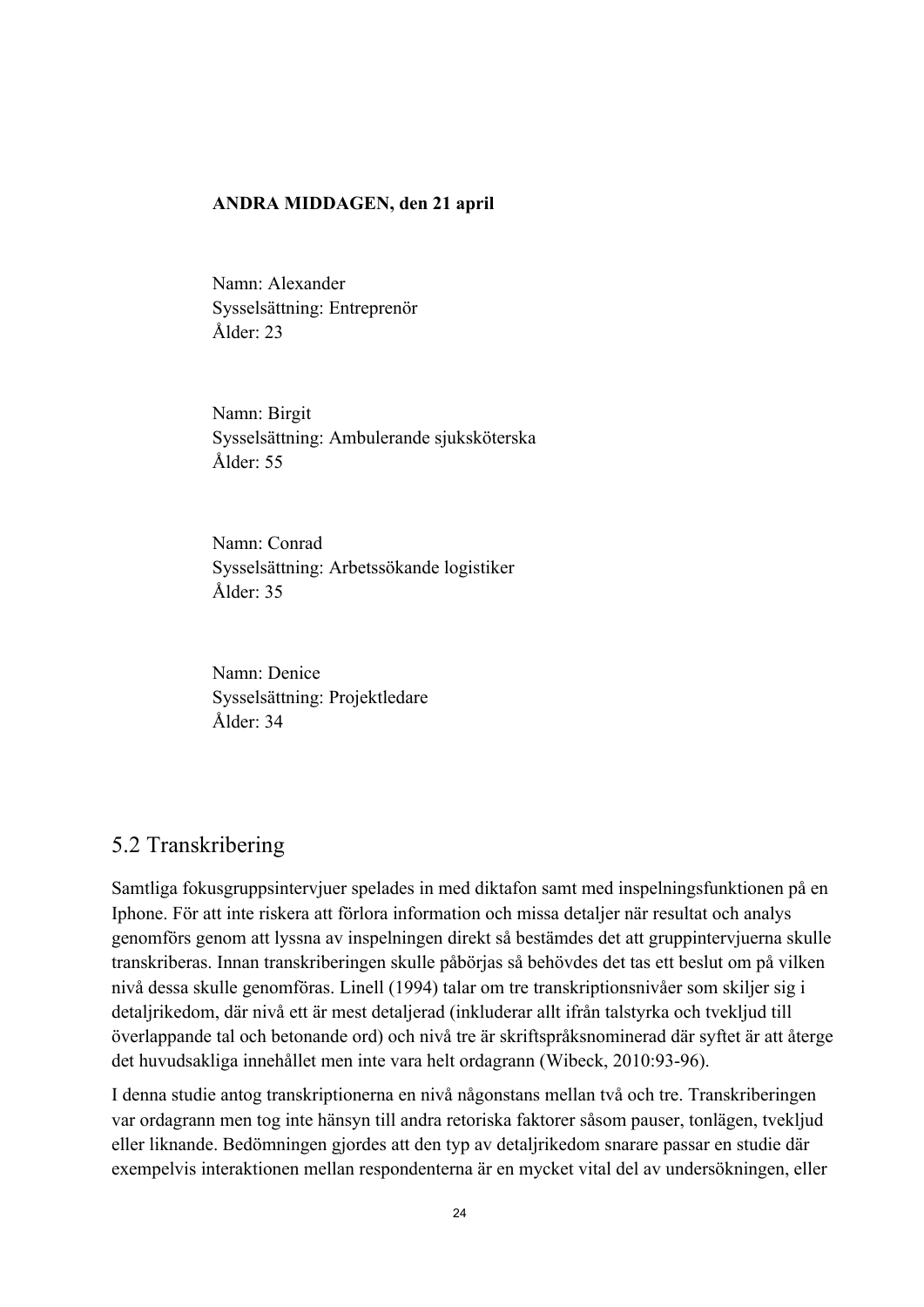där ett kontroversiellt ämne berörs och den typen av detaljer kan kommunicera annat än vad som sägs explicit.

Utifrån de tre frågeställningar som formulerats för att besvara studiens syftet så färgkodades materialet i transkriberingarna. De delar som handlade om motivation markerades blå, delarna som handlade om information markerades gröna och de delar som handlade om styrkor och svagheter med tjänsten i stort markerades orangea. Eftersom att kategoriseringen Early Adopters följer med som begrepp genom hela studien och ligger till grund för många av de antaganden som görs och de slutsatser som dras så markerades även allt material i transkriptionerna som stärkte denna kategorisering med färgen lila. Genom att färgkoda materialet och dela upp det i enheter gavs en bättre överblick, och analysarbetet med att söka efter trender och mönster förenklades (Wibeck, 2010:100).

Efter färgkodningen så lyftes alla delar i samma färg in i ett separat dokument och därifrån började analysarbetet utifrån respektive frågeställning och teori. Analysen som gjorts är en beskrivande analys som innebär en beskrivning som grundar sig på rådata och där några illustrativa exempel, i form av citat, lyfts ut för att styrka de påståenden som görs (Wibeck, 2010:109).

# **6. Resultat och analys**

I detta avsnitt presenteras studiens resultat och analys, ordnat efter de huvudsakliga frågeställningarna som definierats i linje med syftet. Kapitlet har därmed delats upp i tre avsnitt – *Motivationsfaktorer*, *Informationsinhämtning* samt *Omvärldsanalys.* Varje avsnitt kombinerar resultat med analys, ackompanjerat av citat ur transkriberingarna för att belysa särskilt viktiga ämnen.

### 6.1 Motivationsfaktorer

Nedan följer en analys som utifrån studiens resultat, i kombination med presenterad teori, syftar att besvara frågeställningen: *Vad var den främsta anledningen till att deltagarna började använda Airdine?*

Någonting som har varit fundamentalt för studiens analys och slutsats har varit att deltagarna kategoriserats som *Early Adopters*. Genom att ha identifierat en idealtyp så kan denna genomgående i analysen sättas i relation till samtliga resultat, öka förståelsen för dessa, och möjliggöra att slutsatser dras med teoretiskt stöd. Analysen inleds därför med att tydliggöra argumentationen för denna kategorisering.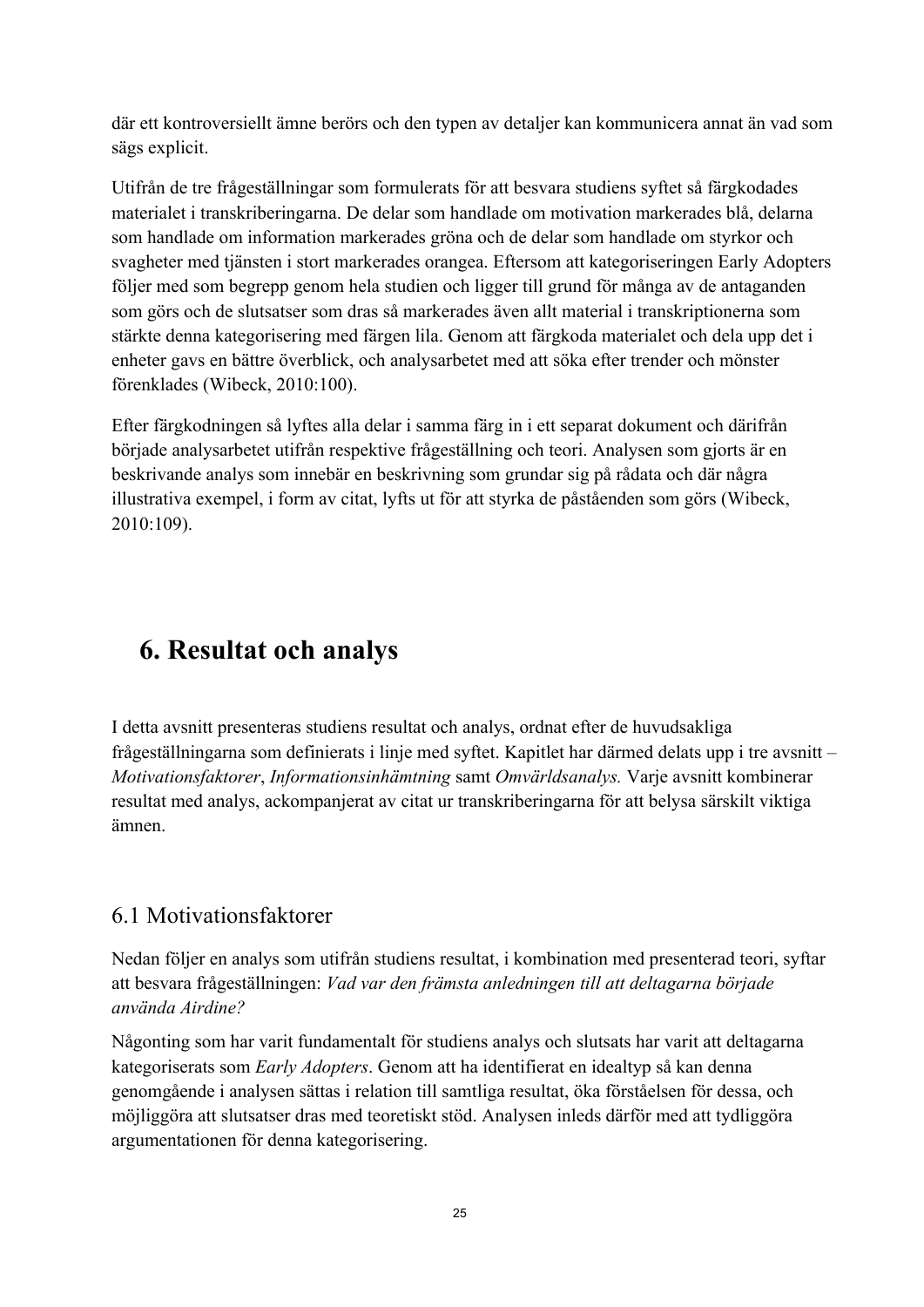### **6.1.1 Early Adopters**

Deltagarna hade redan inför studien definierats tillhöra kategorin Early Adopters enligt teorin Difiusion of Innovations. Detta antagande grundades på att tjänsten enbart hade funnits ute på marknaden i knappt två månader vid studiens genomförande och att de som använde tjänsten vid detta tillfälle därmed per definition bör ingå i en tidig Adopter-kategori. Teorin stödjer att denna kategorisering kan genomföras av utomstående observatörer och då baseras på rationella, sakliga argument. Vanligt är att kategorierna Innovators och Early Adopters i vetenskapliga studier slås ihop till en kategori då de i vissa fall kan vara svåra att skilja åt och präglas av ett liknande beteende. Även i denna studie har en frekvensfördelning gjorts och såväl Innovators som Early Adopters går under benämningen Early Adopters.

Då en öppen ansökan om deltagande till studiens fokusgrupper publicerades på Airdine strömmade det in många ansökningar. Majoriteten av de som sökte visade sig demografiskt sett vara ganska lika varandra. De allra flesta var inom åldersspannet 20 - 25 år, och näst intill samtliga sökande (i alla åldrar) hade antingen en högre utbildning alternativt var under pågående utbildning. Dessa gemensamma faktorer är någonting som i teorin lyfts som typiska karaktärsdrag för Early Adopters och stärkte därmed det samband som initialt redan identifierats.

När urvalet sedan gjordes så beslutades det dock att, istället för att låta vad som verkar vara den dominerande åldern i användarkretsen bli skalenligt representerad, försöka få spridning i kön och ålder bland deltagarna. Det var viktigare att försöka få förståelse ur flera perspektiv då syftet med studien inte är att kunna generalisera resultaten, utan snarare skapa en djupare förståelse för hur olika människor resonerar och tänker kring tjänsten. En allt för homogen respondentgrupp, där många egenskaper är gemensamma, skulle kunna riskera att ett *group thinking* kan träda i kraft och hämma diskussionen.

Förutom demografisk bekräftelse så var det också genomgående under middagarna tydligt att deltagarna hade en förkärlek till att testa nya saker och utmana sig själva.

> *"Det är vi som är först på repet här."* - *Alexander*

*"Jag brukar vara den som testar på nya saker först. Jag gör det hela tiden."* - *Conrad*

> *"Jag hade nog testat ändå, men det är kul att vara först!"* - *Birgit*

Kategoriseringen av Airdines användare som Early Adopters, fick således också stöd av ett flertal faktorer i själva utförandet.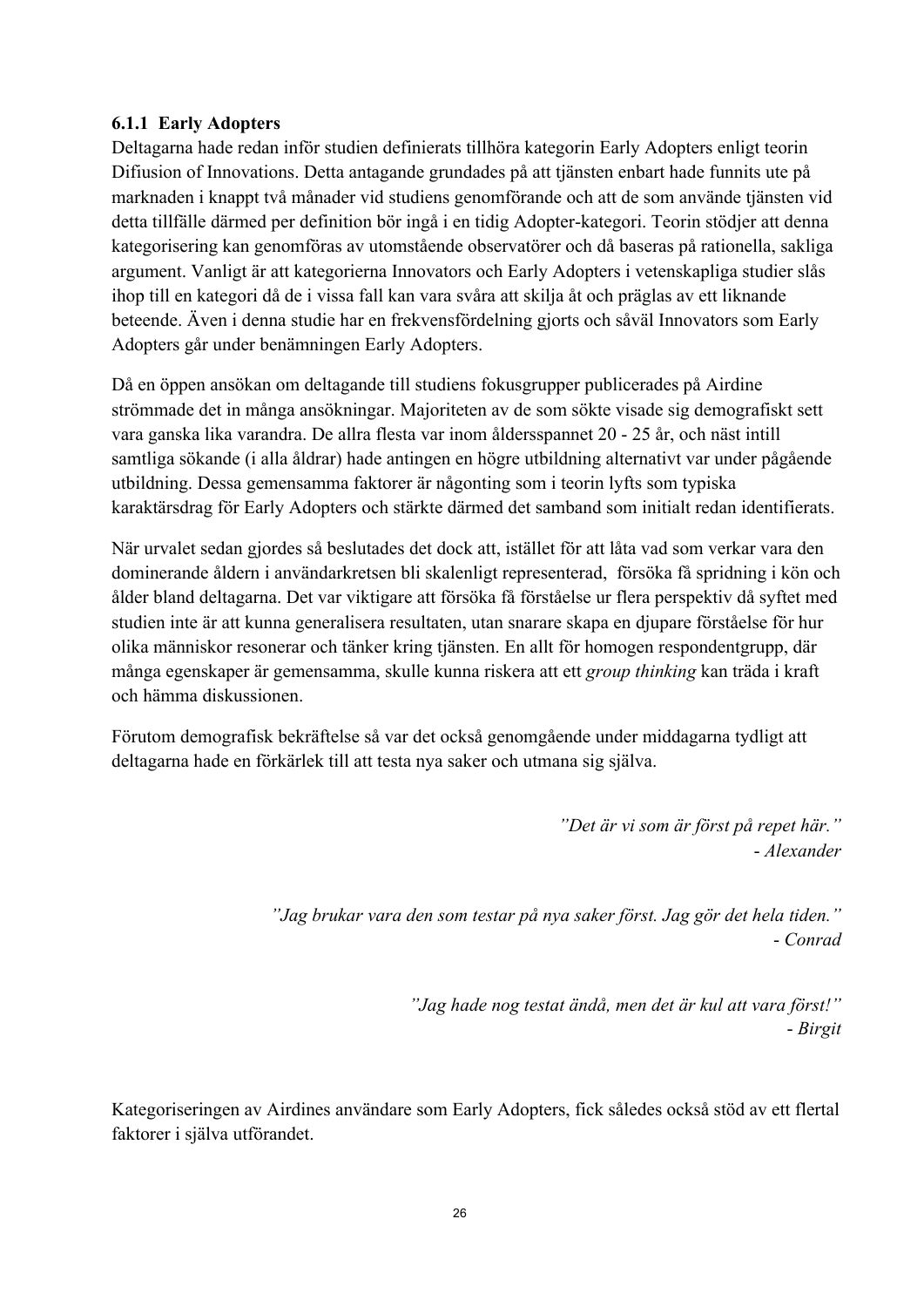Svaren på de frågor som var kopplade till den första frågeställningen tenderade därför istället att beröra deltagarnas förväntningar på en specifik middag samt vilka faktorer som spelade in vid val av middag, vilket kommer att tas upp mer ingående i studiens omvärldsanalys. Trots att motivationsfaktorerna inte explicit kom på tal vid de frågor som ämnade vara direkt kopplade till detta, gick det ändå att identifiera några tydliga anledningar till deras val att börja använda Airdine: Nya sociala sammanhang, Tillit, Tillhörighet och Autonoma behov. Dessa behov går att finna i och förklaras av teorierna Diffusion of Innovations och Self-determination Theory. Nedan kommer respektive behov att presenteras och analyseras mer ingående.

### **6.1.2 Nya sociala sammanhang**

En av intervjuguidens inledande frågor handlade om att ta reda på om deltagarna hade testat några andra typer av "peer-to-peer tjänster" i syfte att förstå om testandet av nya tjänster var något återkommande för dem. Samtliga på middagarna berättade om sitt användande av olika tjänster – alltifrån de moderna jättarna *Airbnb* och *Uber* till det icke-kommersiella B&Bkonceptet *Servas* och samåkningstjänsten *BlaBlaCar*. Denice nämnde även att hon som ung ofta knackade dörr när hon reste runt, i hopp om att bo hos någon av lokalbefolkningen för natten.

Ett återkommande tema på båda middagarna handlade om de sociala sammanhang som uppstår när en middag anordnas. Och det blev tydligt att själva matupplevelsen är för dem underordnad den sociala aspekten.

*"Jag tänker inte alls att det är för de som är matintresserade, jag tänker att det är för de som gillar att prata mycket." - David*

> *"Maten är nog det sista jag kollar på!" - Alexander*

På båda middagarna tenderade svaren också att representera ett extrovert ideal. Och båda grupperna diskuterade svårigheterna med att komma in som blyg i dessa sammanhang, en egenskap de distanserar sig själva ifrån.

*"Jo, men det finns ju en rädsla bland mina kollegor för vad man ska prata om eller om bordspartnern skulle vara konstig eller att man känner att man inte är så intressant som person.* - *David*

> *"Man får ju såklart inte känna sig obekväm i denna typ av situationer."* - *Denice*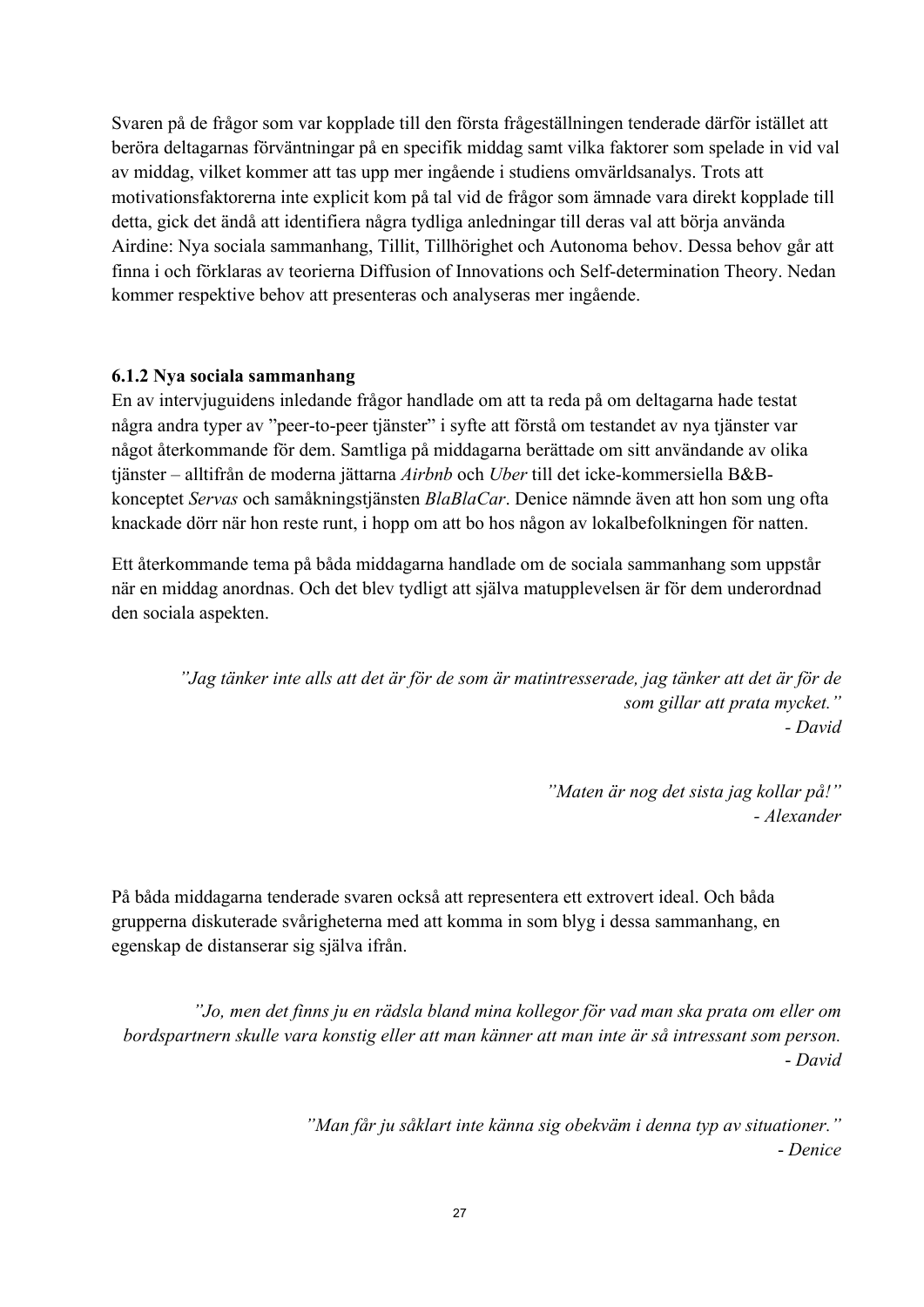*"Det är de sociala människorna som söker sig till de här middagarna. Fast det är klart, sprider det sig så kanske fler får mod till sig senare."* - *Bianca*

Birgit summerar det hela ganska bra genom att säga att Airdine mest troligt är en tjänst för dem hon kallar "de redan frälsta" och inte så mycket för dem som kanske saknar sociala sammanhang i dagsläget.

Det blir tydligt att deltagarna ser på sig själva som sociala lejon och, om inte trendsättare, så någon som alltid strävar efter att testa nya saker och utmana sig själv. Detta är ytterligare egenskaper som enligt teorin stärker deras kategorisering som Early Adopters.

### **6.1.3. Tillit**

Teorin Diffusion of Innovations menar på att de användare som är Early Adopters till en viss grad motiveras och drivs av risktagande. Detta blir uppenbart på de båda middagarna, då fenomenet "att gå hem till en okänd person på middag" verkar vara allmänt kopplat till ett litet risktagande. Det verkar inte som att de själva upplever det som ett hinder i deras eget användande av tjänsten, men några av deltagarna tar upp exempel på hur människor de talat med har problematiserat och pekat på olika risker med att använda sig av Airdine. Riskerna som tagits upp inkluderar allt ifrån att oroa sig för våldsbrott till att saker skulle bli stulna ifrån hemmet.

> *"Jag har en kompis som lite spydigt sa att "Ja, men det är ju perfekt upplagt för en gruppvåldtäkt."* - *Birgit*

*"Jag hade en konversation med en kille om Airdine när jag fick höra talas om det första gången. Då sa han att han inte trodde att folk ville gå hem och äta hos andra. Och att folk definitivt inte skulle vilja bjuda hem främlingar på middag när man likaväl kan bjuda hem folk man känner." - Amanda*

De landar i en ganska intensiv diskussion om tillit, och att det krävs en viss grad av tilltro till sina medmänniskor för att våga använda tjänsten. Deltagarna enas om att man inte kan utgå ifrån att tro det värsta om folk.

*"Det handlar ju ändå om tillit. Jag orkar inte gå runt och oroa mig för oärliga människor. 'Tänk om någon snor något?'. Ja, men då får de väl göra det, jag orkar inte tänka på sånt. Man får ha tillit till att folk är ärliga."* - *Denice*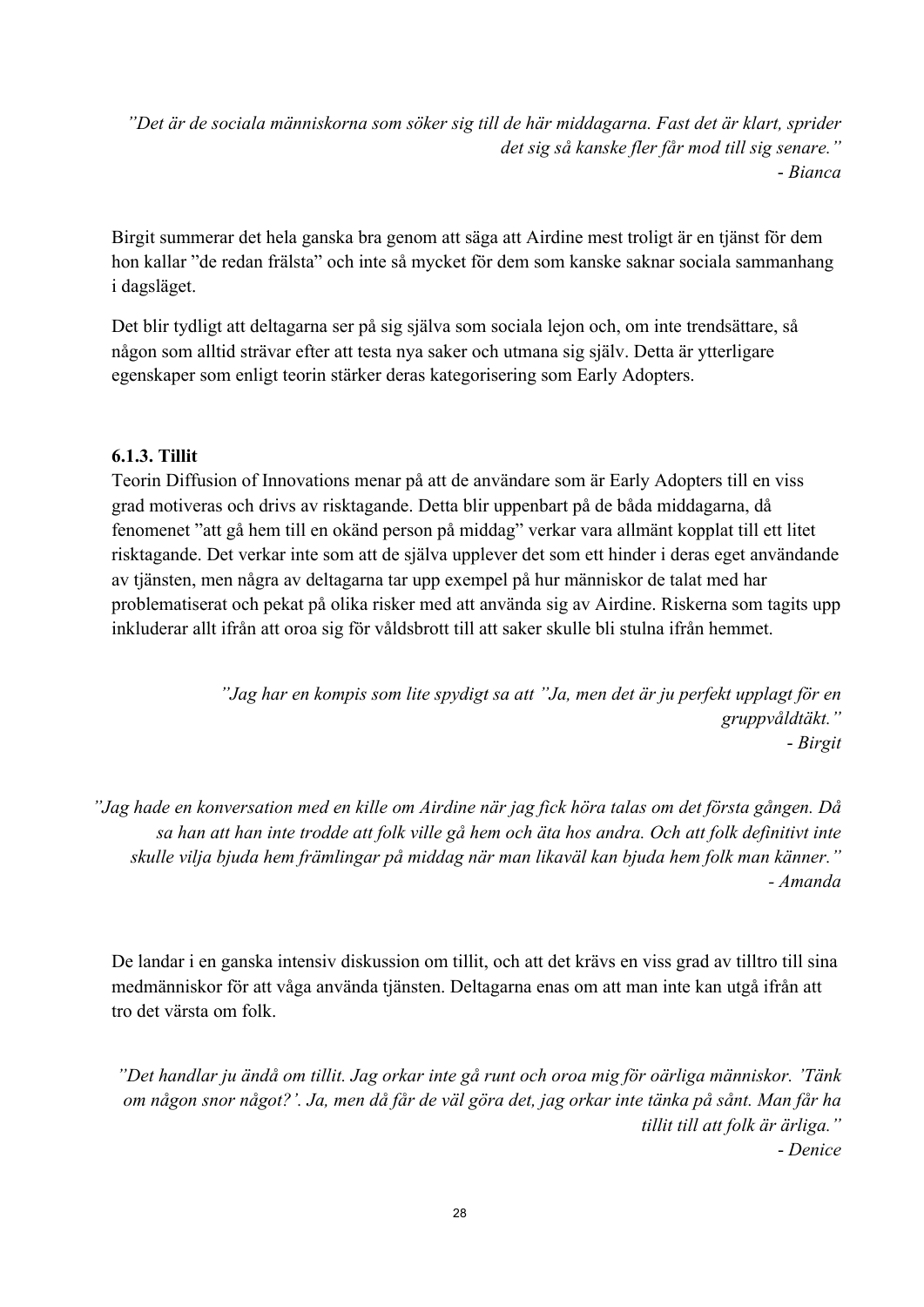*"Jag har jobbat som säljare med hembesök i två år och fått komma in i folks hem. De tycker att det är svårt att släppa in okända människor till en början, men när man väl är inne så öppnar de upp för allt. Jag leker med deras barn och hjälper med läxor, osv. Det finns så mycket vackert när man kommer igenom barriären."* - *Alexander*

Diskussionerna mynnade sedan ut i att tjänsten bidrar till en samhällsnytta i form av att vi kan träna på att släppa in och lita på varandra i högre utsträckning. I samtalen mellan deltagarna börjar de diskutera den föreställning som finns om att svensken skulle vara "reserverad", någonting de inte alls identifierar sig själva med. Dock så förstärker de denna bild genom att beskriva andra människor de pratat med om Airdine som misstroende och skeptiska till konceptet. Det verkar snarare som att deltagarna tycker att de själva tillhör en minoritet som är öppna, positiva och fördomsfria genom att de distanserar sig från de som misstror och är skeptiska till Airdine. De tror dock att Airdine i framtiden kan locka även dessa människor, och på så sätt användas som verktyg för att förändra nidbilden av svensken.

### **6.1.4 Tillhörighet**

Ett tema som ständigt fanns i bakgrunden av samtalen var känslan av någon sorts tillhörighet och gemenskap. Det är inte förvånande, eftersom tillhörighet är en av de grundläggande faktorerna till motivation. Teorin framhäver att vi som människor har behov av att "integreras i samhället för personligt välmående". Deltagarna i denna studie uttrycker att Airdine i högsta grad fyller en sådan funktion, då de beskriver att tjänsten i sig kräver att dess användare är sociala och uttrycker en nyfikenhet för andra deltagare på samma middag. Cecilia nämner även att Airdine skulle kunna fungera som ett verktyg för utbytesstudenter och nyinflyttade, vilket ytterligare bekräftar det faktum att deltagarna ser tjänsten som ett nytt forum för att skapa tillhörighet i samhället.

Vidare ville studien undersöka vem deltagarna tror är den som söker dessa sammanhang vilket resulterade i att frågan *"Vem tror du att tjänsten är till för?"* inkluderades i intervjuguiden. Svaren på detta blev tudelade, men tydligt var att de någonstans utgår från sig själva och varför de är där.

*"Jag tror att det är mestadels lite högre medelklass, ganska välutbildade som använder Airdine. Som arbetar inom vissa typer av yrken. Men det ska bli intressant att se om det blandas upp med tiden. Jag tror dock att gruppen kommer att vara ganska homogen."* - *Denice*

*"Ja, människor som är trygga i sig själva. Jag älskar såna människor, som vågar vara sig själva vem man än är."* - *Alexander*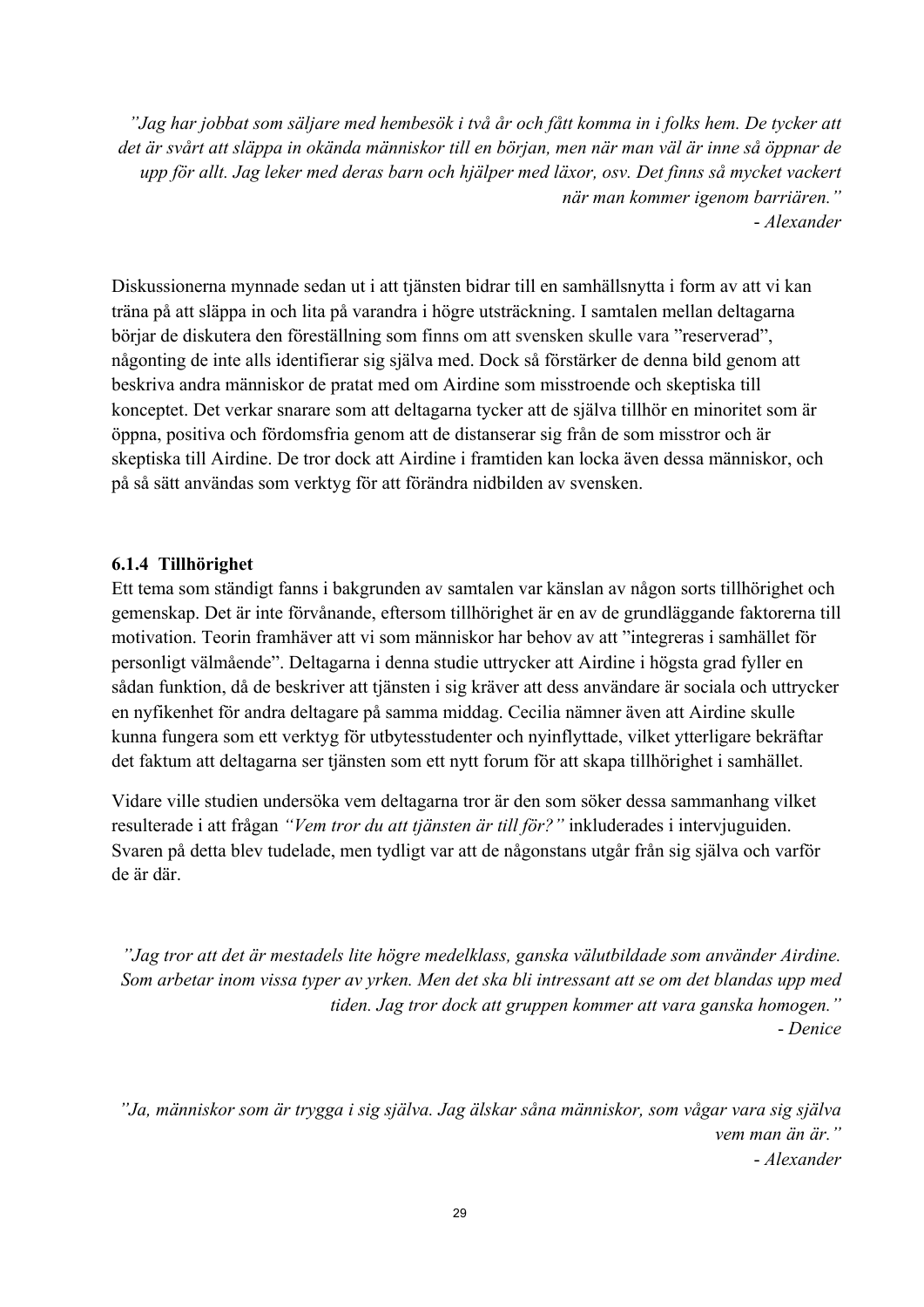*"Kanske nyinflyttade, utbytesstudenter… Det skulle jag kunna tänka mig. Om jag var utbytesstudent någonstans så hade jag gärna velat att Airdine fanns." - Sara*

*"Men det jag skulle vilja få in längre fram är familjen. Att jag som har en dotter får träffa andra familjer. Vem som helst får komma, men det blir att jag och min dotter har middag och bjuder på korv med bröd."*  - *David*

I kontexten av vad deltagarna under middagarna har berättat om sig själva blir det tydligt att de söker efter människor som liknar dem själva. Denice beskriver en användarprofil som, till de demografiska faktorerna, stämmer ganska bra överens med hennes egen situation, då hon både bor och arbetar i innerstaden inom en kreativ bransch. Vidare ser Cecilia värdet i tjänsten för nyinflyttade, troligtvis för att hon själv ganska nyligen flyttade till Göteborg. Dessutom uttrycker David en vilja för att träffa andra föräldrar med barn och Alexander berättade under middagen om sin tanke att ha en framtida middag med entreprenörer, som han själv.

Ytterligare en faktor av tillhörighet visar sig också i denna tidiga etableringsfas då deltagarna känner att de i egenskap av de första användarna av tjänsten har något gemensamt. I diskussionerna som förs på middagarna framgår det att deltagarna gärna distanserar sig från den stora allmänheten. Detta exemplifieras med att samtalen om tillit inte rör "de [i deras närhet] som misstror", utan snarare att "folk i allmänhet" gör det och att deltagarna är en minoritet som kan se tjänstens fördelar ur ett större perspektiv. Deltagarna synliggör därmed att de känner en tillhörighet i detta sammanhang som baseras på deras tidiga engagemang och positiva inställning till Airdine.

Vad som också framgick var att deltagarna tror sig kunna förutspå vilka middagssällskap de kommer att känna tillhörighet till, baserat på meny och eventbeskrivning. På den första middagen tyckte ett flertal av deltagarna att en middag som kan uppfattas som pretentiös kan avskräcka användare och att det i dagsläget finns en tendens att de middagar som ligger ute är av en pretentiös karaktär.

*"Jag tänker att det inte ska vara allt för pretentiöst, utan att det ska vara en avslappnad känsla när man kommer hem till någon. Då kanske man inte bjuder på Hummerbuffé för 300 spänn… Eller ja, vill man gå på det så är ju det bra, men jag hade inte gått på det."* - *Bianca* 

*"Första gången jag gick in i appen så tyckte jag att det var så pretentiöst att jag ville ordna en middag med fiskpinnar. Just för att göra det folkligt och till en app för alla."* - *David*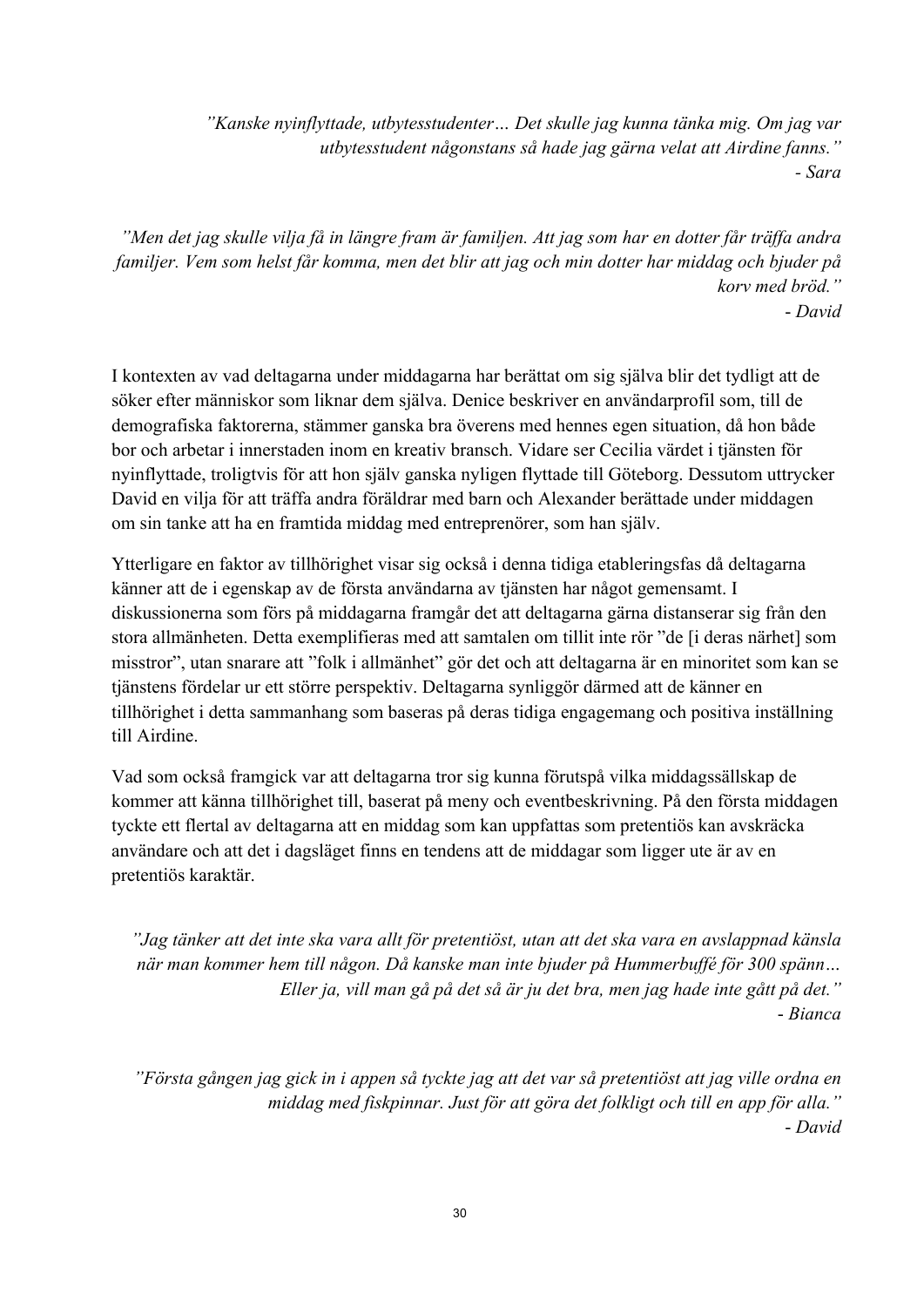Den första middagen, med undantag av Amanda, enades därmed om att en allt för dyr och avancerad meny både kan avskräcka ekonomiskt och socialt. Detta exemplifierades bl.a. med att de uppger att de inte skulle gå på en middag i syfte att "prata om matens råvaror". Som kontrast till detta var deltagarna under den andra middagen mer öppna inför att betala mer för en middag, så länge priset är rimligt i förhållande till vad som serveras.

Även detta går att kategorisera som aspekter av tillhörighet. De som uppfattar en middag som pretentiös, visade också upp tecken på att de identifierar sig själva som enkla och folkliga (exempelvis David, som letar efter familjemiddagar). De som inte benämnde dagens utbud av middagar som pretentiösa gav istället ett intryck av att vara öppna för alla typ av middagar, och att de kan känna tillhörighet i grupper av människor vid mer uppstyrda sammanhang (där exempelvis Amanda har en bakgrund inom restaurangbranschen och Alexander just gått med i ordenssällskapet Odd Fellow).

I och med detta går det att se att även pris kommunicerar och kan skapa en känsla av tillhörighet eller icke-tillhörighet hos den som tänkt att gå på en middag. Tillhörighet står därmed för flera aspekter i fallet med Airdine; dels den faktiskt upplevda (eller icke-upplevda) tillhörigheten till sällskapet på en middag och dels att man väljer sina middagar efter vart man tror att man kommer känna tillhörighet.

### **6.1.5. Autonomi**

En mer explicit motivationsfaktor som fick ta plats under middagarna var tjänstens möjlighet till autonomi. Autonomin kommer ifrån det grundläggande psykiska behovet som syftar till att genomföra saker på egen hand och att klara sig själv. Även detta behov karaktäriserar Airdine som tjänst, då syftet är att man på egen hand söker sig till nya sociala sammanhang. Studiens deltagare berättade att de såg det som en fördel att gå själva till middagarna och på så sätt möta nya människor.

*"Ibland får jag bara ett infall av att göra någonting och det är inte alltid någon kompis som vill följa med. Det är kul att komma som en liten outsider när ingen vet vem man är."* - *Conrad*

Alexander nämner vidare att han tror att det här beteendet, där vi går hem till okända människor på middag, är i linje med den autonoma samhällsutveckling som håller på att ske. Han menar på att många av hans vänner, inklusive han själv, idag lever så pass upptagna liv att det är svårt att göra spontana, sociala aktiviteter tillsammans. Av den anledningen tror han att Airdine fyller en funktion, där individen autonomt väljer att ta tag i denna problematik och söker kontakt med främmande människor för att skapa upplevelser som hen inte orkar vänta in för att dela med sina vänner.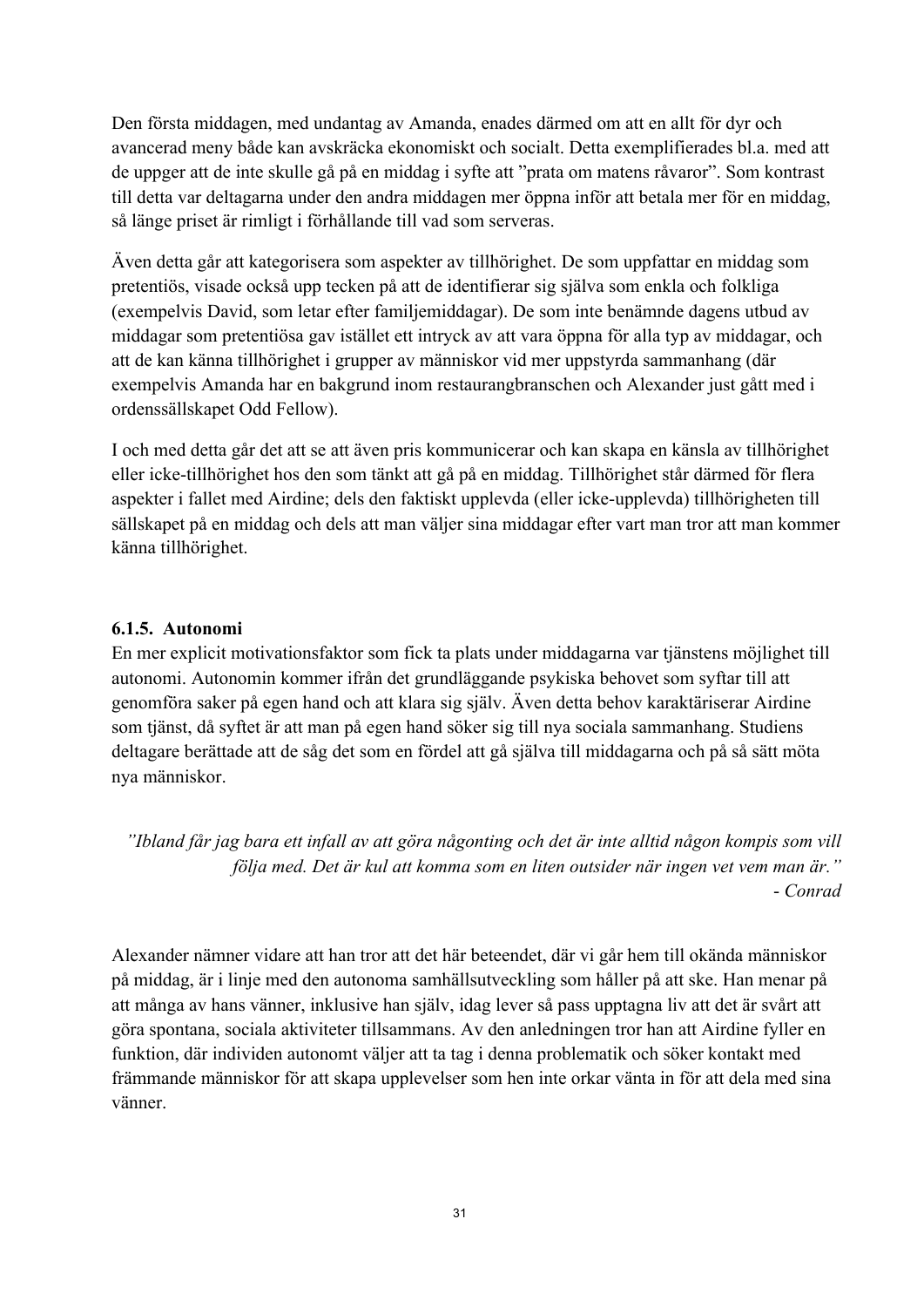*"Vi går emot ett samhälle där alla är upptagna, så vill man få någonting gjort så får man göra det själv. Och det kräver också att man använder såna här tjänster där man kan kopplas ihop med andra människor som kan tänkas vilja göra det just då. Och då krävs det att man inte gör det med sina vänner. Allt för att vi är så upptagna."* - *Alexander*

Deltagarna lyfter också upp en ytterligare positiv faktor med att gå ensam på en Airdine middag – nämligen att du kan vara vem du vill. Både Amanda och Conrad säger att man i princip har möjlighet att gå till en middag och för en kväll vara just den man vill vara där och då, eftersom deltagarna på middagen (i de flesta fall) inte känner till varandra sedan innan. Amanda menar på att kompisrelationer kan ställa krav på att vissa samtalsämnen bör tas upp, men att en Airdinemiddag inte ställer några krav på vad man ska prata om. Flera av deltagarna tar upp faktorn att man går till en middag själv, och då kan agera utifrån vem man vill vara och sedan bara gå hem.

*"På den middagen som jag var på så bytte ingen nummer, alla bara drog. Jag har inte sett dem sen dess, vi är inte vänner på facebook, ingenting. Det är ett sällskap som aldrig mer kommer att ses. Jättespännande. För jag är inte här för att skaffa vänner. Det är rent socialt och sen får vi se…"* - *David*

> *"Ja, och det kanske är ganska skönt att slippa känna att man borde höra av sig."* - *Cecilia*

Alla deltagare påpekar fördelen med tjänstens autonoma drag, antingen implicit eller explicit. Men det är främst David, som genom att beskriva sig själv och sin personlighet, explicit sätter fingret på i vilken grad tjänsten faktiskt skapar möjlighet för autonoma beteenden.

> *"Jag som person är en ensamvarg och dras gärna till sociala sammanhang. Jag tror att jag behöver det för mitt sociala liv – att inte ha några krav, utan sen bara gå hem." - David*

Sammanfattningsvis så går det att identifiera att deltagarna till största del har drivits av inre motivationsfaktorer vid sin konvertering till användare av Airdine. Faktorerna "nya sociala sammanhang" och "tillit" går att koppla till Diffusion of Innovations Theory då dessa stämmer väl överens med vad idealtypen Earlys Adopters vanligtvis motiveras av.

De andra faktorerna "tillhörighet" och "autonomi" är två av de tre grundläggande behov som Self-determination Theory tar upp som dominerande när det kommer till mänsklig inre motivation. Det sista behovet är kompetens och innebär att människor i olika grad drivs av att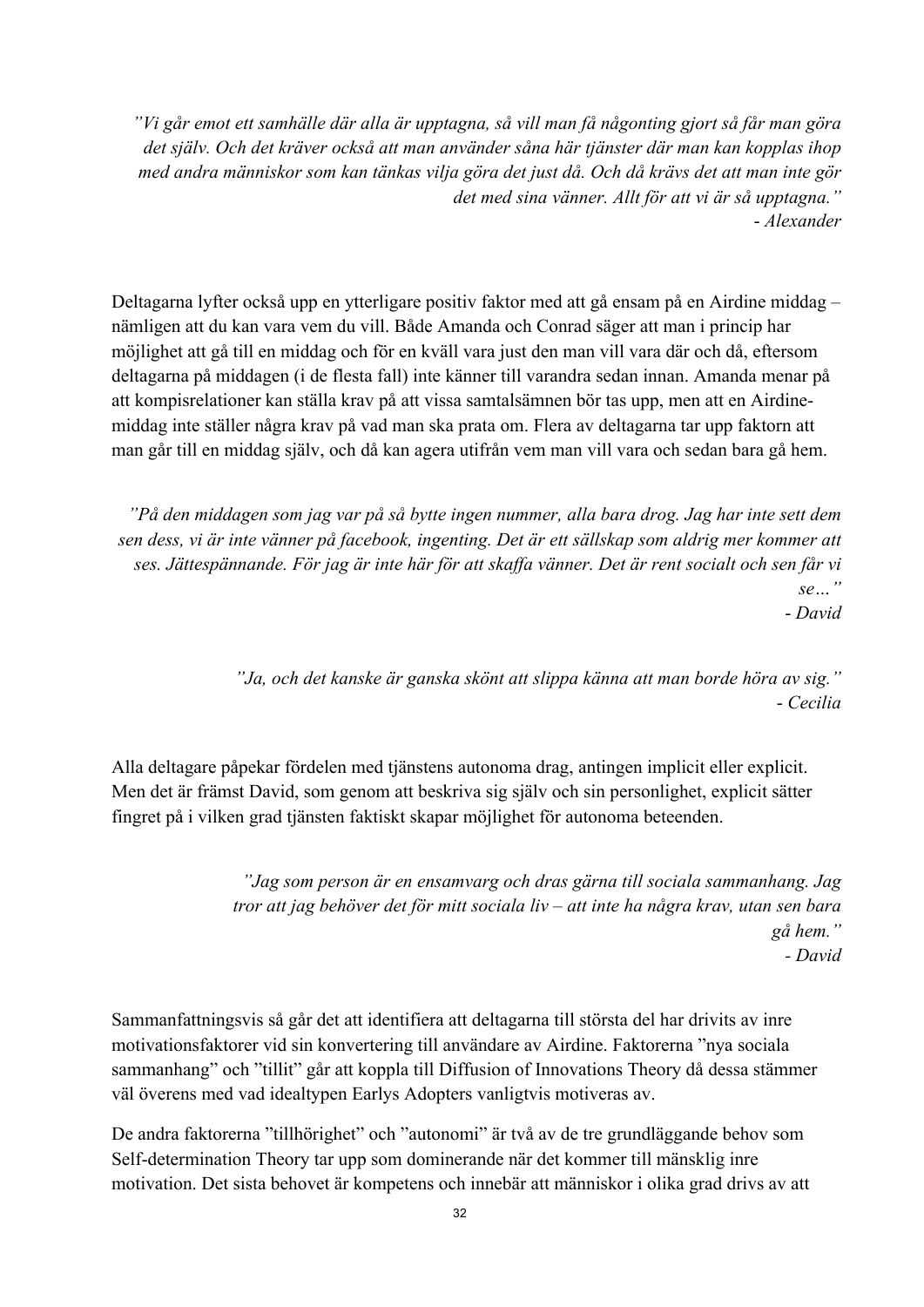ständigt lära sig nya saker och tillskansa sig ny kunskap. Även om det sistnämnda behovet inte fått en egen rubrik i denna studie, så går den hand i hand med hur deltagarna beskriver att de gärna vill vara först med att både ha kunskap om och testa nya saker.

Att deltagarna de facto drivs av inre motivation var ganska väntat baserat på idealtypens karaktäristiska egenskaper. Early Adopters konsumtion av produkter och tjänster handlar mycket om identitet. Det är viktigt för dem att deras konsumtionsvanor speglar deras värderingar och person, både gentemot sig själva och människor runt omkring dem. Senare Adopter-kategorier har inte samma prestige i att vara först med saker, och kräver mer övertalning för att ta till sig nya innovationer. Det går inte att säga vad som kommer vara de dominerande motivationsfaktorerna bland dessa målgrupper, men eventuellt kan det vara så att senare Adopter-kategorier kommer att kräva argument som talar till både inre och yttre motivation för att konvertera till användare av Airdine.

### 6.2 Informationsinhämtning

Nedan följer en analys som utifrån studiens resultat, i kombination med presenterad teori, syftar att besvara frågeställningen: *Vilken informationskanal anser deltagarna har haft störst påverkan på dem i deras konvertering?*

För att se på detta så fokuserade en del av intervjuguiden på att kartlägga hur deltagarna fått information om Airdine, samt om vissa källor vägt tyngre än andra vid deras konvertering. Resultat och analys av detta presenteras nedan under rubrikerna Kanaler och Ambassadörskap.

### **6.2.1 Kanaler**

På frågan om hur de fick reda på att Airdine fanns var det en majoritet på båda middagarna som svarade att de fått höra det genom vänner eller bekanta. Men Bianca på den första middagen och Conrad på den andra middagen hade sett Airdines sponsrade inlägg på Facebook, som länkar till olika redaktionella artiklar där tjänsten har fått PR. Att Airdine valt att många gånger inte publicera eget material, utan låta andra prata om dem, verkar ha fungerat då deltagarna endast nämner producenten av innehållet (i detta fallet GP) och inte avsändaren Airdine.

*"Jag tror det var Facebook. Eller om det var GP som hade skrivit något om att 'det här är den nya tjänsten Airdine'."* - *Bianca*

> *"Jag såg det via en annons på Facebook, ett föreslaget inlägg från GP."* - *Conrad*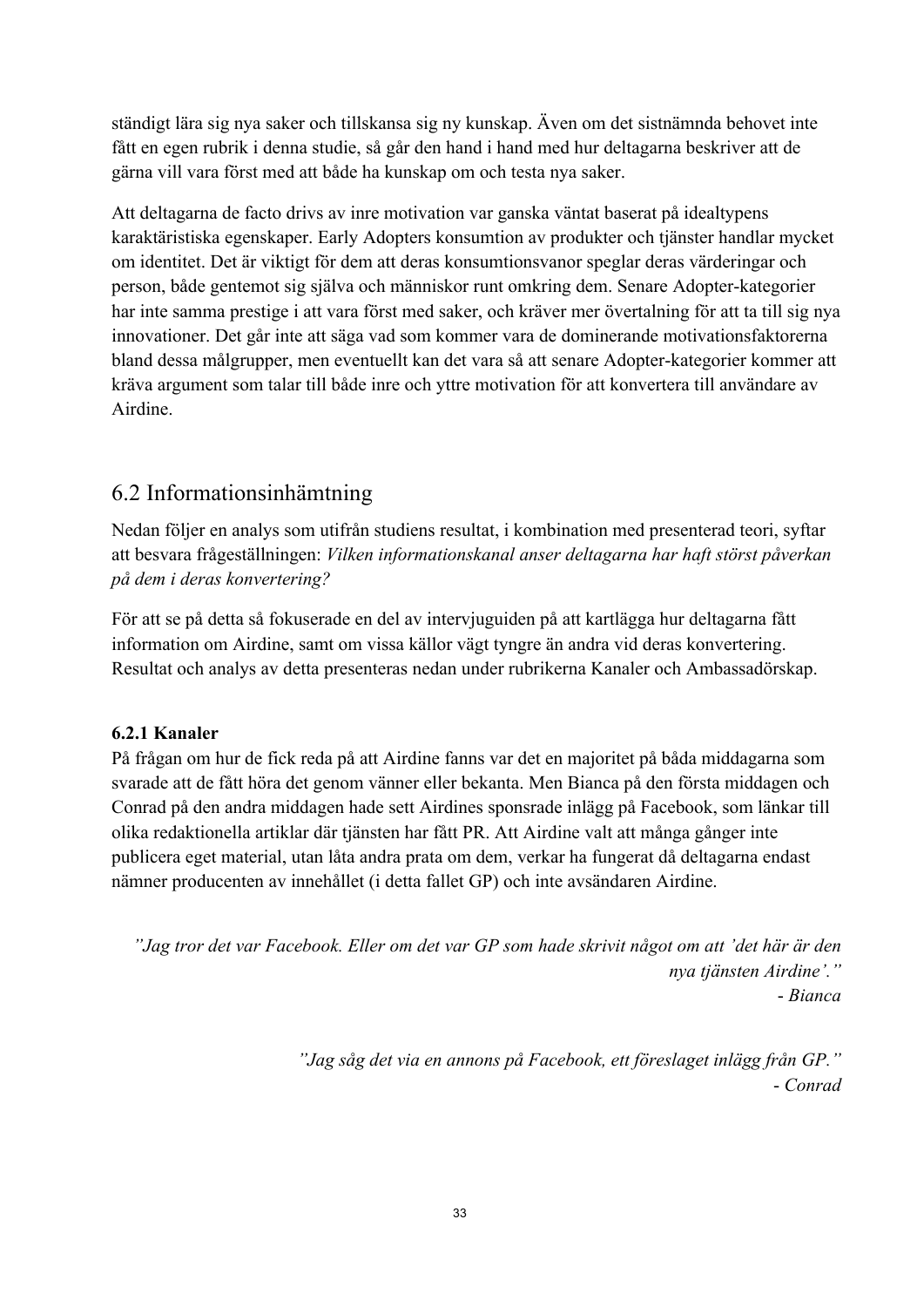Gemensamt var att samtliga deltagare uppgav att de vid första mötet av informationen bestämde sig för att testa tjänsten, oberoende av genom vilken kanal de fått informationen.

> *"Ja, direkt! Jag tänkte bara; "Hej 'Halv åtta hos mig', nu kör vi!"."* - *Alexander*

När respondenterna pratar om sin informationsinhämtning så verkar det alltså inte som att kanalen i sig har haft någon betydelse för deras konvertering.

Den process som en individ går igenom, från att först höra talas om en innovation till att ta till sig den och genomföra en konvertering, benämns i teorin Difiusion of Innovations som *The Adoption Process.* The Adoption Process innehåller oftast fem steg – Awareness, Interest, Evaluation, Trial och slutligen Adoption. Den tid det tar för en individ att gå igenom dessa steg är väldigt individuellt och fungerar som en indikator på vilken Adopter-kategori som individen i fråga tillhör. Den Adoption Process som respondenterna beskriver stärker kategoriseringen av dem som Early Adopters. Individerna verkar nästan ha hoppat över stegen Interest och Evaluation, alternativt gått igenom dessa faser väldigt snabbt, då de uppger att de vid första informationen (Awareness) valde att testa tjänsten (Trial).Vidare är det också intressant att även om majoriteten av respondenterna hörde talas om Airdine genom någon annan, så var det ingen av dem som kände till någon annan som testat tjänsten tidigare. Informationskällorna hade alltså samma information, men hade inte kommit till skott, dvs. att de har en längre Adoption Process och tillhör eventuellt en annan Adopter-kategori.

Någonting som i den här studien sticker ut och går emot teorin om hur Early Adopters oftast beter sig då de tar till sig av en ny innovation är avsaknaden av research. Enligt teorin föredrar Early Adopters att inhämta sin information från kosmopolitiska källor, gärna genom medier eller någon som står nära innovationen i fråga (till skillnad från Late Adopters, vilka nästintill alltid får sin information genom interpersonell kommunikation). De föredrar också att läsa på om innovationen från ett flertal källor innan de konsumerar en produkt eller tjänst. I det här fallet var det enbart två av deltagarna som inhämtat informationen från medier, medan resterande tagit del av innovationen via Word of Mouth. Samtliga respondenter uppger att de vid första mötet av informationen bestämde sig för att testa Airdine, utan att söka vidare information för att övertalas. Vart informationen kom ifrån verkar alltså inte ha haft någon större betydelse för användarnas konvertering.

Deltagarna verkar ha värderat tjänstens unikhet och positiva egenskaper så pass högt att någon vidare övertalning inte har krävts. Airdine var redan initialt någonting som de kände att de ville vara en del av. Det här beteendet, som avviker från idealtypen och är relativt okritiskt, skulle kunna förklaras med att Airdine är en annorlunda tjänst. Det kan tänkas att det finns en skillnad mellan att ta till sig en ny häftig produkt, där man ställer krav på, utreder och jämför olika egenskaper hos produkten och en tjänst som spelar på större värden (socialt, ny unik trend, kan förändra svensk kultur, solidaritet osv.). När deltagarna pratar om Airdines positiva egenskaper så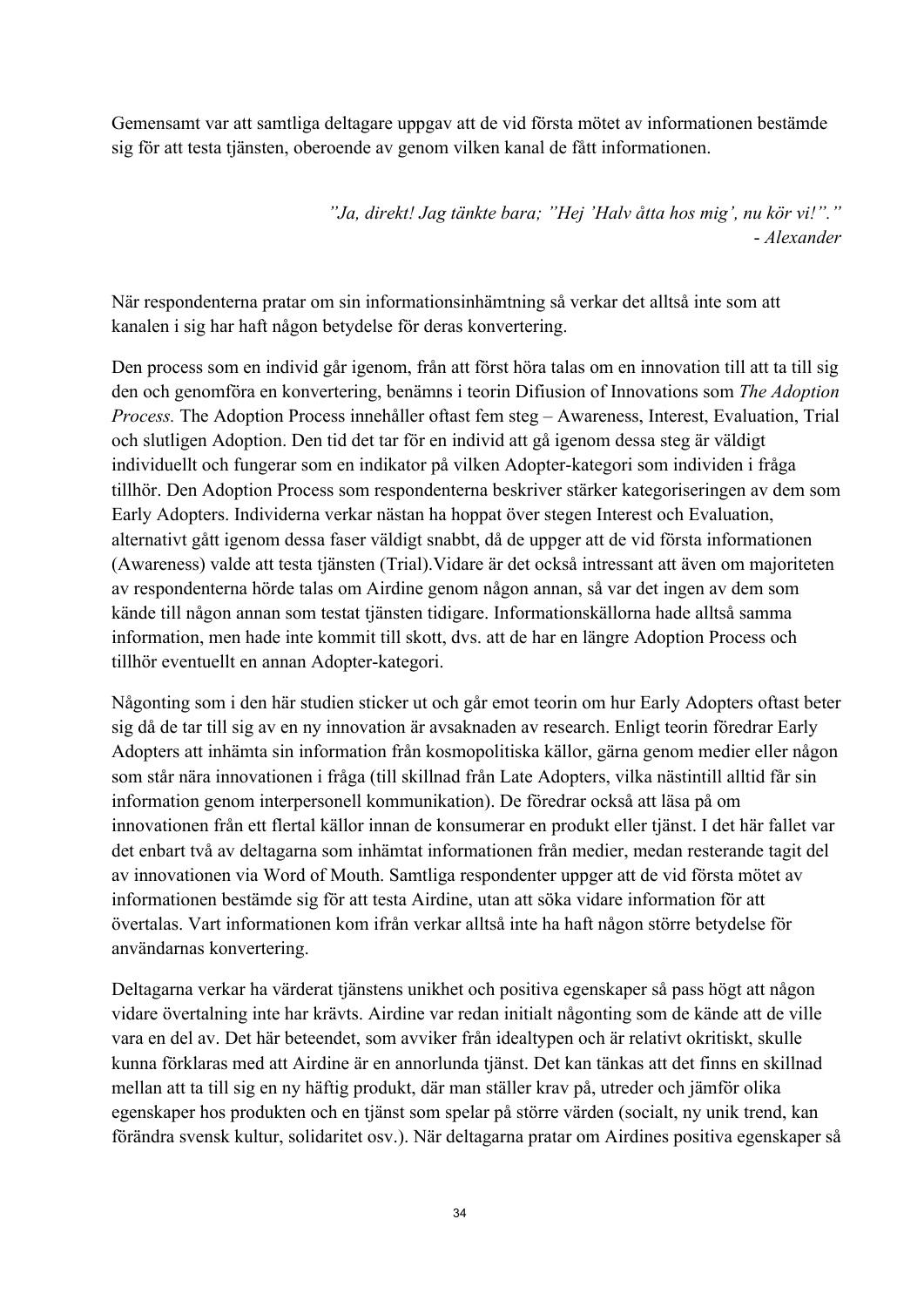blir det tydligt att de är baserade på sociala och kulturella värden snarare än fysiska och konkreta, individuella fördelar.

Denna teori går också hand i hand med Simon Sineks beskrivning av Early Adopters som känslostyrda. De har enligt honom en större tillit till sin magkänsla och intuition. Om någonting känns rätt och stämmer överens med tro och värderingar, så är det övertalning nog för att våga testa en ny produkt eller tjänst. Viktigt är att de är bland de första som testar en ny tjänst eller konsumerar en ny produkt. Detta för att andra människor ska identifiera dem med vad de konsumerar och att de leder snarare än följer.

#### **6.2.2 Ambassadörskap**

Som tydligt etablerat i avsnittet ovan var det inte kanalen i sig som fick deltagarna att konvertera till användare av Airdine. Trots detta uttrycker många av deltagarna explicit att de tror att Word of Mouth är den mest optimala metoden för spridning av tjänsten.

> *"En rekommendation från någon som har testat det är självklart bäst."* - *David*

*"Jag tror det handlar om ett omdöme som man litar på, oavsett om den har varit på middag eller inte. Är det en människa som man delar intressen med så är nog det tillräckligt."* - *Amanda*

Hur väl en rekommendation tas emot av mottagaren beror på sändarens egenskaper och hur denne i dialogen säljer in idén. Teorin om Word of Mouth Usage menar på att sändaren bör stå för pålitlighet, erfarenhet och expertis i sina påståenden för att ha en bra möjlighet till att skapa en övertygande dialog. Intressant i detta fall är att de personer som deltagarna fått information om Airdine av inte själva hade testat tjänsten, och därmed varken kan stå för erfarenhet eller expertis i sina påståenden. Den egenskap som källan eventuellt kan ha tillskrivits, beroende på vilken relation de har till deltagarna, är pålitlighet. Att källorna inte kunde leva upp till de två andra faktorerna beror på den naturliga orsaken att "någon måste vara först", dvs. att vissa individer i en etableringsfas enbart för vidare "ryktet" om den nya tjänsten. Enligt teorin om Word of Mouth Usage så besitter deltagarnas källor inte optimala egenskaper för att övertyga dem. Men återigen verkar det som att deltagarna, i egenskap av att de är Early Adopters, har ett så starkt driv av att testa nya tjänster att andra incitament blir sekundära. Förmodligen så kommer en sändares egenskaper att spela en större roll i framtiden, då mottagaren av informationen kommer tillhöra en senare Adopter-kategori som behöver mer övertygelse för att konvertera.

Bianca och Conrad, som båda nåddes av det inslag som visades på GP TV, hade däremot inte kontakt med en interpersonell källa. De exponerades istället för vad teorin om Word of Mouth benämner som narrativa bevis, dvs. information om tjänsten som refererar till källans personligt upplevda erfarenheter av ämnet. GP TV visade ett inslag från en middag där både gäster och värd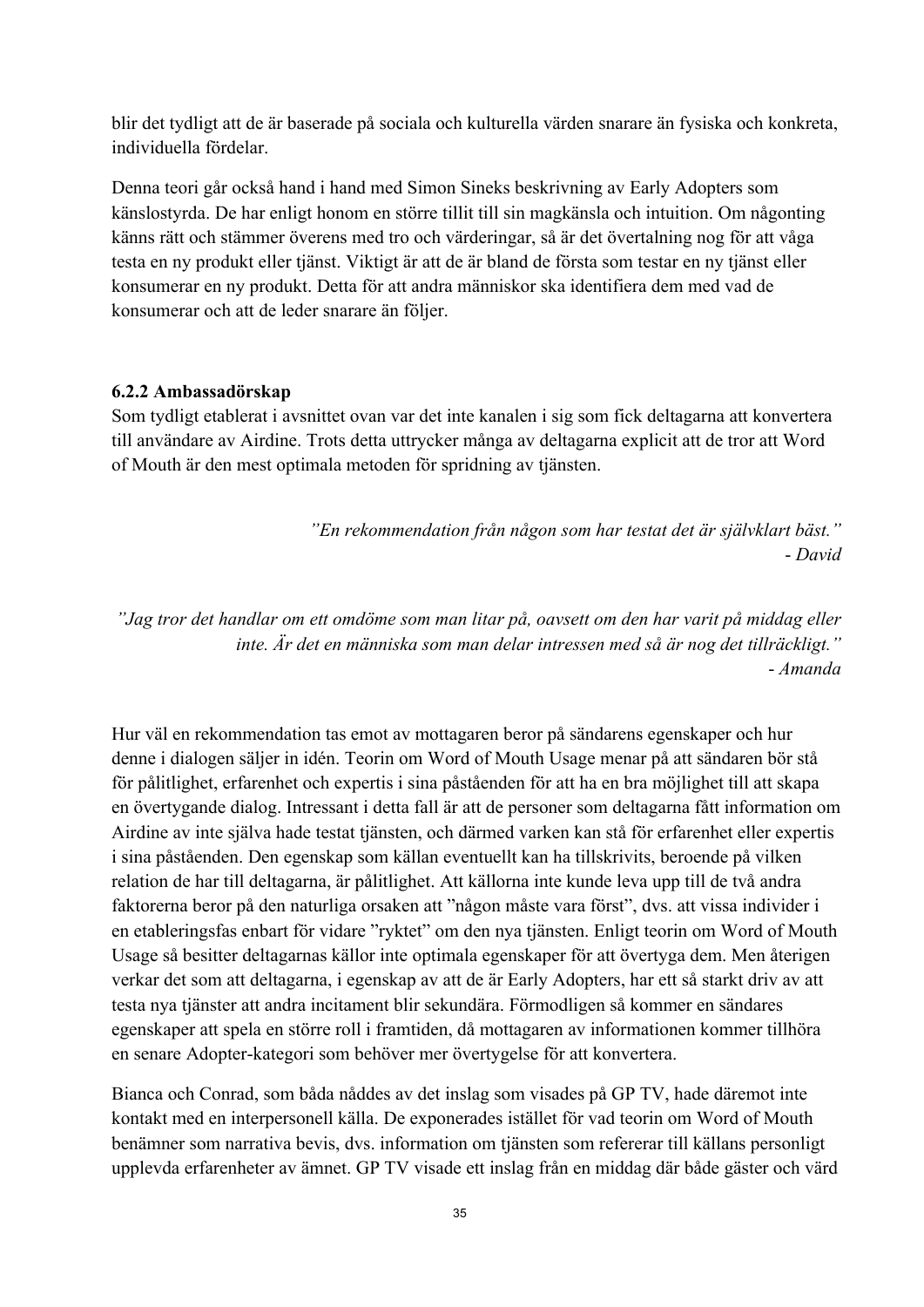intervjuades och på så sätt förmedlade ett autentiskt och narrativt bevis på hur tjänsten faktiskt fungerar i praktiken.

I samtalet kring hur deltagarna fick reda på Airdine ledde diskussionen på båda middagarna osökt in på hur deltagarna själva spridit information om och rekommenderat tjänsten till andra.

*"Jag är övertygad om att minst 10 personer har testat Airdine efter att jag har sålt in det när jag har kört Uber."* - *Alexander*

*"Jag har också hunnit berätta för många om det här innan ikväll och jag tror inte att man har vetat vad det har varit då."* - *Cecilia*

*"Jag är ju en sjukt bra ambassadör. Jag berättar ju det för alla jag träffar. Det här är mitt liv och jag testade Airdine. Jag berättar för min mamma också, som inte fattar någonting."* - *David*

Denna typ av Word of Mouth, som uppstår på naturlig väg, brukar benämnas som organisk och triggas oftast igång av en tjänst eller produkt i sig som antingen är så pass omtyckt och värdefull för användaren att de vill berätta för andra om den. På middagarna blir det tydligt att deltagarna fungerar som ambassadörer för Airdine även i andra sorters nätverk. Båda tjänsterna Uber och Tinder tas upp under kvällarna, där deltagarna berättade att de fört vidare budskapet om Airdine till dejter och taxiresenärer. Användare av andra tjänster där man ofta träffar nya människor kan vidare eventuellt vara mer villiga att prata om Airdine med varandra, då det är en aktualitet som inte är för personlig och därmed lämpar sig att prata om med främlingar.

Som tidigare nämnt ser deltagarna själva att Word of Mouth är det mest effektiva sättet att sprida information om tjänsten som faktiskt får människor att konvertera. Till skillnad från de interpersonella källor som deltagarna själva fått information ifrån, så kommer de i sin roll som källa att uppfylla båda egenskaperna expertis och erfarenhet. De kan också bidra med narrativa bevis, då de oftast och lättast återkopplar till sina egna erfarenheter av middagar och hur trevliga dessa var.

Tillsammans med de övriga faktorerna i "The Five T's", med betoning på att ta plats i konversationen och använda verktyg för att strukturera detta, är alltså Talkers, dvs. ambassadörerna, mycket viktiga aktörer för att Airdine ska sprida sig och leva vidare.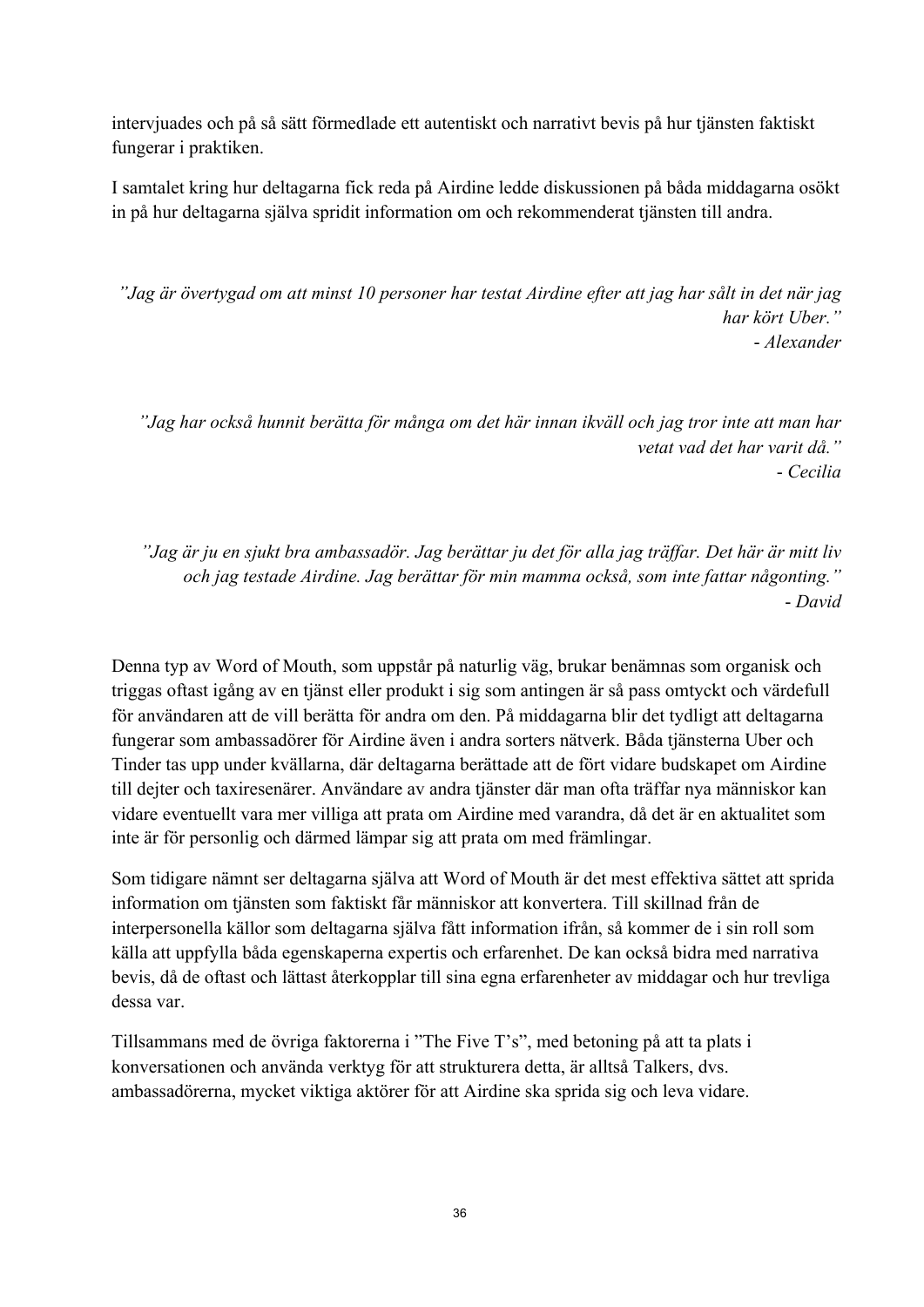### 6.3 Omvärldsanalys

Förutom att söka svar på vad som motiverat respondenternas konvertering till användare så var intervjuguiden utformad för att lyfta en diskussion om hur respondenterna ser på Airdine som tjänst ur ett samhällsperspektiv. Nedan följer en presentation av de resultat som besvarar frågeställningen: *Vad anser deltagarna är Airdines styrkor respektive svagheter?*

Syftet var att sedan kunna lyfta in dessa resultat i en SWOT-analys under rubrikerna Strengths och Weaknesses. De punkter som, ur ett externt perspektiv, här tas upp som Airdines styrkor och svagheter har sedan fått ligga till grund för en omvärldsanalys som vidare sammanfattats under rubrikerna Opportunities och Threats. Syftet med nedanstående SWOT-analys har varit att matcha organisationens styrkor med möjligheter i omvärlden, samt försöka förutspå eventuella hot i omvärlden som Airdine kan falla offer för baserat på deras svagheter.

Enligt teorin så är det alltid en fördel att en analys influeras av såväl interna som externa aktörer för att bredda perspektivet på verksamheten. Eftersom nedanstående analys är baserad på de resultat som framkommit i studien så är den endast av extern karaktär, och vidare därmed även de rekommendationer som analysen resulterar i. För att integrera ett internt perspektiv så kan Airdine i framtiden ta utgångspunkt i nedanstående analys och utöka med de insikter de besitter. På så sätt kan ytterligare matchningar och hot synliggöras och visa på faktorer som med fördel kan utnyttjas i framtida marknadskommunikation.

### **6.3.1 Strengths**

### **Skapar tillit**

Airdine fyller en samhällsfunktion i form av att användandet förutsätter att vi vågar känna en viss tillit till våra medmänniskor. Fenomenet kan på sikt förändra bilden av "den reserverade svensken".

> *"Det här är ju någonting bra för hela samhället. Folk öppnar upp och tar in främmande människor i sitt hem. Det ökar tilliten!" - Birgit*

### **Socialt utbyte**

Airdines största styrka är det sociala utbyte som användaren erbjuds och matupplevelsen är för många underordnad detta. Människorna man träffar står vidare utanför umgängeskretsen och kan därför influera på nya sätt.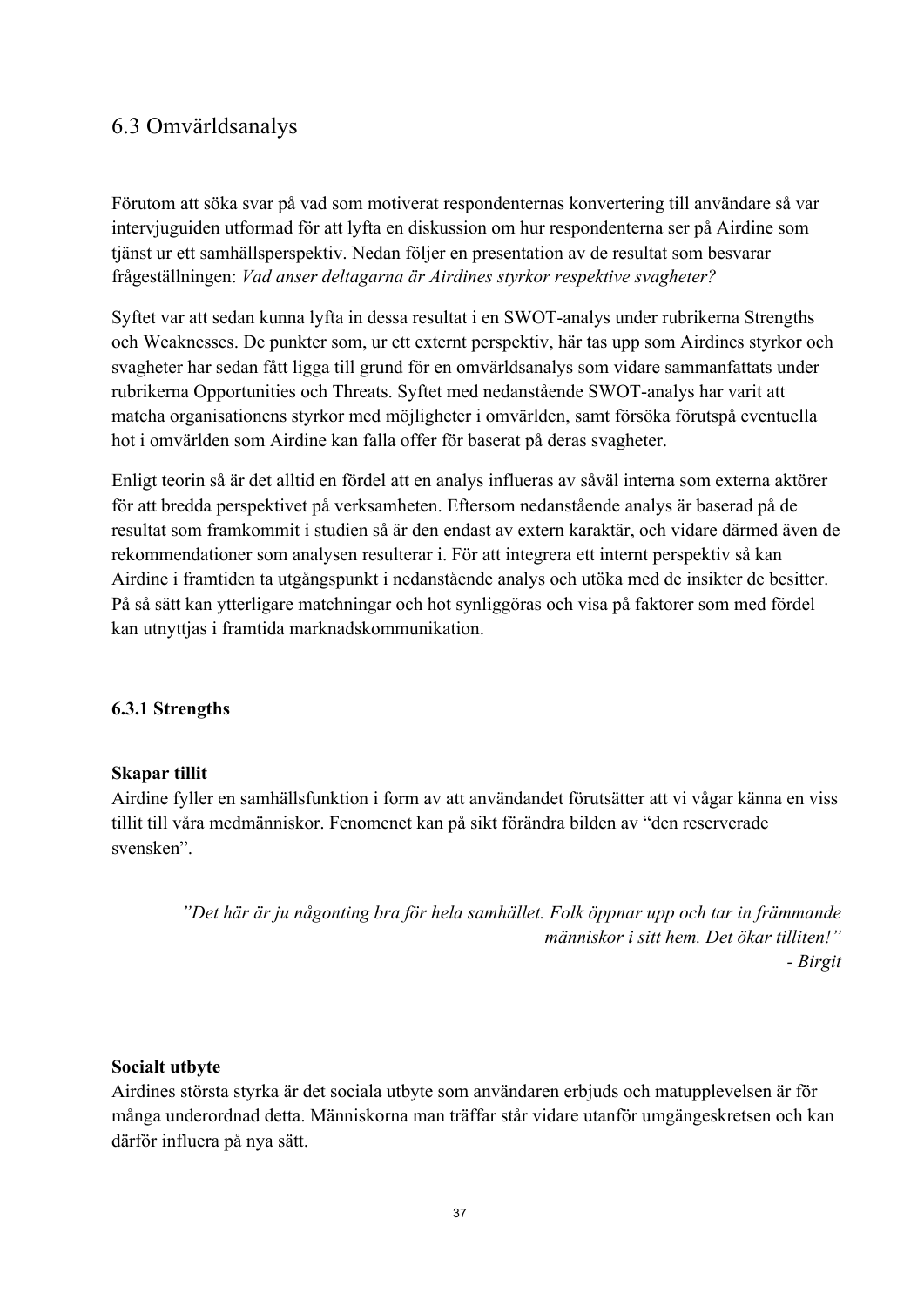*".. när man pluggar samma sak och tycker likadant så får man influenser från samma håll. Alla är väldigt överens hela tiden. Då kan det kännas skönt att som en sån här kväll träffa några andra och prata om något annat" - Cecilia*

### **Potential för nya forum**

Samtidigt öppnar tjänsten upp för möjligheten att skapa specifika forum. Airdine tillhandahåller en plattform som kan ses som en fri marknad. Användarna fyller den med valfritt innehåll, vilket sedan är självsanerande. Utbud och efterfrågan styr vad som får leva vidare.

> *"Allt funkar att prova. Sedan är det självsanerande. Det som inte funkar dör ut". - Lisbet*

### **Flexibilitet**

Airdine möjliggör att människor kan kopplas ihop med andra som vill göra någonting samtidigt. Man behöver på så sätt inte begränsa sig till den egna bekantskapskretsen för att delta i sociala sammanhang när det passar schemat som bäst.

*"Ja, och det är ju så att vi går emot ett samhälle där alla är så upptagna så vill man få någonting gjort så ska man göra det själv. Och det kräver också att man använder såna här saker när man kan kopplas ihop med andra människor som kan tänkas vilja göra det just då."*

*- Alexander*

### **Någonting man vill prata om!**

Airdine är något man vill prata om, som upplevs positivt och nytt och därför också något som många vill bli identifierade med. Speciellt nu när det är nytt och än relativt okänt.

*"Jag är ju en sjukt bra ambassadör. Jag berättar ju det för alla jag träffar. Det här är mitt liv och jag testade Airdine. Jag berättar för min mamma också, som inte fattar någonting."* - *David*

### **Normkulturen blir en styrka i större städer**

Airdine har bra förutsättningar för att få fotfäste i storstäder då dessa kategoriseras som moderna normkulturer. I moderna normkulturer är det vanligare att ha kosmopolitiska kontakter och att drivas av att möta nya intryck. Detta gör det enklare för nya innovationer att etablera sig.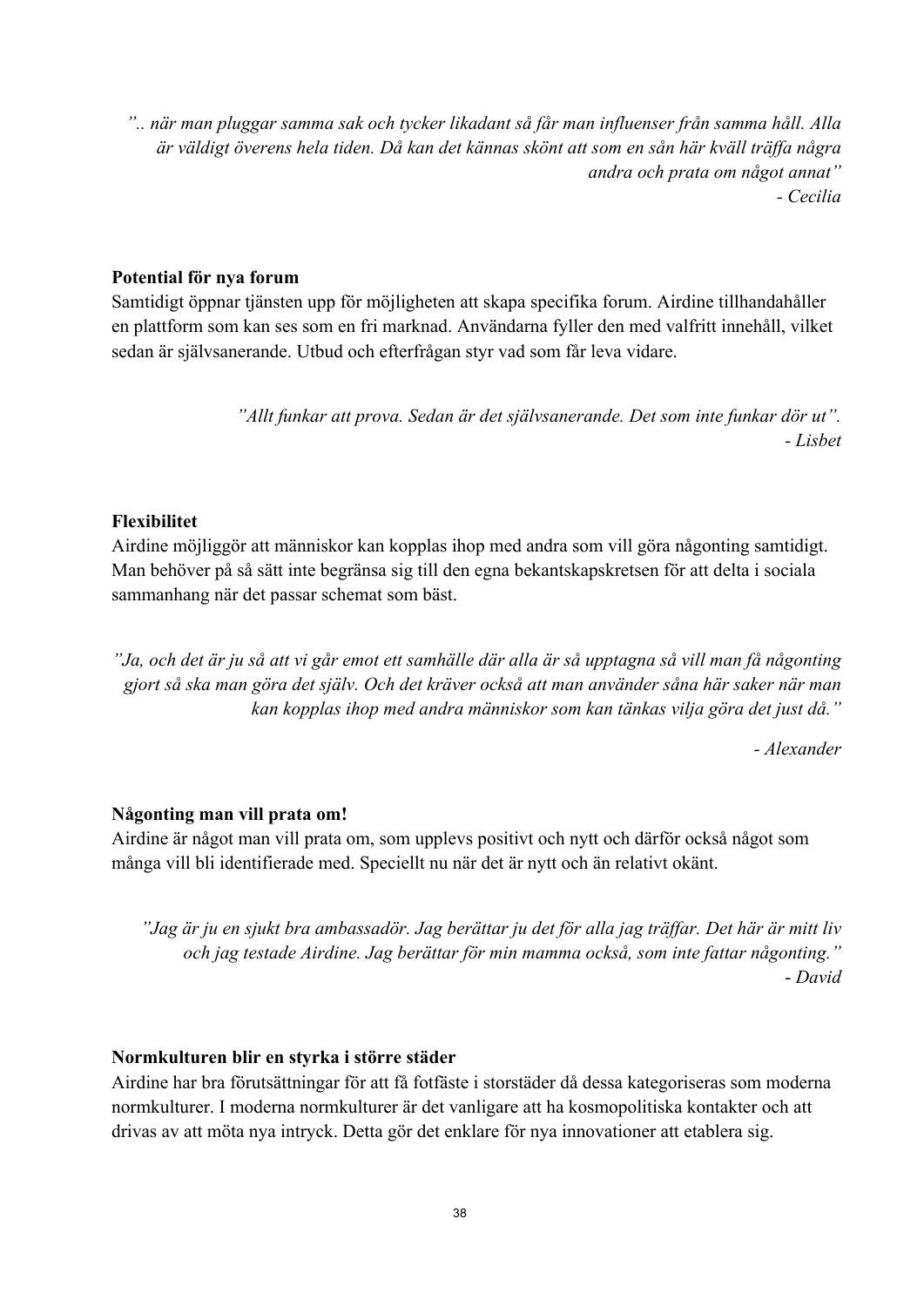#### **6.3.2 Weaknesses**

#### **Bristande variation**

Deltagarna upplever en bristande variation på de middagar som ligger ute vid studiens genomförande. Kritiken riktas även mot att tjänsten enbart verkar locka en viss typ av människor, vilket kan vara en effekt av middagarna. Dessutom ses det som att tjänsten enbart kommer att attrahera "de redan frälsta" och att detta kommer att vara ett hinder för en framtida mångfald bland användarna.

*"Men första gången jag gick in i appen så tyckte jag att det var så pretentiöst att jag ville ordna en middag med fiskpinnar. Just för att göra det folkligt och till en app för alla."* - *David*

#### **Saknar spontanitet**

De ser det som svårt att vara spontan, då väldigt få middagar anordnas och att dessa snabbt blir uppbokade lång tid före utsatt datum. Likaså lyfter diskussionen mellan deltagarna det svåra i att man kan bli nekad relativt nära in på det utsatta datumet.

*"Jag skulle vilja att det kunde vara lite mer spontant, att man liksom kan lägga upp några timmar innan."* - *Alexander*

### **Folk känner inte riktigt till det**

Deltagarna upplever att människor i deras närhet inte känner till Airdine.

*"Jag har också hunnit berätta för många om Airdine och då har man inte vetat vad det är."* - *Cecilia*

#### **Tjänsten möter mer motstånd i traditionella normkulturer**

Airdine som tjänst är mer kompatibel för moderna normkulturer, där det är vanligare att ha kosmopolitiska kontakter och att drivas av att möta nya intryck. Detta gör att tjänsten har svårare att etablera sig i traditionella normkulturer (ex. svenska småstäder).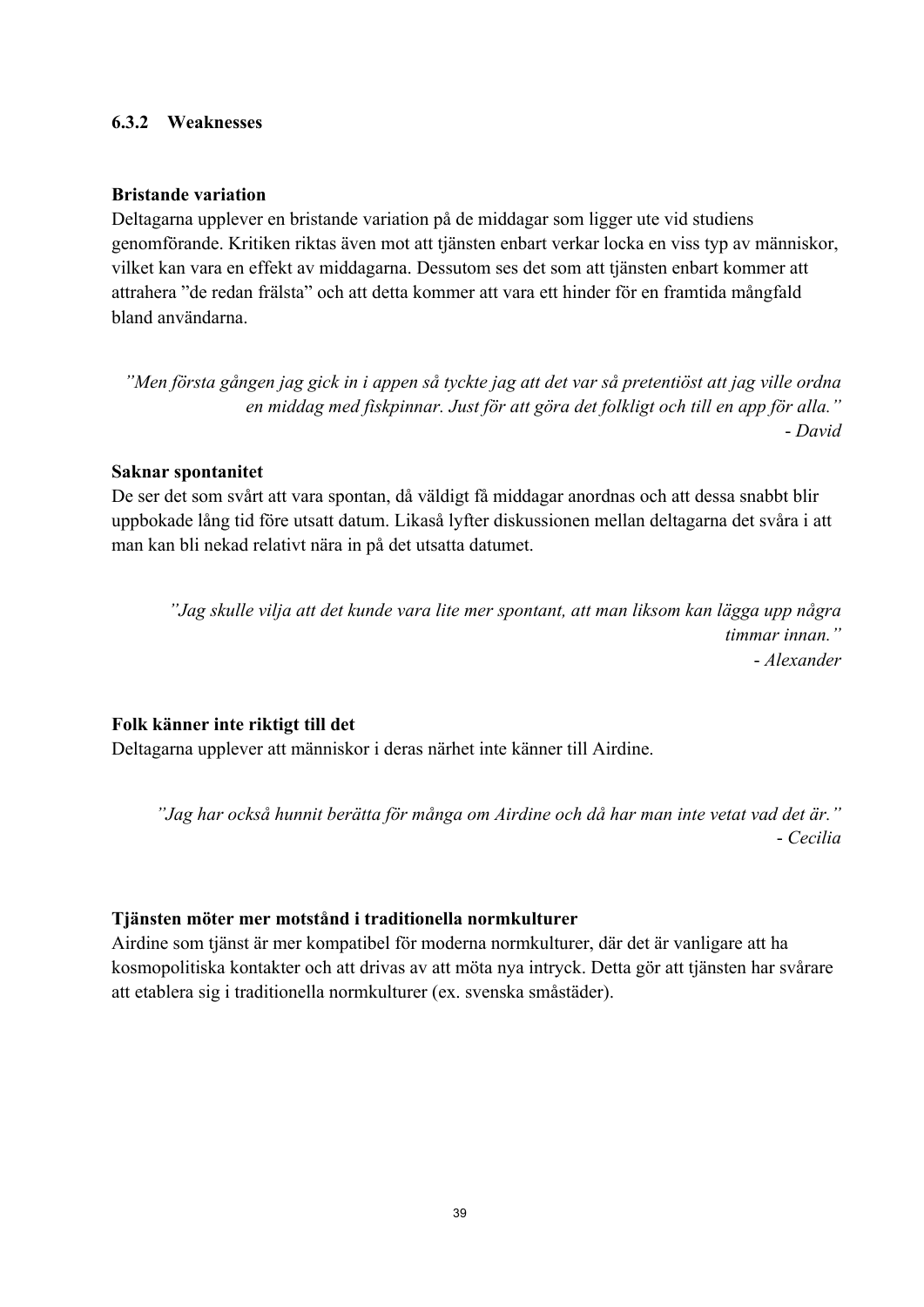### **6.3.3 Opportunities**

### **Utbytesstudenter till hösten**

Några som kan bidra med både mångfald i användarbasen på den lokala marknaden och samtidigt föra ordet vidare ut i världen är utbytesstudenter.

#### **Turister i Sverige**

Liksom utbytesstudenterna är också de turister som besöker Sverige optimala spridare av kosmopolitisk karaktär. Idag finns inte möjligheten att registrera utländska betalkort i appen, men detta kanske skulle kunna lösas genom ett samarbete med Svenska Turistförening (STF) eller liknande, vilka bör verka för dynamiska upplevelser i Sverige.

#### **Integration**

För att spinna vidare på de många rörelser som möjliggör möten mellan nyanlända och boende i Sverige (ex. Göteborgs Stads initiativ "Flyktingguide") skulle Airdine i samarbete med dessa kunna skapa unika möten genom appen och uppmuntra socialt ansvar.

#### **Ambassadörer**

Deltagarna i denna studie benämner sig själva som ambassadörer, då de gillar att berätta om Airdine för andra och för på så sätt vidare informationen. Detta är definitivt en kommunikationskanal som bör tas tillvara.

### **6.3.4 Threats**

### **Lagstiftning**

Ett tydligt hot som Airdine står inför, hand i hand med andra delningsekonomiska tjänster, är den otydliga och föränderliga lagstiftning som styr delningsekonomisk verksamhet. Både Uber och AirBnb har fått möta en hel del kritik den senaste tiden, och flertalet rättstvister mot enskilda användare har fått medial uppmärksamhet. Eftersom organisationer som bedriver delningsekonomisk verksamhet bara tillhandahåller plattformen för sina användare /som är de verkliga aktörerna), så är det användaren som privatperson som fått stå till svars för att ha agerat utanför lagens ramar. Den osäkra marknaden skulle eventuellt kunna hota att Airdines användare väljer att inte anta rollen som värd, utan istället bara vilja gå på middagar. Då det redan finns relativt få värdar skulle detta kunna bromsa Airdines framfart.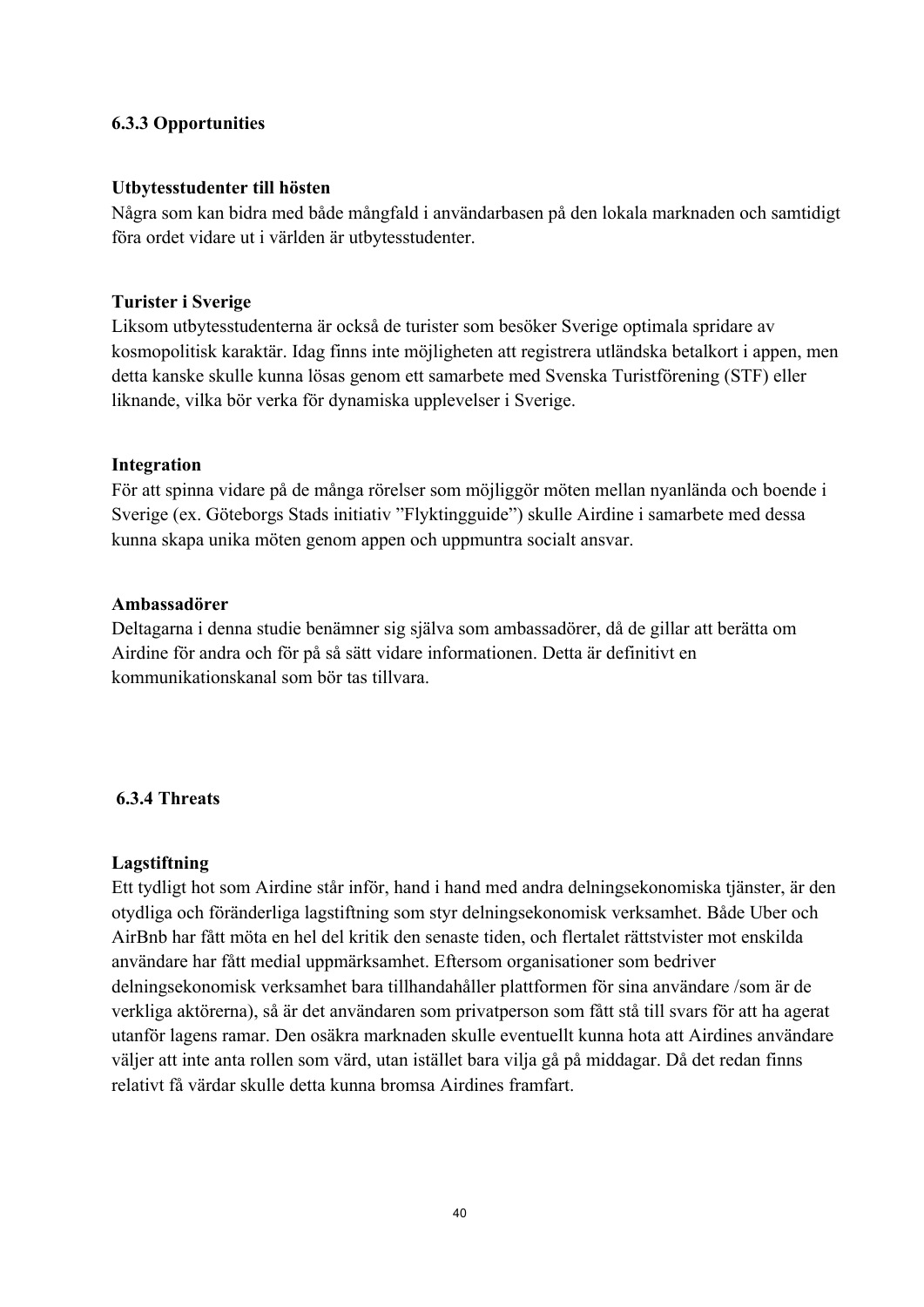### **Konkurrens**

Någonting som alltid är ett hot för en organisation som verkar på en fri marknad är konkurrens. Det finns redan ett 30-tal verksamma aktörer på den globala marknaden, bland annat den franska tjänsten *Vizeat* som idag håller marknadsledande position med ca 1000 värdar spritt över 50 länder. Airdine, som tre månader efter lansering har drygt 10.000 användare i Sverige, tycker att de andra tjänsternas utveckling är blygsam med tanke på hur länge de funnits. Trots att Airdine tror starkt på sin förmåga att expandera globalt och ta marknadsledande position så finns det alltid en risk för att konkurrenterna börjar bryta mark. Speciellt om Airdine lyckas sätta Social Dining på allmänhetens agenda.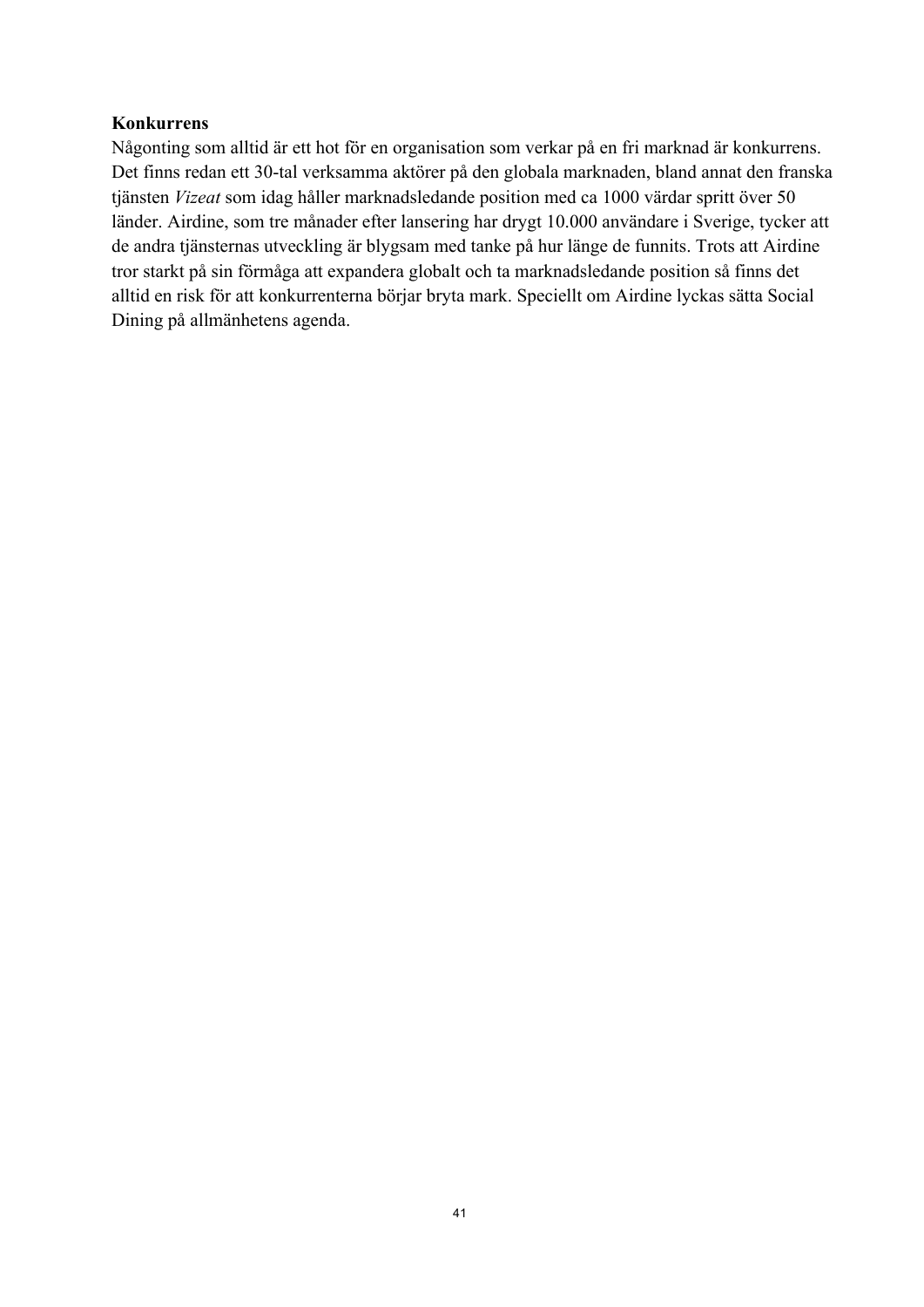# **7. Slutsats och vidare rekommendationer**

Sammanfattningsvis kan det konstateras att resultaten från studiens gruppintervjuer har bidragit till en fördjupad förståelse för vad som motiverat deltagarna till att bli användare av Airdine. Det blev tydligt att samtliga deltagare till stor del valt att testa Airdine för att det de facto är en ny innovation, vilket inte var så förvånade med tanke på att de tillhör Adopter-kategorin Early Adopters. Men det visade sig också att deltagarna motiverades av att Airdine tillfredsställer några av människans grundläggande behov såsom tillit, tillhörighet och autonomi. Diskussionen om tillit landar i att tjänsten, ur ett samhällsperspektiv, kan bidra till att människor i högre utsträckning börjar lita på varandra och inte utgår ifrån misstro. Likaså belyser samtalen om tillhörighet och autonomi att deltagarna drivs av en balansgång mellan att både tillhöra en grupp men samtidigt sticka ut och vara unik.

En ökad förståelse för deltagarna och vad som motiverat dem har vidare möjliggjort identifiering av några grundpelare som Airdine i framtiden kan bygga sin marknadskommunikation kring. Denna studie ämnar inte att formulera specifika budskap, men att peka på vilka faktorer som med fördel kan inkluderas för att övertyga de ännu ej övertygade och ge intressenter den där sista "knuffen över tröskeln" till att bli användare.

Vad som dock vidare blev tydligt i analysen var att studiens deltagare knappast behövde någon "knuff över tröskeln" för att övertygas. Det här är någonting som gör att de särskiljer sig ifrån hur Early Adopters vanligtvis beter sig då de tar sig an en ny innovation, då de valt att testa tjänsten redan efter första informationshämtning utan vidare research eller reflektion. Denna avvikelse har troligtvis att göra med att Airdine är en tjänst som deltagarna känner representerar deras värderingar och dem som personer, och därmed låtit magkänsla och intuition styra snarare än information. Dock bör Airdine ta detta i beaktning – att den nuvarande användarbasens ovanligt snabba konvertering inte kommer att vara normalfallet bland framtida målgrupper.

När man pratar om Early Adopters vid etablering av nya innovationer så brukar de beskrivas som "the ones who just get it" (Sinek, S., 2009). Utmaningen för att få starkt fäste på marknaden är att även försöka attrahera dem som behöver mer övertygelse, alltså dem som tillhör senare Adopterkategorier. Det är därför viktigt att ha förståelse för att det ställs högre krav på kommunikationen för att få dessa målgrupper att konvertera, vilket är en förutsättning för att expanderingen ska ta fart på riktigt. För att attrahera en bredare målgrupp så bör Airdine se över det material som idag används i deras marknadsföringskanaler.

Studiens resultat påvisar en brist på variation bland middagar och värdar. Om detta är en konsekvens av en än så länge relativt homogen användargrupp eller en konsekvens av hur Airdine uppfattats av allmänheten är svårt att svara på. Men för att lyckas attrahera en bredare målgrupp så bör Airdine sträva efter att, i sin marknadsföring, bredda bilden av vad en Airdine middag kan vara och vem den är till för.

Vad som vidare framgick i studiens resultat var att deltagarna upplevt att de människor de berättat om Airdine för inte har känt till tjänsten sedan tidigare. Airdine har fått en hel del PR och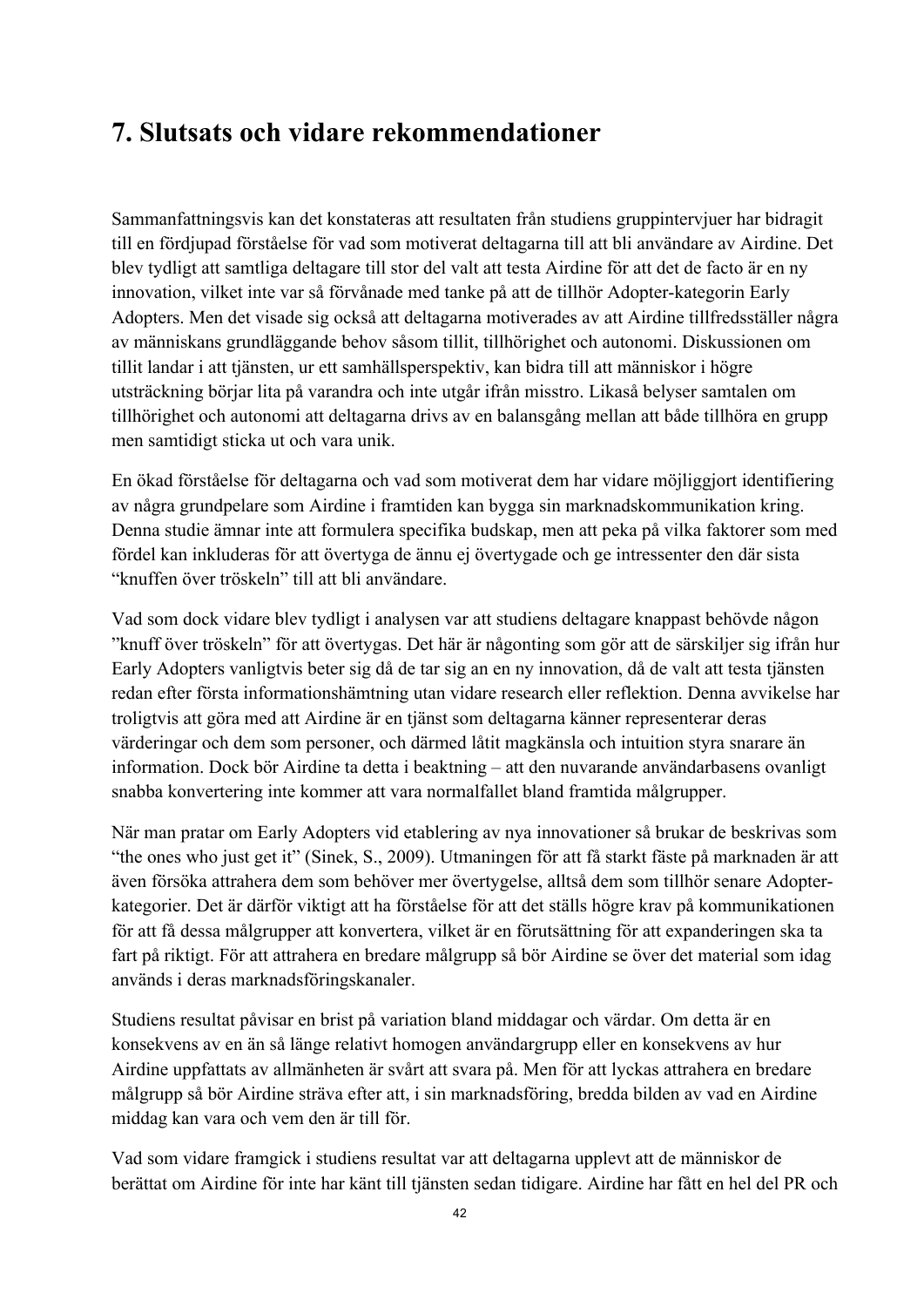försökt maximera spridningen av detta genom att sponsra inlägg bestående av de publicerade artiklarna på Facebook. Detta PR-arbete fyller självklart sin funktion, men baserat på hur deltagarna upplever den allmänna kännedomen så känns det rimligt att komplettera med ytterligare insatser. Flera delar av resultatet belyser hur kraftfull en personlig rekommendation är, ett kort som Airdine definitivt borde spela.

Något Airdine, i en breddning av sin kommunikation, därför borde satsa på är Word of Mouth Marketing. I denna studie blir det tydligt att deltagarna själva gärna agerar ambassadörer för tjänsten. Early Adopters karaktäriseras av att de rör sig i många nätverk – bland våra deltagare handlar det om allt ifrån Tinder och Uber till Odd Fellow – vilket gör dem till värdefulla spridare. Start-ups som Airdine vinner mycket på att Early Adopters, i en startperiod, gillar att prata mycket och högt om nya innovationer. Men tidsperioden för detta är begränsad. En spridning av ordet på organisk väg kommer med största sannolikhet att avta i takt med att *hypen* kring Airdine gör det. För att rida vidare på vågen av Word of Mouth bör Airdine därför förebygga dippen av viral spridning genom att komplettera med amplifierade insatser.

Amplifierad Word of Mouth innebär att viral spridning inkluderas i strategin genom att utforma kommunikativa insatser som direkt syftar till att få människor att prata om tjänsten. Insatsen kan antingen rikta sig mot den breda allmänheten, eller mot specifika segment såsom befintliga användare, bloggare, företag eller andra aktörer med stora nätverk. Fördelen med att bearbeta redan befintliga användare och att få dessa att prata om tjänsten i sina nätverk är att de, genom att berätta om de middagar som de gått på, kan bidra med narrativa bevis och tillskansar sig egenskaperna erfarenhet och expertis i dialogen. Genom att aktivera etablerade profiler i samhället med stora nätverk både online och offline, så kan Airdine nå stora grupper som genom de egna kanalerna kan vara svåra att nå. Oavsett bör det, vid amplifierad Word of Mouth, finnas någon sorts incitament med i bilden. Airdine måste därför värdera denna insats och se på vilka incitament som är rimliga, dvs. som både är hållbara för dem och tillräckligt attraktiva för att människor ska vilja sprida budskapet.

Sammanfattningsvis står det klart att Airdine i sin framtida marknadskommunikation nog bör utvidga sina insatser (sett till både anta insatserl, kanaler och innehåll), då de kommer att stå inför utmaningen att attrahera senare Adopter-kategorier. Detta kan förslagsvis göras genom att med incitament engagera individer och på så sätt skapa amplifierad Word of Mouth för att öka antalet rekommendationer som cirkulerar på marknaden. Detta i kombination med samarbeten bör vara fullvärdiga insatser för att nå ytterligare målgrupper, utan att för den sakens skull genomföra allt för kostsamma aktiviteter.

### 7.1 Rekommendationer

Som nämnt i inledningen till den här studien, så har Airdine uttryckt att deras största utmaning för att kunna ta en globalt marknadsledande position ligger i hur väl de kommer att lyckas med sin marknadskommunikation. Och det är också utifrån denna utmaning som detta uppdrag för Airdine formulerats. Genom att besvara denna studies syfte har värdefulla insikter gjorts synliga.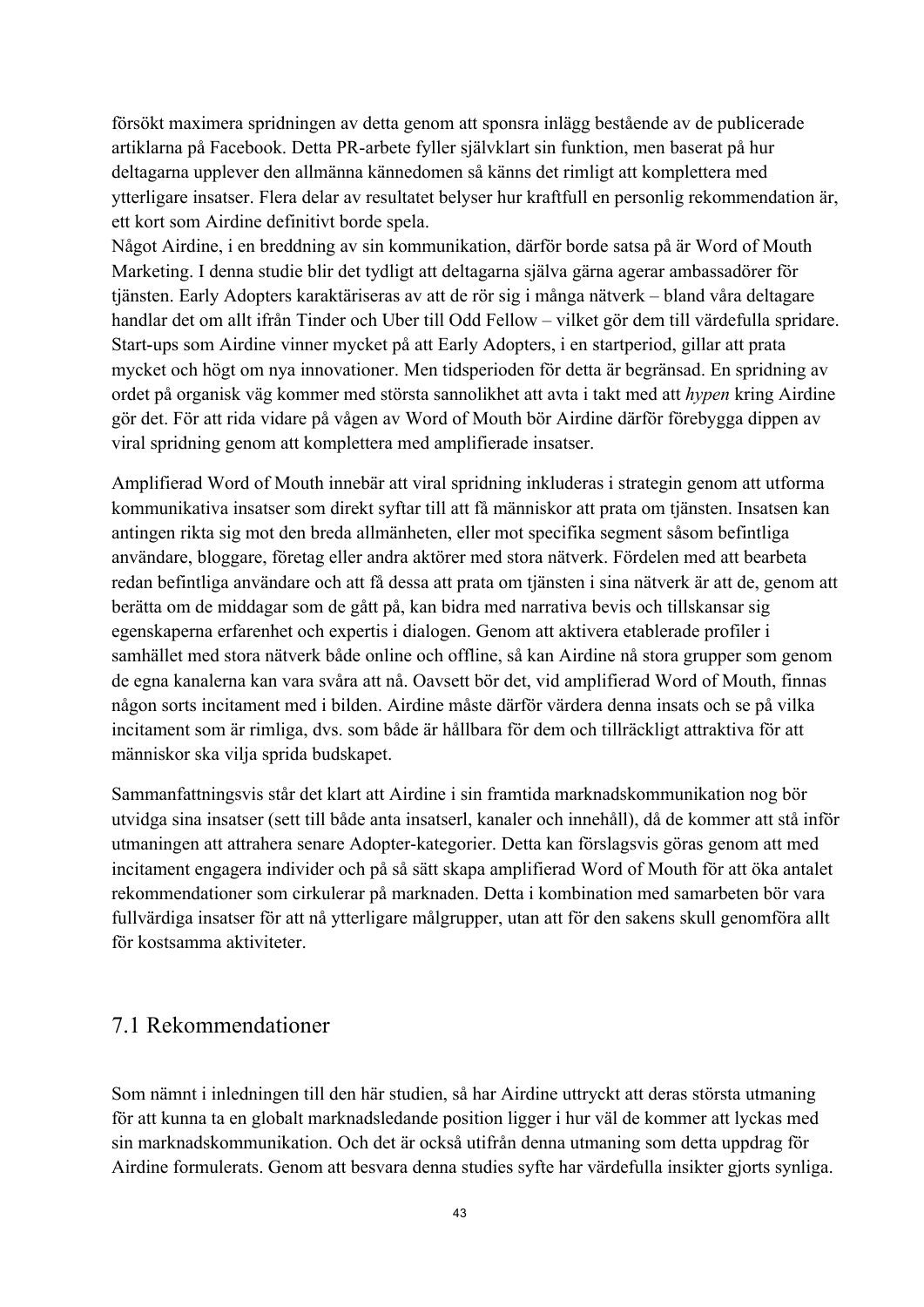Det är utifrån dessa insikter om *hur Airdines användare möts av information, tagit emot budskap* och *psykologiskt motiverats* till att bli just användare av tjänsten som ett antal rekommendationer till Airdine utformats. Dessa rekommendationer kan med fördel utnyttjas i framtida marknadskommunikation för att öka tjänstens användarbas.

### - **Bredda bilden av Airdine**

Airdine bygger på en självsanerande marknad, där det är användarna själva som genom utbud och efterfrågan styr tjänstens innehåll. Airdine har dock i uppgift att i sin marknadsföring inspirera, och bredda bilden av vad en Airdine-middag kan vara. I praktiken innebär detta att man i de material som exponeras speglar en mångfald av både event och användare. Detta skulle kunna ta form i case-filmer, fotograferingar, PR, anordnade event och illustrationer. En pannkaksfrukost för barnfamiljer. Ett fotbollslag som arrangerar grill-lunch för att samla in pengar till fotbollsklubben. En romantiskt trerätters för två. Ett forum för att, över en bit mat, diskutera Science Fiction. Airdine är plattformen som möjliggör nästan allt. Det är bara användarnas fantasi som sätter gränserna.

### - **Spread the word!**

Airdine behöver utnyttja kanalen Word of Mouth, eftersom en personlig rekommendation anses vara det bästa. Organisk spridning uppmuntras genom att fortsätta arbeta frekvent med PR och skapa innehåll som förtjänar uppmärksamhet i såväl medier som på människors läppar. De ämnen som skapas i syfte att spridas viralt måste, för mottagaren, inneha ett nyhetsvärde. Det är också viktigt att de är enkla och tydligt formulerade för att på så sätt undvika att informationen förvrängs som i "viskleken". Vidare behöver Airdine integrera insatser för amplifierad Word of Mouth i sin kommunikationsstrategi. Och här blir det aktuellt att se på en modell för incitament, där deltagare i utbyte mot att de rekommenderar tjänsten till sina vänner kan få fördelar (i form av exempelvis en rabatt).

När det gäller Word of Mouth Marketing så handlar mycket om att dels ständigt hålla koll på trender och buzz i omvärlden, och dels våga testa sig fram för att se vad som går hem på allmänhetens agenda. En förutsättning för att skapa förståelse för vad som funkar är att se till att sitta på rätt verktyg för att kunna följa debatten och utvärdera insatser (såsom Retriever, Iconosquare, Notified etc.).

### - **Samarbeten**

Airdine är en plattform, inte en aktör och har därmed möjligheten att skapa unika samarbeten utan konkurrerande intressen. I praktiken skulle detta kunna innebära att Airdine exempelvis inleder ett samarbete med Göteborgs Universitet för att nå utbytesstudenter, med Svenska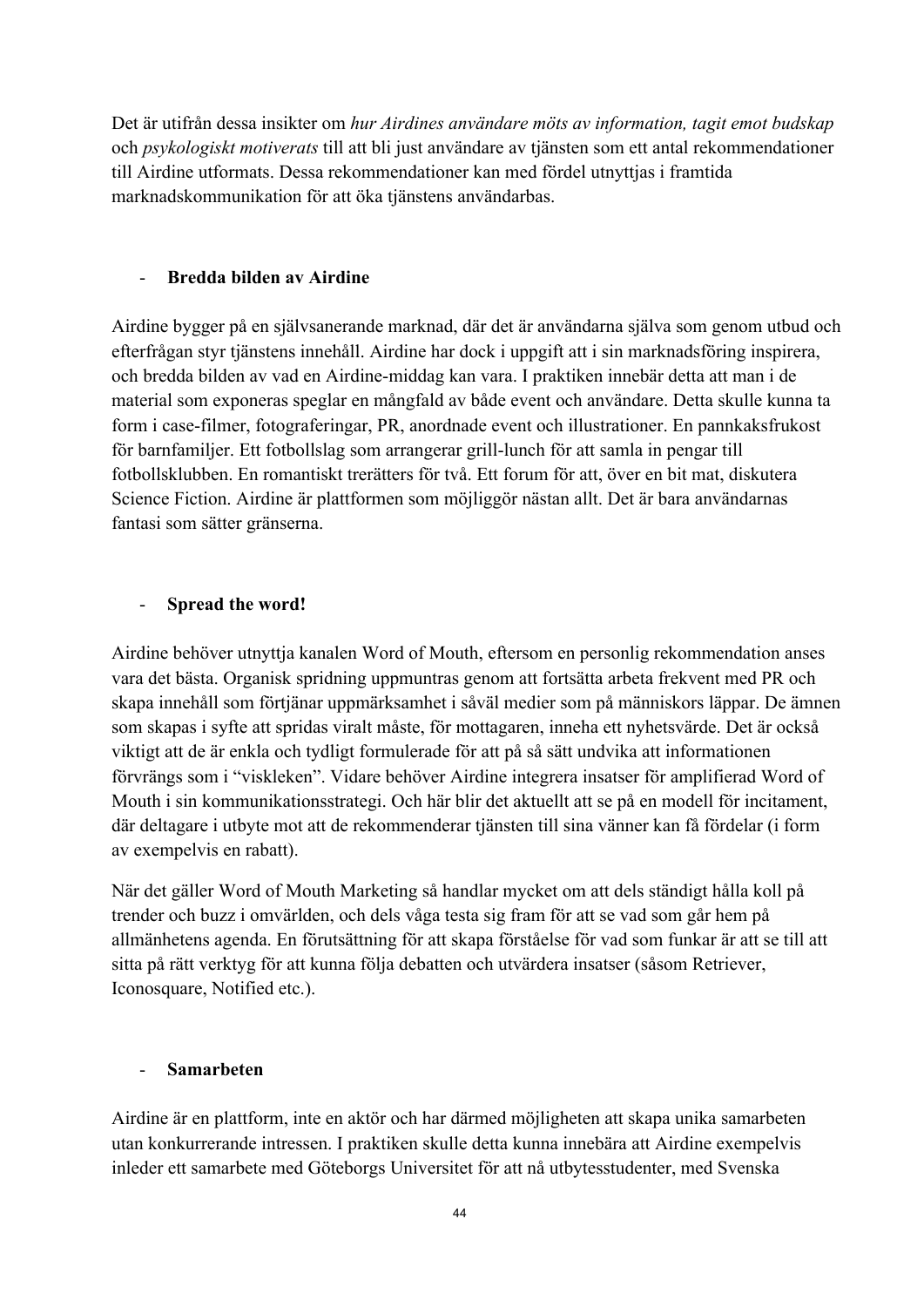Turistföreningen (STF) för att nå sommarens turister eller med en organisation likt Flyktingguide, för att tillsammans skapa forum för integration och nätverk. Fördelen med att samarbeta med externa aktörer är att Airdine dels kan nå målgrupper som genom de egna kanalerna är svåra att fånga in, och dels rida på legitimitet och marknadsföring från andra organisationer och varumärken. Många av dessa samarbeten är vidare väldigt PR-vänliga.

# **8. Reflektioner kring metod och genomförande**

Liksom med alla metodval så finns det både för- och nackdelar med att använda fokusgrupper som metod. Litteraturen tar upp en rad faktorer som vid gruppintervjuer kan påverka resultatets riktning, såsom hur urvalet gjorts, i vilken miljö fokusgrupperna hölls, huruvida teoretisk mättnad nåddes, om gruppernas dynamik var bra eller dålig osv. Viktigt är att studien är så pass transparent att dessa faktorer synliggörs och ligger till grund för en diskussion kring studiens autencitet.

Den faktor litteraturen lyfter som ett av de största hoten mot tillförlitligheten av de resultat som genereras vid fokusgrupper är att det kan uppstå någon form av social norm för vad som är okej att säga och inte. Detta skulle ta sig uttryck i att respondenterna är väldigt överens i sak (Wibeck, 2010:144). Respondenterna i denna studie visade dock inte på några sådana tecken då alla framstod som människor med egna åsikter och att de, även då de egentligen var överens, gärna använde sig av egna exempel och infallsvinklar för att bidra med någonting ytterligare och eget till diskussionen.

Vidare kan det föras en argumentation om i vilken utsträckning faktorer rörande miljö, urval och utförande kan ha påverkat studiens resultat. Då fokusgrupperna genomfördes som Airdinemiddagar blev det naturligt att de båda fokusgrupperna hölls hemma hos en av undersökarna. Moderatorn var alltså förutom samtalsledare också värd för middagen. Man kan teoretiskt tänka sig att detta skulle ha konsekvenser för hur respondenterna svarar på frågorna för att vara värden till lags, men då de ämnen som diskuterades var av så pass allmän karaktär där det inte var uppenbart vad moderatorn ville åt så har det gjorts en bedömning av att detta inte bör ha haft någon större betydelse.

Att urvalet skedde genom en öppen ansökan ses i det här fallet inte heller som någonting av större betydelse, även om urvalet gjordes efter att få demografisk spridning bland deltagarna snarare än att skalenligt försöka representera användargruppen. Detta då syftet med studien inte är att generalisera resultaten och kunna uttala någonting statistisk säkerställt om "Airdine-användaren", utan snarare öka förståelse för vad som verkar ha varit drivande faktorer vid nuvarande användares konvertering.

Baserat på ämne, kontext och syfte så har en bedömning gjorts av att studiens resultat är relativt tillförlitliga och rimliga som underlag för de rekommendationer till uppdragsgivaren som studien mynnat ut i.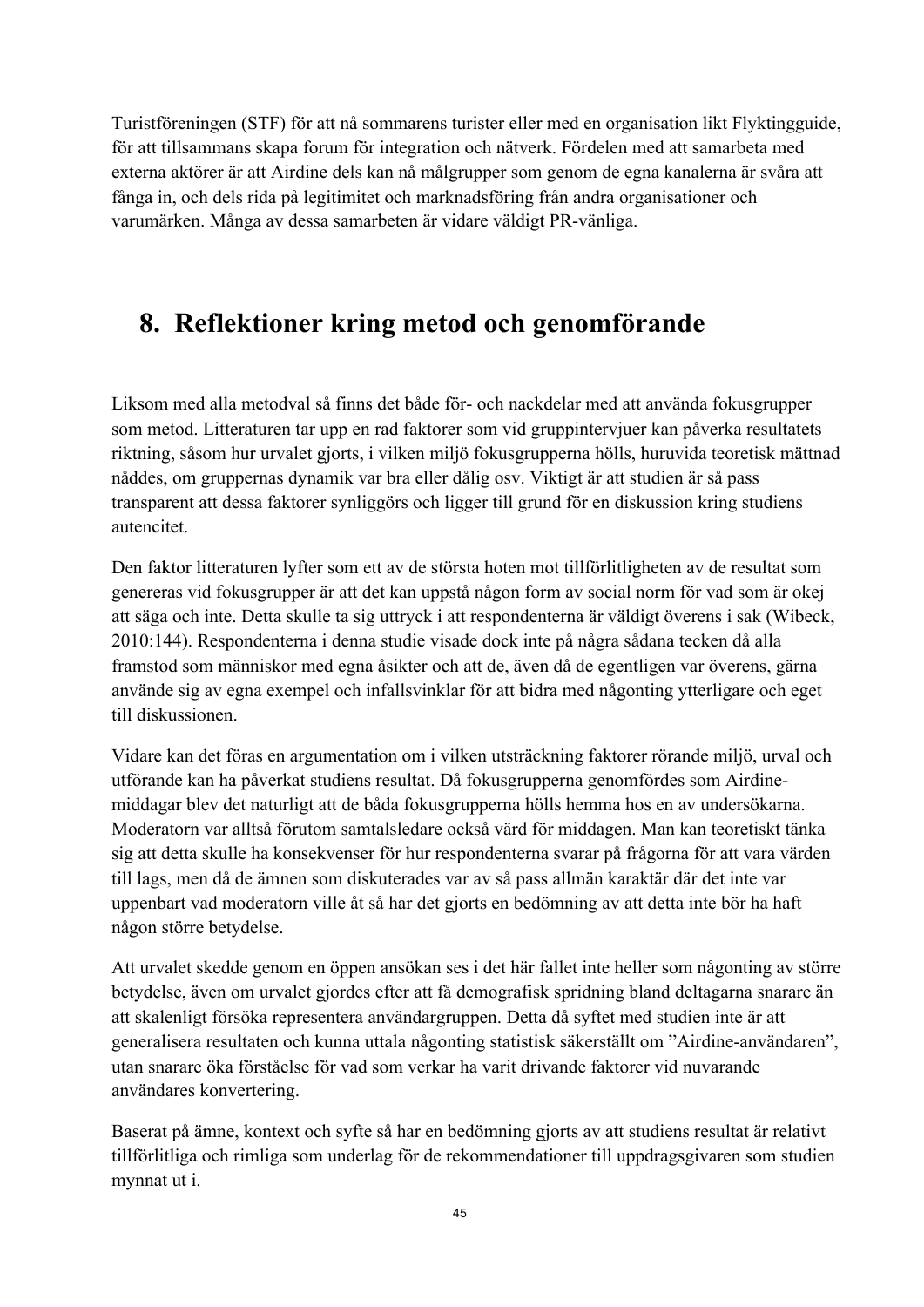# **9. Referenser**

### **Böcker**

Esaiasson, P., Gilljam, M., Oscarsson, H. & Wängnerud, L. (red.) (2012). *Metodpraktikan: konsten att studera samhälle, individ och marknad*. (4., [rev.] uppl.) Stockholm: Norstedts juridik.

Kotler, P. (2009). *Marketing management.* (1. European ed.) Harlow: Prentice Hall

Mossberg, L. & Sundström, M. (2011). *Marknadsföringsboken.* (1. uppl.) Lund: Studentlitteratur

Rogers, E.M. (1983). *Diffusion of innovations.* (3. ed.) New York: Free Press.

Sernovitz, A. (2006). *Word of mouth marketing* [Elektronisk resurs] How smart companies get people talking. Chicago: Kaplan Pub.

Wibeck, V. (2010). *Fokusgrupper: om fokuserade gruppintervjuer som undersökningsmetod.* (2., uppdaterade och utök. uppl.) Lund: Studentlitteratur

Windahl, S., Signitzer, B. & Olsen, J.T. (2009). *Using communication theory: an introduction to planned communication.* (2., [updated and enhanced] ed.) London: SAGE.

### **Rapporter och artiklar**

Brown, B. & Laurier, E. (2014). *Word of mouth: products, conversations and consumption.*  Consumption Markets & Culture, 17(1), 24-49. DOI: DOI:10.1080/10253866.2012.675827

Hamari, J., Sjöklint,M., Ukkonen, A*. The sharing economy: Why people participate in collaborative consumption.* 2015. Journal of the association for information science and technology. Wiley Online Library. DOI: 10.1002/asi.23552

Martin, W. & Lueg, J. (2013). *Modeling word-of-mouth usage.* Journal of Business Research, 66(1), 801-808. DOI: 10.1016/j.jbusres.2011.06.004

*Pickton, D.W. & Wright, S. (1998) What is SWOT in strategic analysis?* Strategic Change Volume 7, s. 101-109, School of Business, De Montfort University, Leicester DOI: 10.1002/(SICI)1099-1697(199803/04)7:2<101

Ryan, R. & Deci, E. (2000). *Self-Determination Theory and the Facilitation of Intrinsic Motivation, Social Development, and Well-Being.* American Psychologist, 55(1), 68-78. DOI: 10.1037110003-066X.55.1.68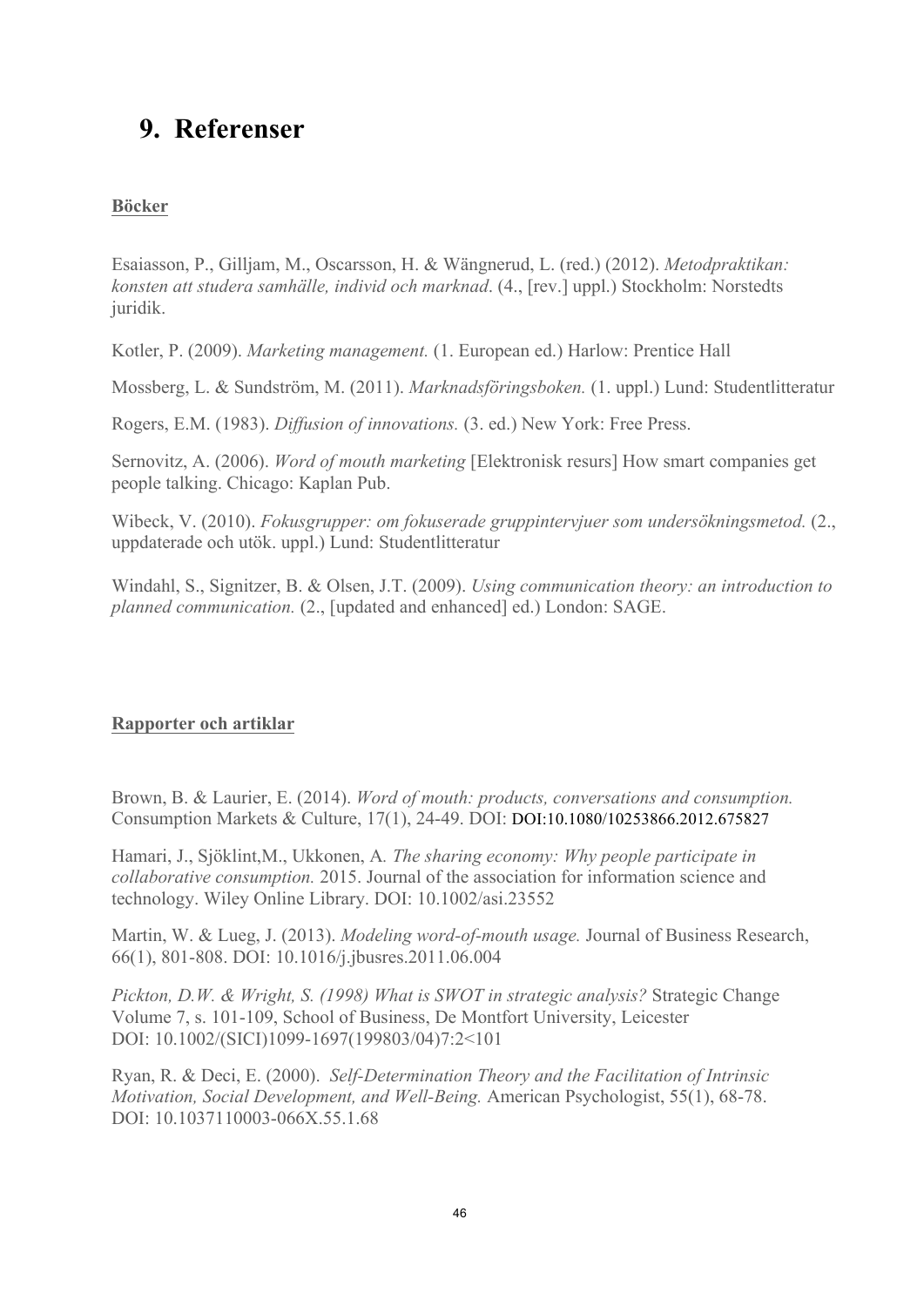Van de Glind, P. *The consumer potential of Collaborative Consumption.* Research MSc in Sustainable Development – Environmental Governance Faculty of Geosciences, Utrecht University, the Netherlands August, (2013).

Victoria Bellotti, Alexander Ambard, Daniel Turner, Christina Gossmann, Kamila Demkova, and John M. Carroll. 2015. *A Muddle of Models of Motivation for Using Peer-to-Peer Economy Systems.* In Proceedings of the 33rd Annual ACM Conference on Human Factors in Computing Systems (CHI '15). 1085–1094. DOI: 10.1145/2702123.2702272

### **Elektroniska källor**

Conversionista. (u.å.). *Konvertering - Vad är det?*  Hämtad 2016-05-15, från: https://conversionista.se/konvertering/

Oxford Learner's Dictionary (u.å.) *Innovation noun - Definition, pictures, pronounciation and usage notes*. Hämtad 2016-05-15, från: http://www.oxfordlearnersdictionaries.com/definition/english/innovation?q=innovation

Oxford Dictionaries (u.å.) *Definition of Word of Mouth in English from the Oxord dictionary.* Hämtad 2016-05-15, från: http://www.oxforddictionaries.com/definition/english/word-of-mouth

TEDx Talks (2009, 28 september). *Start with why -- how great leaders inspire action | Simon Sinek* | TEDxPugetSound [Videofil]. Hämtad från https://youtu.be/u4ZoJKF\_VuA http://dx.doi.org/10.1080/10253866.2012.675827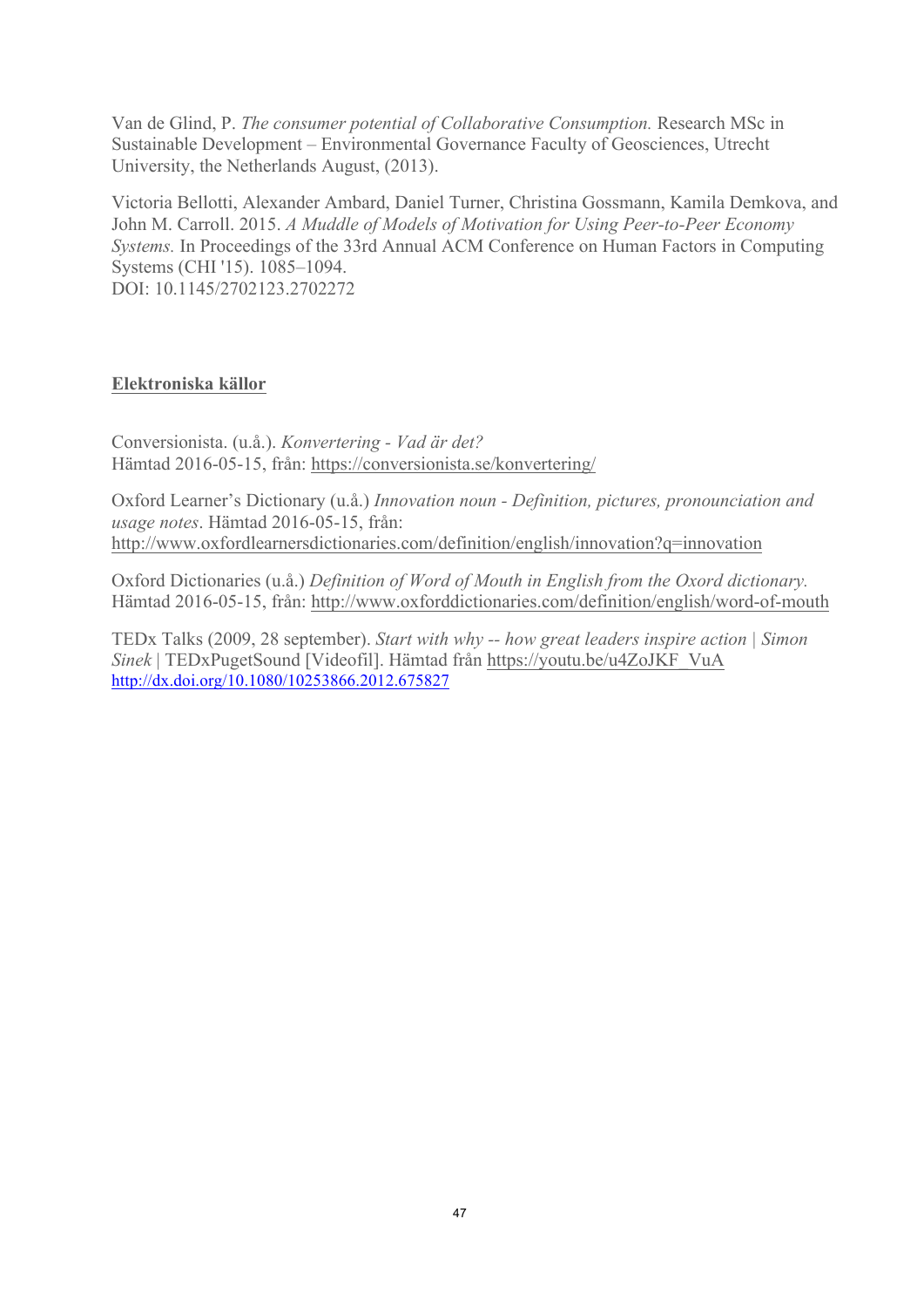### *Bilaga 1*

### **Intervjuguide fokusgrupper**

### **Del ett – Introduktion**

*I den första delen av gruppintervjun ämnar vi ställa några öppnings- och introduktionsfrågor till ämnet. Öppningsfrågorna är till för att vi ska få veta lite om respondenternas bakgrund och för att gruppen ska bekanta sig med varandra. Introduktionsfrågorna leder diskussionen mot det innehåll intervjun ämnar att beröra, samtidigt som de ska vara lätta att svara på för att bryta isen och underlätta interaktionen mellan deltagarna. Frågorna i denna del är av en mer strukturerad karaktär då vi vill ha korta, konkreta svar och se till att alla bjuds in till samtalet. Denna del förväntas ta ca 15 minuter.*

#### Öppningsfrågor

- Vad sysselsätter ni er med?
- Vart kommer ni ifrån?
- Är ni matintresserade?

Introduktionsfrågor

- Var någon med och beta-testade Airdine? *(förklara vad det är)*
- Har ni varit på några Airdine-middagar tidigare? *Om ja: Har ni då varit själva eller med andra?*
- Känner ni någon som har gått på en Airdine-middag?
- Har ni tidigare använt någon av tjänsterna *AirBnb, Uber, Couchsurfing, Samåkning* eller liknande?

### **Del två – Fördjupning**

*I den andra delen av gruppintervjun ämnar vi ställa några övergångsfrågor som leder in diskussionen mot studiens nyckelfrågor. Dessa är av en öppnare karaktär då vi inte vill vara för styrande i diskussionen. Meningen är att respondenterna själva ska få lyfta de aspekter som har störst betydelse för dem, utan att vi planterar några frön om vad vi förväntar oss att de ska svara. Moderatorn kommer dock att ingripa om hen märker att diskussionen helt hoppar över något ämne vi är intresserade av eller om diskussionen inte riktigt kommer igång alls. Vi kommer därför efter varje fråga att skiva några förslag på vad moderatorn kan ställa för följdfrågor om respondenterna inte kommer ifrån ämnet eller inte kommer igång med diskussionen alls. Moderatorn kommer även att ingripa om hen märker att balansen mellan respondenterna är ojämn, dvs. att någon dominerar samtalet, och andra inte kommer till tals. Inbjudande, adresserade följdfrågor kan då ställas, såsom "Håller du med om att…?" eller "Vad tycker du om…?" Denna del förväntas ta ca 35 minuter.*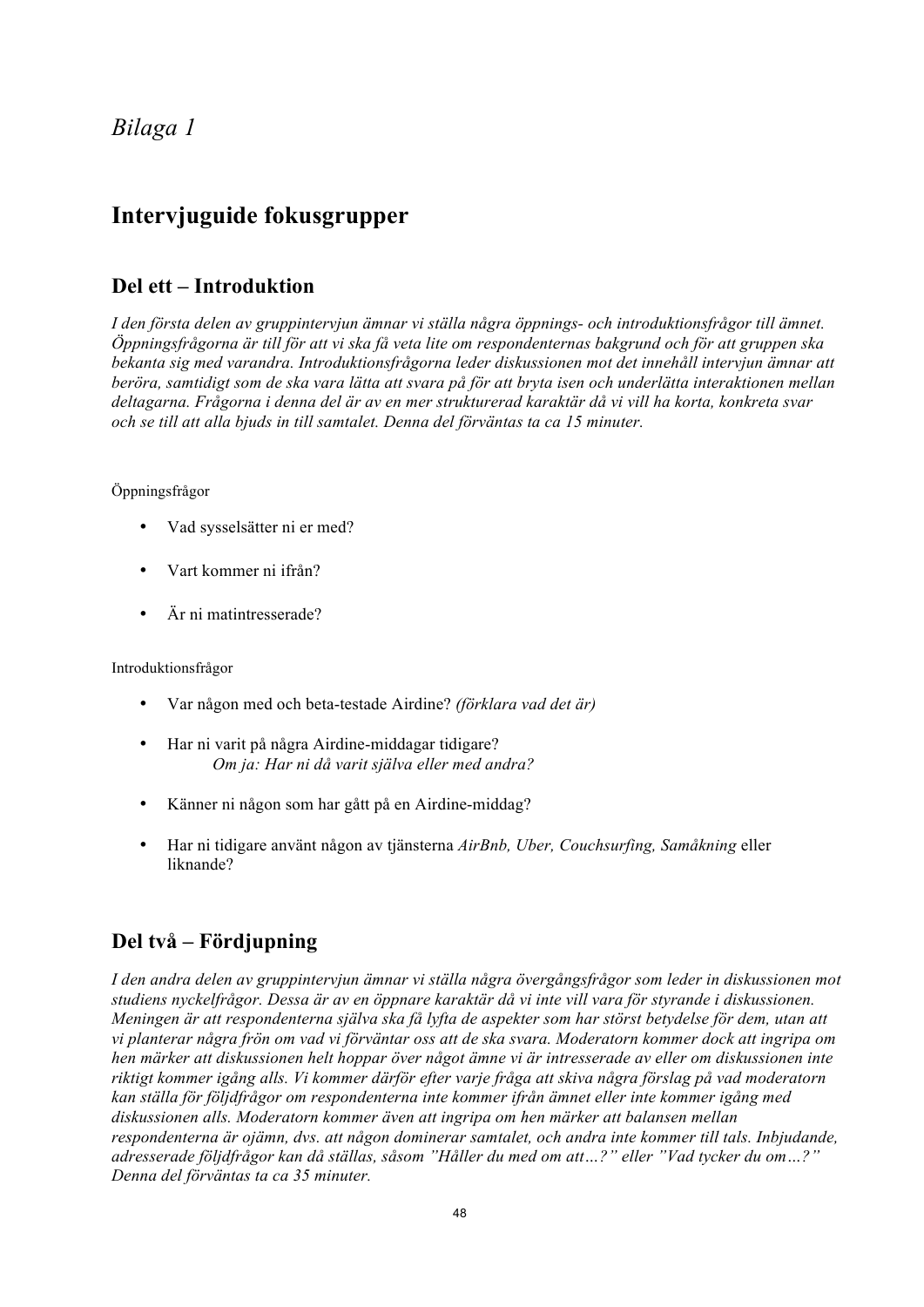#### Övergångsfrågor

- Vad är viktigt för er när ni väljer att gå på en Airdine middag? *(Vid behov av ex: Pris, ratings, värden, plats, menyn eller annat)*
- Vad tycker ni är de positiva egenskaperna med en tjänst som Airdine? *(Vid behov av ex: Socialt, miljö, ekonomiskt, kul med nya saker eller annat)*
- Vem tror ni är mest benägen att använda Airdine? *(Vid behov av ex: Nyinflyttade, turister, alla, singlar, branschfolk eller andra)*

#### Nyckelfrågor

- Hur fick ni först information om att Airdine fanns? *(Hur länge har ni vetat om Airdine?) (Hur fick ni veta? Källa ex. Reklam, viralt, annons osv.)*
- Bestämde ni er med en gång för att det var någonting ni ville testa eller krävdes det mer information? *(Om mer info krävdes: Vart fann ni den? Marknadsföring? Rekommendation? Sökte själv? Annat?*
- Av vilka anledningar bestämde ni er för att prova Airdine? *(Är Airdine ett alternativ till ett restaurangbesök?) (Är Airdine ett nytt sätt att träffa nya vänner?)*
- Hur ofta tror ni att ni kommer använda Airdine i framtiden? *(Vill ni bara testa det någon gång för att bota nyfikenheten? Eller är det något som ni i framtiden ser er själva använda mer frekvent?)*
- Airdine har ju vuxit ur fenomenet delningsekonomi som bygger på att befintliga resurser i samhället ska utnyttjas mer effektivt, istället för att skapa ny konsumtion.
- Vad tycker ni om Airdine i det sammanhanget, som en delningsekonomisk tjänst? *(Ser ni att Airdine kan bidra till samhällets hållbarhet?) (Vad anser ni om att Airdine skapar en plattform som gör det enklare för privatpersoner att driva restaurang?) (Tror ni att Airdine kan vara med att bidra till att förändra "den reserverade svensken"?)*